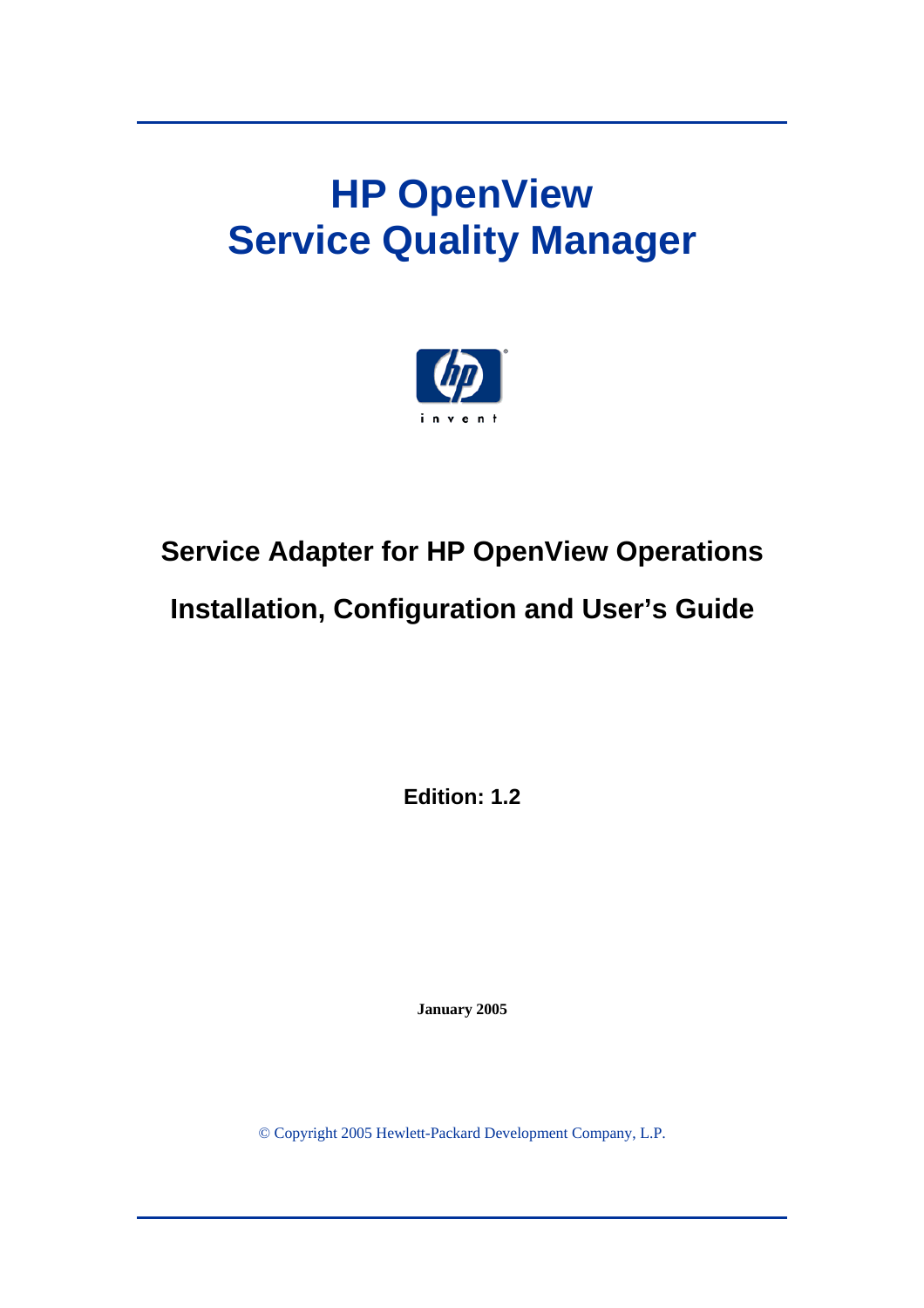## **Legal notices**

### **Warranty**

The information contained herein is subject to change without notice. The only warranties for HP products and services are set forth in the express warranty statements accompanying such products and services. Nothing herein should be construed as constituting an additional warranty. HP shall not be liable for technical or editorial errors or omissions contained herein.

### **License requirement, and U.S. Government legend**

Confidential computer software. Valid license from HP required for possession, use or copying. Consistent with FAR 12.211 and 12.212, Commercial Computer Software, Computer Software Documentation, and Technical Data for Commercial Items are licensed to the U.S. Government under vendor's standard commercial license.

### **Copyright notices**

© Copyright 2000-2005 Hewlett-Packard Development Company, L.P.

### **Trademark notices**

Adobe®, Acrobat®, and PostScript® are trademarks of Adobe Systems Incorporated.

HP-UX Release 10.20 and later and HP-UX Release 11.00 and later (in both 32 and 64-bit configurations) on all HP 9000 computers are Open Group UNIX 95 branded products.

Java™ is a US trademark of Sun Microsystems, Inc.

Microsoft®, Windows®, and Windows NT® are U.S. registered trademarks of Microsoft Corporation.

Oracle® is a registered US trademark of Oracle Corporation, Redwood City, California.

UNIX® is a registered trademark of The Open Group.

#### **Origin**

Printed in France.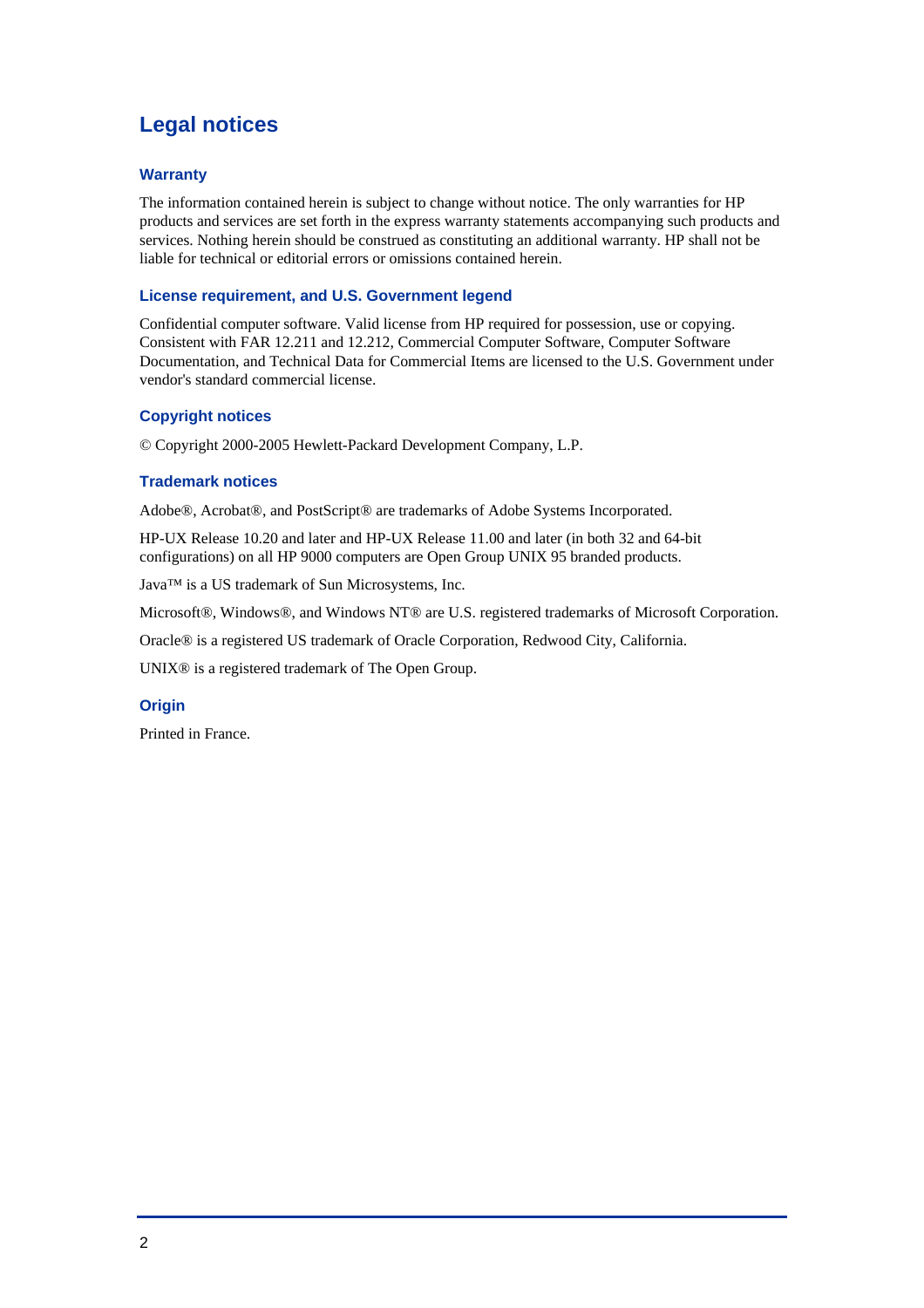# **Contents**

|           | 1.1          |  |    |  |
|-----------|--------------|--|----|--|
|           | 1.2          |  |    |  |
|           | 1.2.1        |  |    |  |
|           | 1.2.2        |  |    |  |
|           | 1.2.3        |  |    |  |
|           | 1.2.4        |  |    |  |
|           | 1.2.5        |  |    |  |
|           | 1.2.6        |  |    |  |
|           | 1.2.7        |  |    |  |
|           | 1.2.8        |  |    |  |
|           | 1.2.9        |  |    |  |
|           |              |  |    |  |
|           |              |  |    |  |
|           |              |  |    |  |
|           | 2.1          |  |    |  |
|           | 2.1.1        |  |    |  |
|           | 2.1.2        |  |    |  |
|           | 2.2<br>2.2.1 |  |    |  |
|           | 2.2.2        |  |    |  |
|           | 2.2.3        |  |    |  |
|           | 2.2.4        |  |    |  |
|           | 2.2.5        |  |    |  |
|           | 2.2.6        |  |    |  |
|           | 2.2.7        |  |    |  |
|           |              |  |    |  |
| Chapter 3 |              |  | 25 |  |
|           |              |  |    |  |
|           | 3.1          |  |    |  |
|           | 3.1.1        |  |    |  |
|           | 3.1.2        |  |    |  |
|           | 3.1.3        |  |    |  |
|           | 3.2          |  |    |  |
|           | 3.3          |  |    |  |
|           | 3.4          |  |    |  |
|           | 3.4.1        |  |    |  |
|           | 3.4.2        |  |    |  |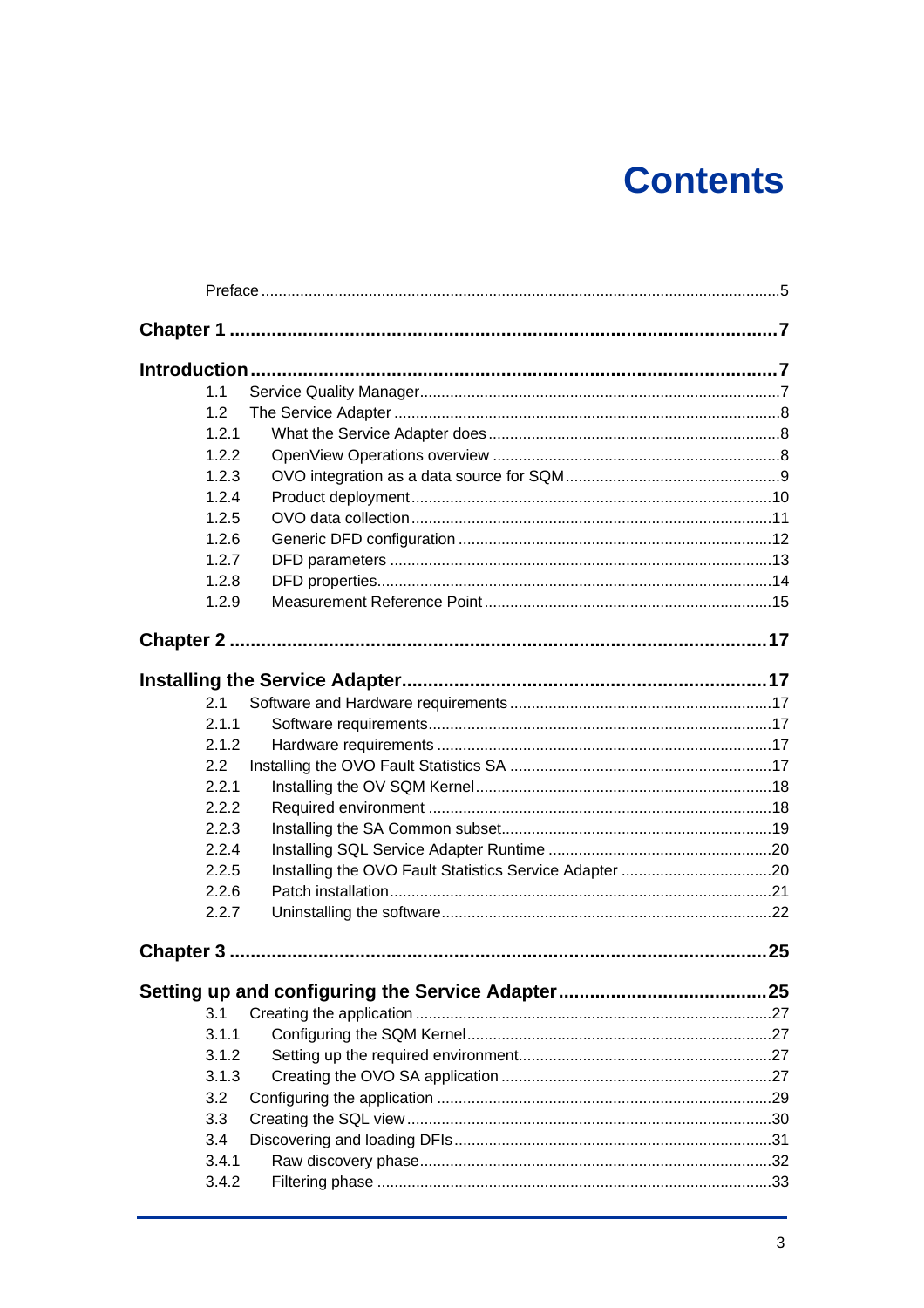| 3.4.3 |  |
|-------|--|
| 3.4.4 |  |
| 3.4.5 |  |
| 3.5   |  |
|       |  |
|       |  |
| 4.1   |  |
| 4.2   |  |
| 4.3   |  |
| 4.3.1 |  |
| 4.3.2 |  |
|       |  |
|       |  |
| 5.1   |  |
| 5.2   |  |
|       |  |
|       |  |
|       |  |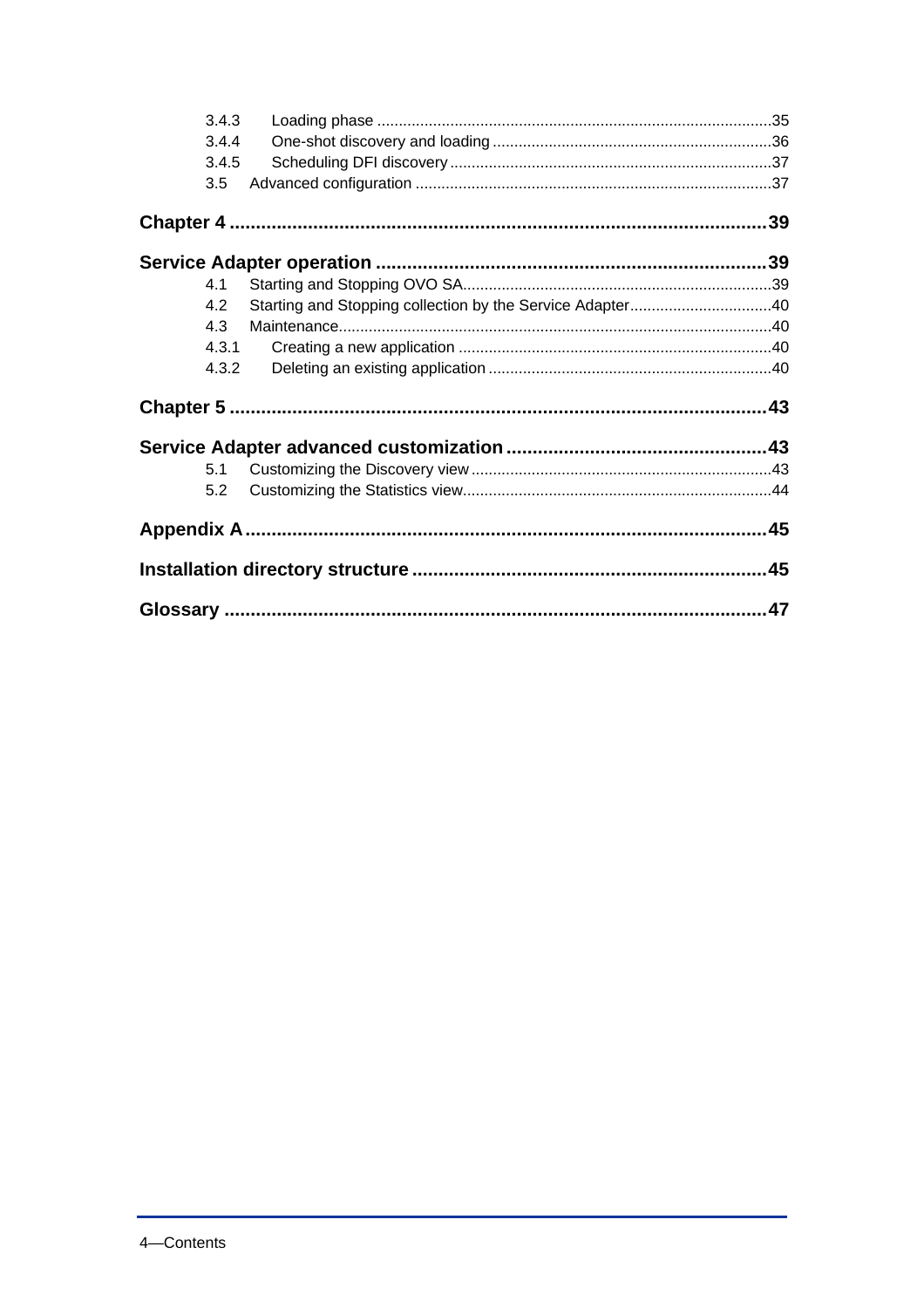# **Preface**

<span id="page-4-0"></span>This document describes how to install and configure the HP OpenView Service Quality Manager (SQM) Service Adapter for HP OpenView Operations. The Service Adapter is the application that provides SQM with the performance data used to measure the quality of service.

This document describes how to:

- Install the Service Adapter (and associated subsets)
- Set up the Service Adapter
- Start and Stop the Service Adapter
- Customize the Service Adapter

### **Intended audience**

This document is intended for Service Quality Manager Administrators.

### **Required knowledge**

It is assumed that the reader is familiar with the functionality of Service Quality Manager and has previous experience of the following:

- System administration and operations
- HP OpenView Operations
- Service Level Management

It is assumed that the reader is familiar with the concepts described in the following books:

- *HP OpenView Service Quality Manager Overview*
- *HP OpenView Service Quality Manager Service Adapter User's Guide*
- *HP OpenView Service Quality Manager Administration Guide*

### **Software versions**

The software versions referred to in this document are specified in chapter [2.1.1](#page-16-1)  below.

## **Typographical conventions**

The following typographical conventions have been used throughout this document.

Courier font:

- Source code and examples of file contents
- Commands that you enter on the screen
- Pathnames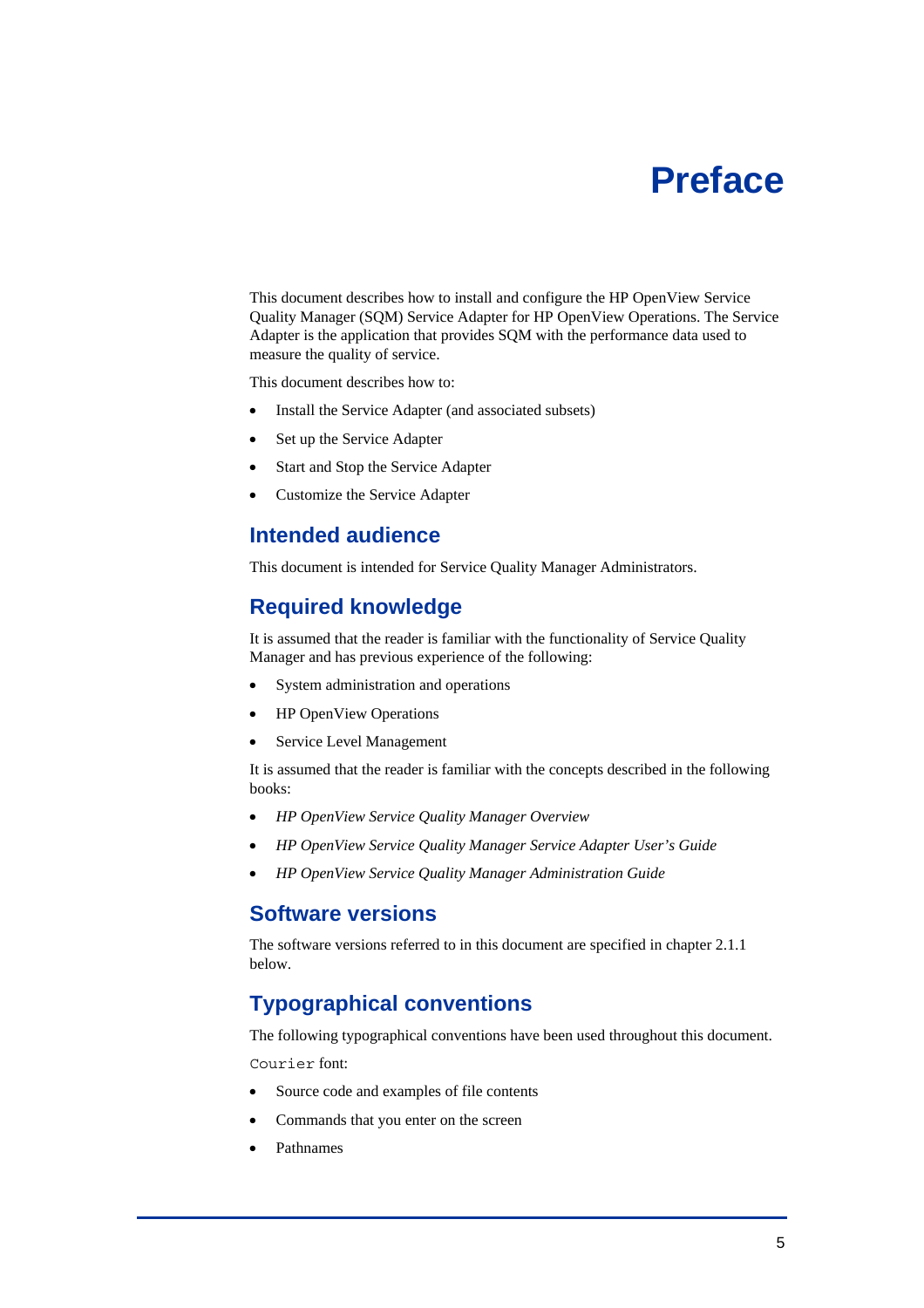### *Italic* text:

- Filenames, programs and parameters in the text
- The names of other documents referred to in this guide

**Bold** text:

- New terms
- Emphasized words
- Keyboard key names

### **Associated documents**

The following documents contain useful reference information:

- *SQL Service Adapter Toolkit Installation, Configuration and User's Guide*
- *HP OpenView VantagePoint Operations for UNIX Reporting and Database Schema*

For a full list of Service Quality Manager user documentation, see the *HP OpenView Service Quality Manager Product Family Introduction*.

### **Support**

Please visit our HP OpenView web site at [openview.hp.com/](http://openview.hp.com/)

There you will find contact information as well as details about the products, services, and support HP OpenView has to offer.

The OpenView support area of the HP OpenView web site includes:

- Downloadable documentation
- Troubleshooting information
- Patches and updates
- Problem reporting
- Training information
- Support program information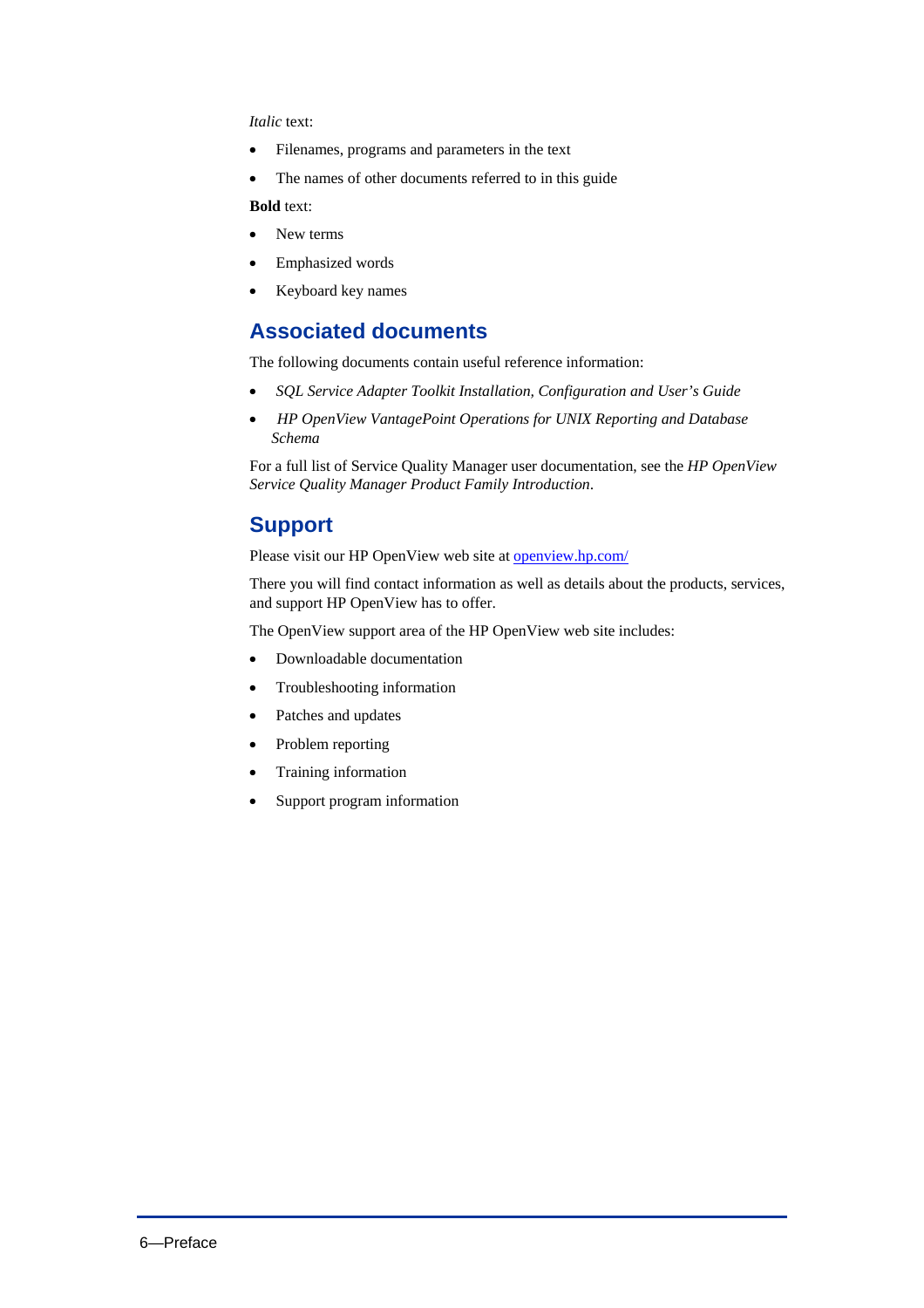# **Chapter 1**

# <span id="page-6-0"></span>**Introduction**

The HP OpenView Service Quality Manager (SQM) uses a Service Adapter to collect data from HP OpenView Operations (OVO) and feed that data to SQM. The data provides fault statistic information on nodes managed by OpenView Operations.

The Service Adapter provides a common interface through which SQM works with external components.

This section provides a brief overview of SQM and the Service Adapter, and describes the elements the Service Adapter uses to collect data.

For a detailed description of SQM, see the *HP OpenView Service Quality Manager Overview*.

For a detailed description of Service Adapters, see the *HP OpenView Service Quality Manager Service Adapter User's Guide*.

## **1.1 Service Quality Manager**

SQM provides a complete service quality management solution running under the HP implementation of UNIX®, HP-UX. HP-UX, which is compatible with the major industry standards, is based on the UNIX System V Release 4 operating system and includes important features from the Fourth Berkeley Software Distribution. SQM consolidates quality indicators across all domains—telecom, IT networks, servers, and applications—providing end-to-end visibility on service quality. It links service quality degradations to potential impacts on business, allowing network support personnel to address problems and prioritize actions proactively.

SQM monitors the service quality by aggregating information coming from all data sources, such as the network, the IT infrastructure, and the service provider's business processes. Using this information, service operators can pinpoint infrastructure problems and identify their potential effect on customers, services, and service level agreements (SLAs).

Figure 1 below shows the main SQM components.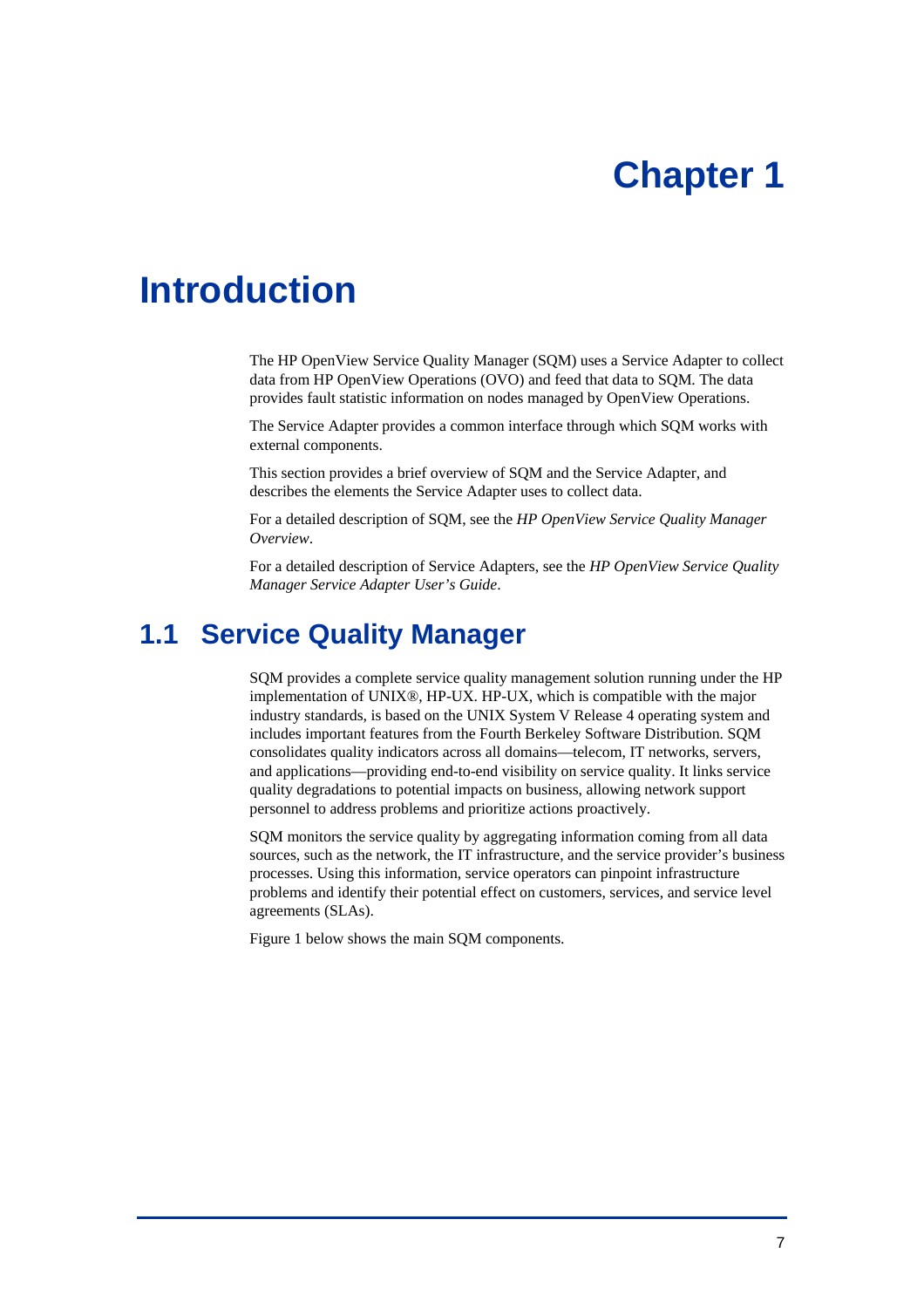<span id="page-7-0"></span>

**Figure 1 Service Quality Manager main components** 

Service Adapters have two main interfaces to SQM:

- An interface to the Configuration and Administration layer
- An interface to the Service Level Monitoring (SLM) layer

The Configuration and Administration layer contains the Configuration Repository. This repository stores information on how to connect to OpenView Operations as well as how to map the raw data from OVO to the SQM parameter format.

The Service and Reporting Database contains the SQM Service Repository, which notably stores the parameters that are to be collected by the Service Adapter.

The layer receives all measurement data from the Service Adapter. It then calculates the status of each service to determine whether a service has failed to meet a service level (SL).

## **1.2 The Service Adapter**

SQM uses a Service Adapter to connect to OVO and collect data. A Service Adapter serves as a bridge between SQM and OVO, collecting data from OVO, calculating quality indicators and feeding them to SQM.

### **1.2.1 What the Service Adapter does**

The OVO Service Adapter provides fault statistic indicators deduced from the data stored in the OVO database. With OVO, the customer can detect faults occurring on a network or a system. This Service Adapter computes statistical indicators for the faults occurring on elements managed by OVO.

### **1.2.2 OpenView Operations overview**

HP OpenView Operations (OVO) is a distributed client-server software solution designed to help system administrators detect, solve, and prevent problems occurring in networks, systems, and applications in any enterprise.

The OVO management concept is based on communication between a management server and managed nodes. Management server processes running on the central management server communicate with OVO agent processes running on managed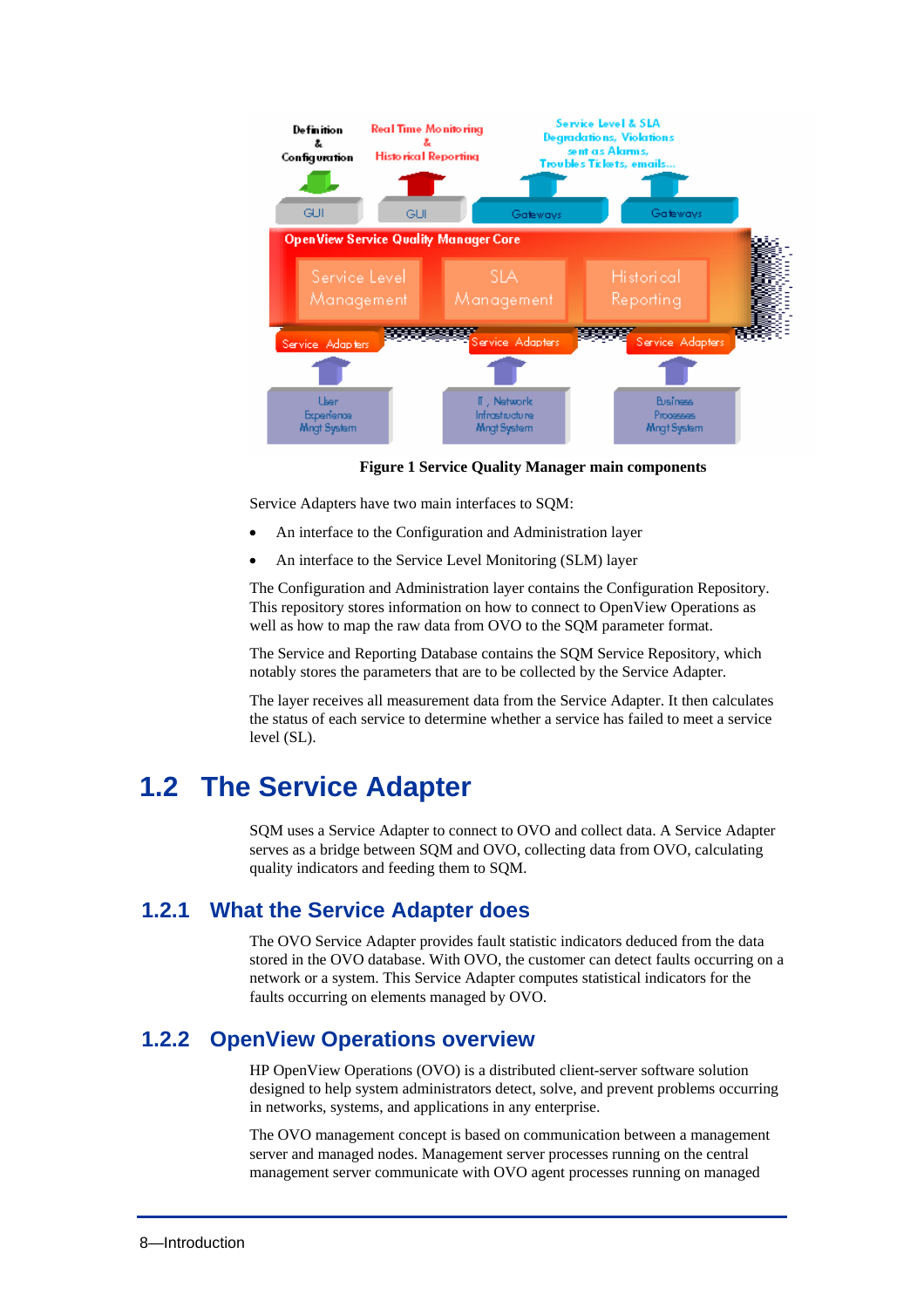<span id="page-8-0"></span>nodes throughout the environment. The OVO agent processes collect and process events on the managed nodes, and then forward relevant information in the form of OVO messages to the management server. A database serves as the central data repository for all OVO messages and configuration data. The database processes run on the management server.



#### **Figure 2 OpenView Operations overview**

### **1.2.3 OVO integration as a data source for SQM**

Integration is achieved through the OVO SQL database by implementing an SQM SQL Service Adapter and the OVO Fault Statistic Service Adapter, and by defining on the OVO SQL database a dedicated SQL view that computes statistics on the OVO messages. Note that the integration focuses only on active OVO messages and not on historical data, to reflect the status of current OVO nodes only.

This SQL view, named SQM\_OVO\_FAULT\_STAT, computes for each OVO managed node defined on the OVO Server the following statistics on the OVO messages associated to the node:

- Worst severity
- Severity of the last message
- Number of messages for each level of severity
- Number of outstanding messages
- Problem duration

The SQM OVO Fault Statistics Service Adapter retrieves this statistical data and feeds it to the SQM. This integration is illustrated in Figure 3.

These statistics provide a snapshot of the faults occurring on the nodes managed by OVO.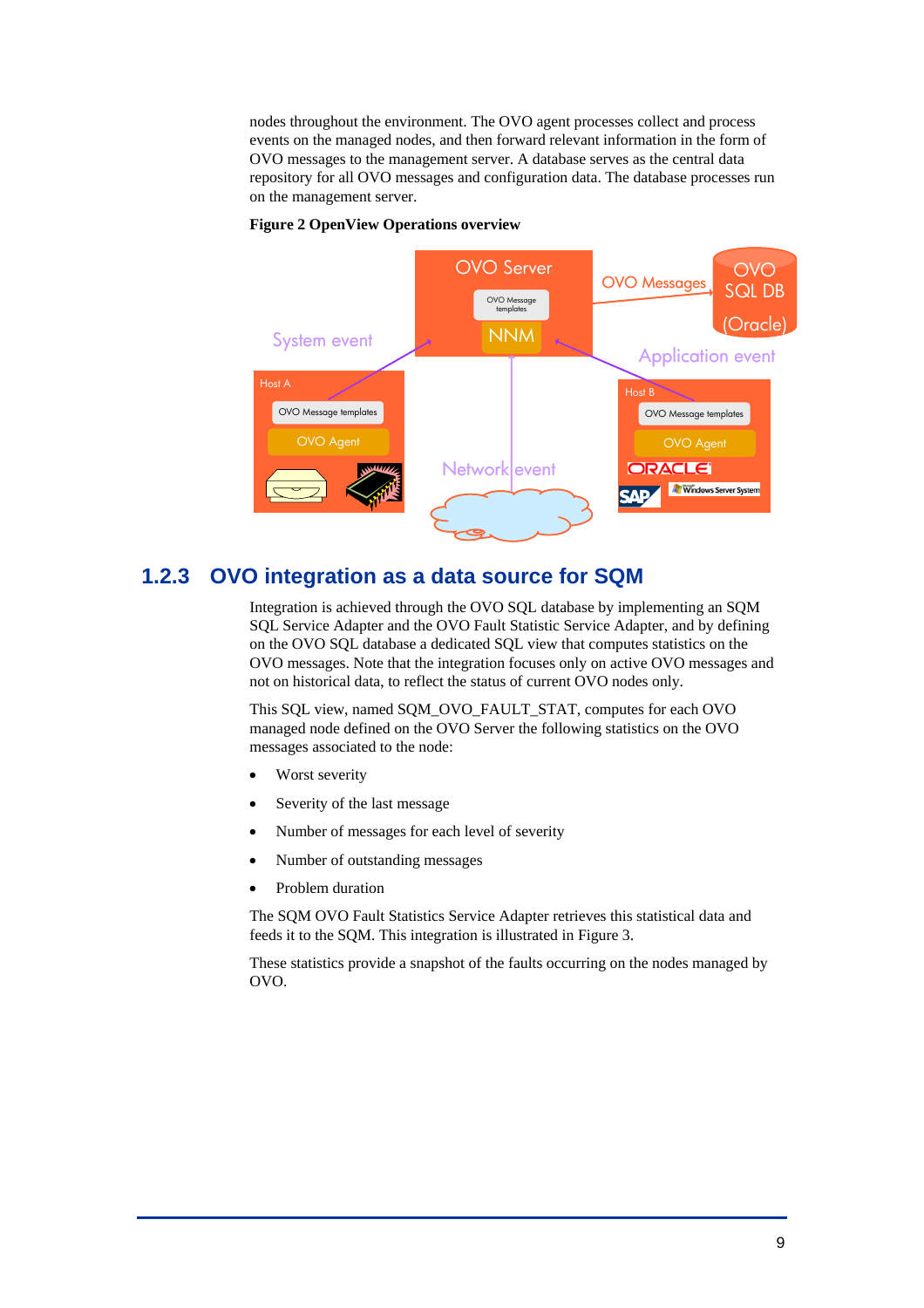<span id="page-9-0"></span>

**Figure 3 OVO/SQM integration** 

## **1.2.4 Product deployment**

Once OVO, SQM and the Service Adapter are installed and configured, the Service Adapter starts to collect the specified quality indicators for SQM. The Service Adapter functions as an independent unit.

Each configured installation is called a Service Adapter Application. The Service Adapter Application connects to the OVO database using Java Database Connectivity (JDBC), and then collects data from the database.

You can install the Service Adapter on a computer that is not part of the OVO environment. This might be useful if you want to balance network load or have dedicated computers for specific tasks, for example. The Service Adapter Application can also connect across a firewall, providing greater flexibility in a secure environment.

Figure 4 below shows how the Service Adapter works with SQM and OVO.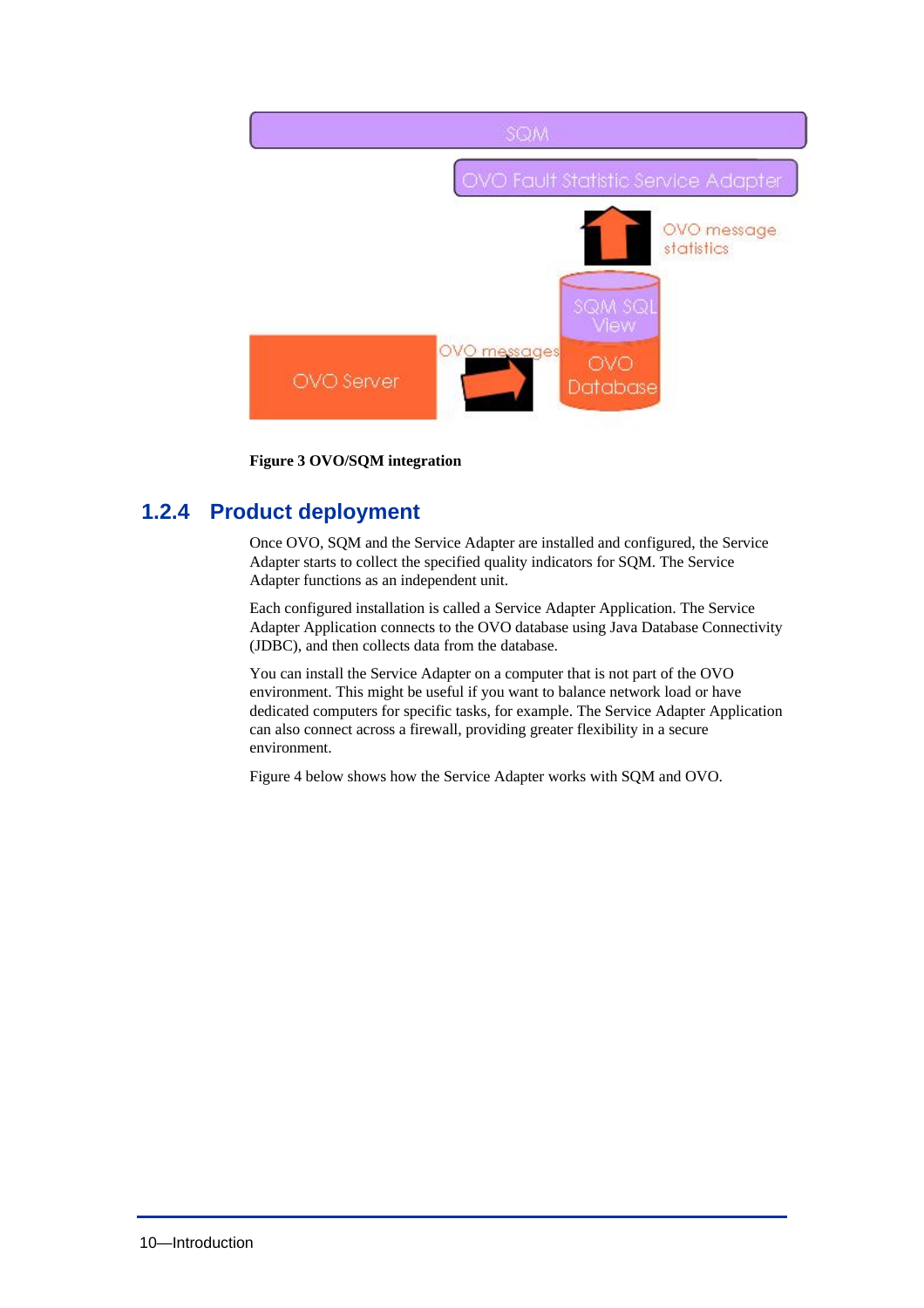**Figure 4 Service Adapter deployment** 

<span id="page-10-0"></span>

## **1.2.5 OVO data collection**

The Service Adapter uses data feeders to collect data. A data feeder is a source of data for SQM. Each data feeder is defined by a Data Feeder Definition (DFD). Some DFD related terms are explained below.

• **DFD** 

The DFD is a data structure that defines what source data is collected from OVO. The DFD configuration information is stored both in the SQM Service Repository Manager and in the SQM Central Repository.

• **DFD parameters** 

These parameters define what measurement data is sent by the Service Adapter to SQM. The DFD parameters are stored in the SQM Service Repository Manager's repository.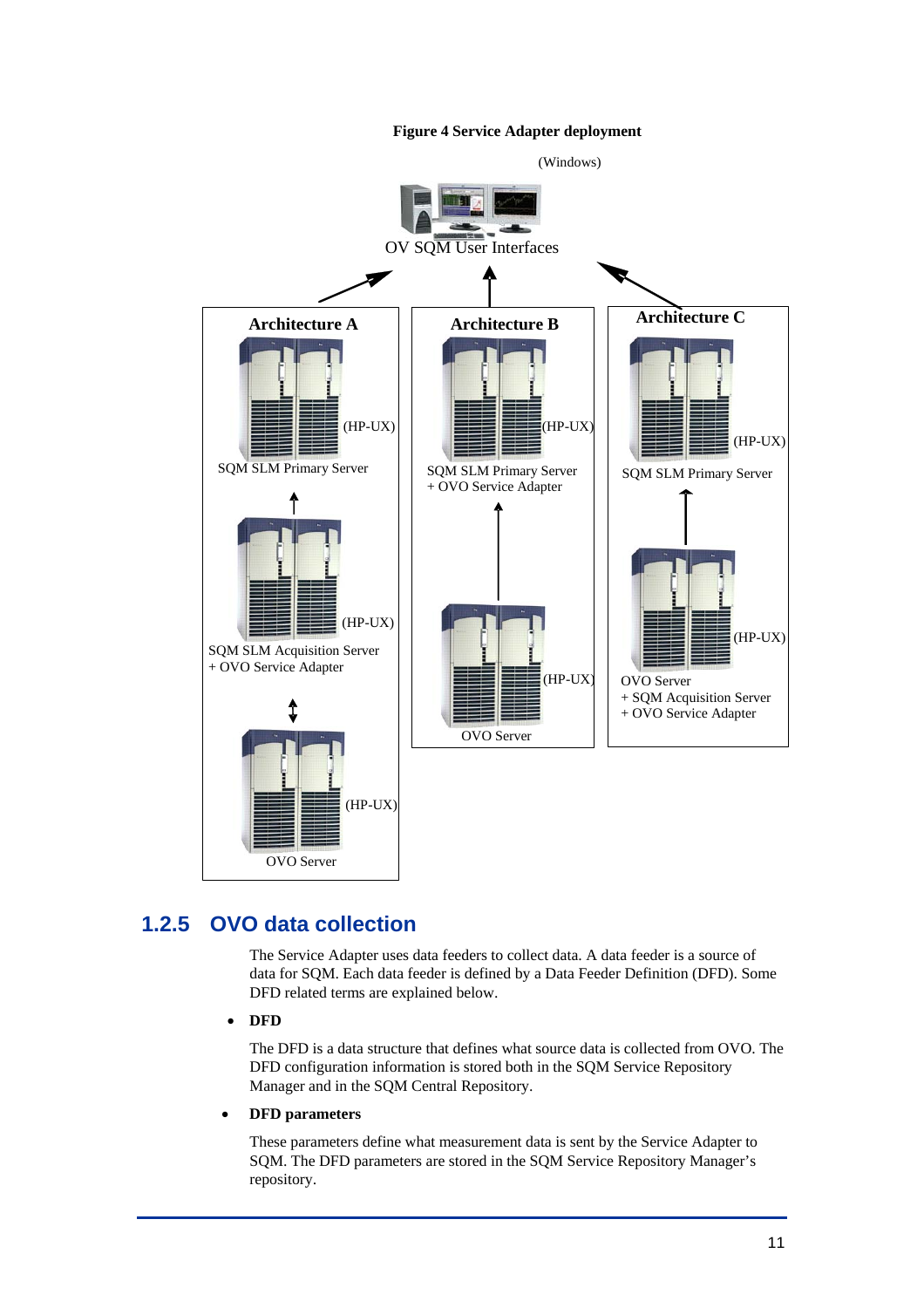### <span id="page-11-0"></span>• **DFD properties**

DFD properties further define what source data is collected from OVO. They define the OVO managed node and are stored in the SQM Service Repository Manager's repository.

### • **Measurement Reference Point**

The Measurement Reference Point (MRP) identifies the source of the data that is to be collected.

The following tables show the DFD configuration of the OVO Fault Statistics Service Adapter.

## **1.2.6 Generic DFD configuration**

### <span id="page-11-1"></span>**Table 1 DFD configuration**

| <b>Name</b>                    | <b>Type</b>   | <b>Description</b>                                                                                                                              | <b>Value</b>                                                                    |
|--------------------------------|---------------|-------------------------------------------------------------------------------------------------------------------------------------------------|---------------------------------------------------------------------------------|
| <b>DfdName</b>                 | String        | DFD's name, used to uniquely<br>identify the DFD within SQM. This<br>name does not exceed 16 characters.                                        | <b>OVOSTATDFD</b>                                                               |
| <b>DfdLabel</b>                | <b>String</b> | DFD's name, used for display<br>purposes                                                                                                        | <b>OVO</b> Statistics<br><b>DFD</b>                                             |
| Descr                          | String        | Description of the Data Feeder                                                                                                                  | This DFD<br>collects OVO<br>message<br>statistics for an<br>OVO managed<br>node |
| <b>DfdVersion</b>              | String        | Version of the Data Feeder                                                                                                                      | " $v1_0$ " by<br>default for the<br>first version of<br>this SA                 |
| SaName                         | <b>String</b> | Service Adapter name                                                                                                                            | Ovo                                                                             |
| SaLabel                        | <b>String</b> | Service Adapter's name, used for<br>display purposes                                                                                            | Equal to<br>SaName by<br>default                                                |
| <b>SaVersion</b>               | String        | Version of the Service Adapter                                                                                                                  | " $v1_0$ " by<br>default for the<br>first version of<br>this SA                 |
| Parameter<br>Defs              | List          | List of parameters for this DFD.<br>Each parameter is composed of<br>characteristics that are described<br>below.                               | See "DFD<br>parameters" on<br>page 12.                                          |
| Property<br>Defs               | List          | List of property names filled at Data<br>Feeder instantiation time. Each<br>property name is a string.                                          | See "DFD<br>Properties" on<br>page 12.                                          |
| <b>MRP</b><br>Naming<br>Schema | List          | Sub-list of Data Feeder "Instance<br>properties" that are used to construct<br>the MRP (Measurement Reference<br>Point). MRP properties must be | See<br>"Measurement<br>Reference<br>Point" on page                              |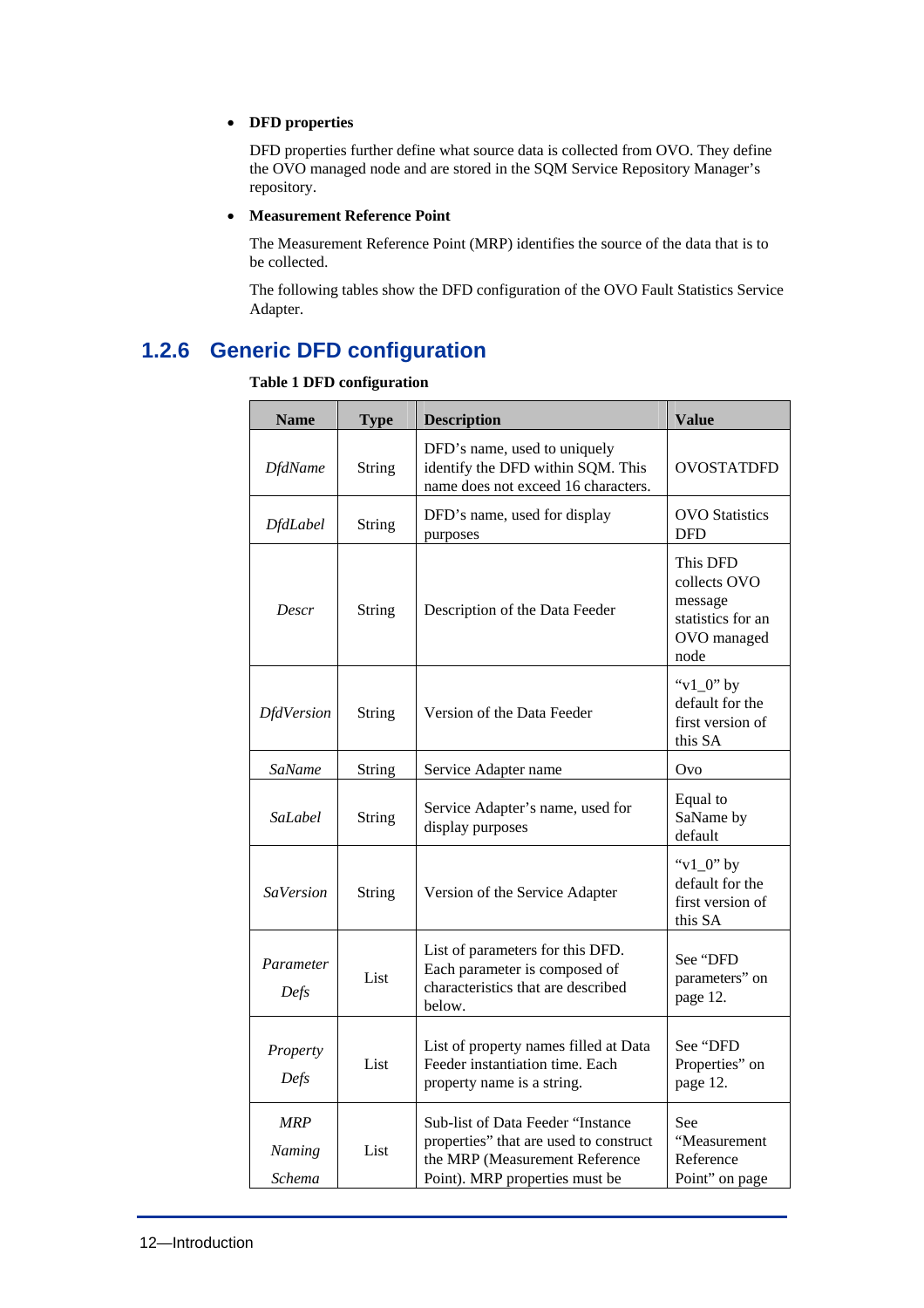<span id="page-12-0"></span>

| <b>Name</b> | <b>Type</b> | <b>Description</b>                                                                                                                                                                                                     | Value |
|-------------|-------------|------------------------------------------------------------------------------------------------------------------------------------------------------------------------------------------------------------------------|-------|
|             |             | chosen from among the DFI<br>properties so that uniqueness of a<br>given DFI relative to all DFIs within<br>the DF taken as a whole can be<br>guaranteed. Each property name is a<br>string. The order of the property | 15.   |
|             |             | names in this list is used to construct<br>the MRP.                                                                                                                                                                    |       |

## **1.2.7 DFD parameters**

**Note:** The default values shown in the following table, ["DFD parameters"](#page-12-1), are displayed when the parameter concerned cannot be retrieved from the database. For instance, when there is no OVO message for a given OVO managed node, the *LAST\_SEV* parameter is set to Normal.

<span id="page-12-1"></span>

| <b>Table 2 DFD parameters</b> |  |
|-------------------------------|--|
|                               |  |

| <b>Parameter Name</b>  | <b>Parameter</b><br>Label                  | Data type                                                                               | <b>Description</b>                                                                    | <b>Default</b><br>value               |
|------------------------|--------------------------------------------|-----------------------------------------------------------------------------------------|---------------------------------------------------------------------------------------|---------------------------------------|
| NB_OUTSTANDING         | Number of<br>outstanding<br>messages       | Counter                                                                                 | Number of<br>outstanding<br>OVO messages<br>on the managed<br>node                    | $\Omega$                              |
| PB_DURATION            | Problem<br>duration                        | Relative<br>Time                                                                        | Elapsed time<br>between the<br>oldest OVO<br>message and<br>the collection<br>time    | $\Omega$                              |
| WORST SEV              | <b>Worst Severity</b>                      | Enum:<br>Normal $=$ 0<br>$Unknown=1$<br>Warning=2<br>$Minor=3$<br>Major=4<br>Critical=5 | Worst severity<br>in all of the<br>node's active<br>messages                          | Normal (0)                            |
| WORST_SEV_TEXT         | Worst severity<br>message text             | String                                                                                  | <b>OVO</b> Message<br>text displayed<br>for the message<br>with the worst<br>severity | "No<br>Message<br>text<br>available." |
| <b>WORST TIMESTAMP</b> | Worst<br>Message's<br><b>Creation Time</b> | AbsTime                                                                                 | Reaction time<br>for the message<br>with the worst<br>severity                        | No default<br>value                   |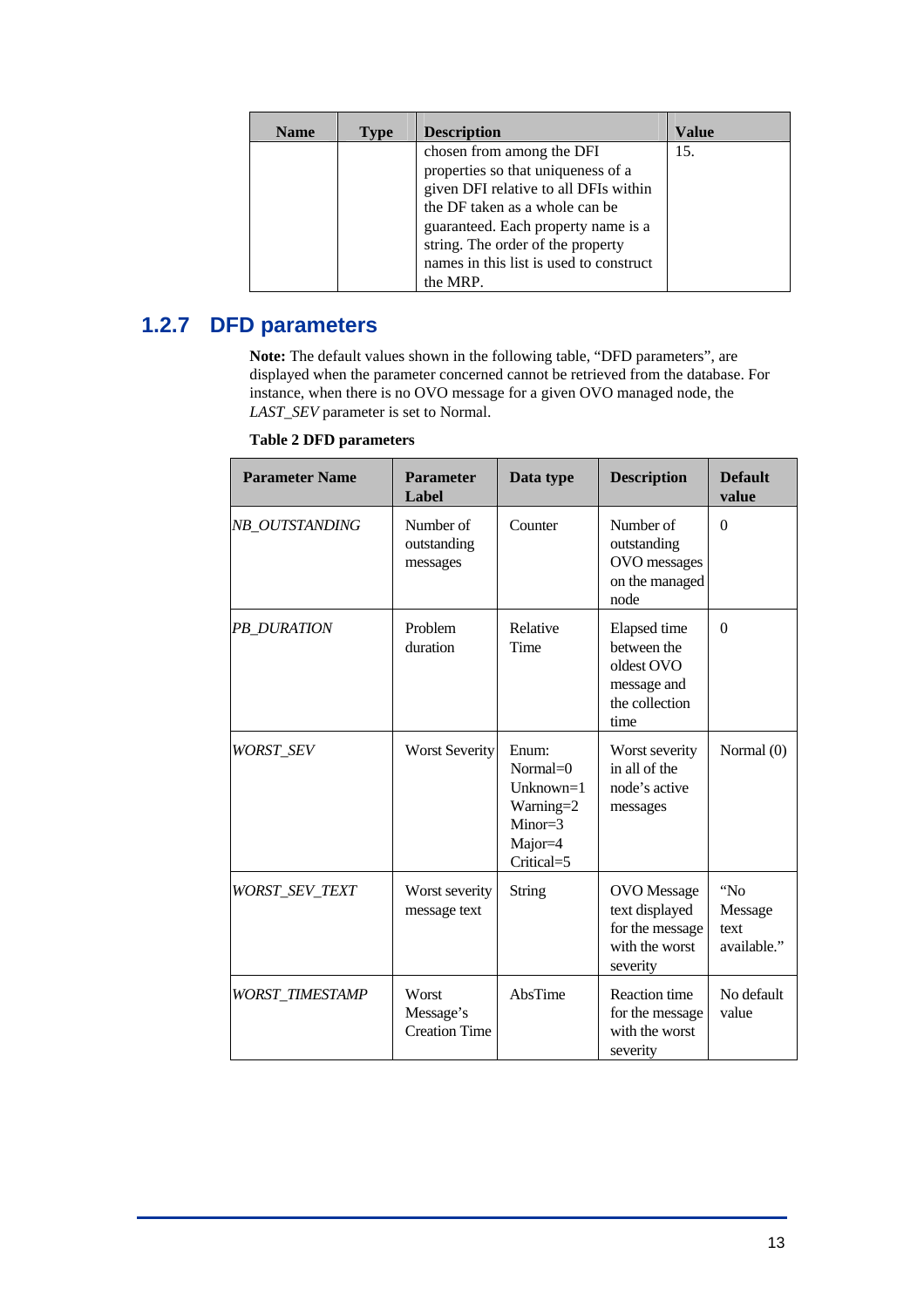<span id="page-13-0"></span>

| <b>Parameter Name</b> | <b>Parameter</b><br>Label         | Data type                                                                            | <b>Description</b>                                                   | <b>Default</b><br>value               |
|-----------------------|-----------------------------------|--------------------------------------------------------------------------------------|----------------------------------------------------------------------|---------------------------------------|
| LAST_SEV              | Last message's<br>severity        | Enum:<br>Normal=0<br>Unknown= $1$<br>Warning=2<br>$Minor=3$<br>Major=4<br>Critical=5 | Severity of the<br>last message                                      | Normal (0)                            |
| LAST_TIMESTAMP        | Last message<br>creation time     | AbsTime                                                                              | Time at which<br>last message<br>received was<br>created<br>(in GMT) | No default<br>value                   |
| LAST_MSG_TEXT         | Last message's<br>text            | String                                                                               | Text associated<br>with last<br>message<br>received                  | "No<br>Message<br>text<br>available." |
| NB_SEV_NORM           | Number of<br>normal<br>messages   | Int                                                                                  | Number of<br>Normal active<br>messages                               | $\Omega$                              |
| NB_SEV_UNK            | Number of<br>unknown<br>messages  | Int                                                                                  | Number of<br>Unknown<br>active messages                              | $\mathbf{0}$                          |
| NB_SEV_WAR            | Number of<br>warning<br>messages  | Int                                                                                  | Number of<br>Warning active<br>messages                              | $\Omega$                              |
| NB_SEV_MIN            | Number of<br>minor<br>messages    | Int                                                                                  | Number of<br>Minor active<br>messages                                | $\Omega$                              |
| NB_SEV_MAJ            | Number of<br>major<br>messages    | Int                                                                                  | Number of<br>Major active<br>messages                                | $\Omega$                              |
| NB_SEV_CRIT           | Number of<br>critical<br>messages | Int                                                                                  | Number of<br>Critical active<br>messages                             | $\Omega$                              |

# **1.2.8 DFD properties**

### <span id="page-13-1"></span>**Table 3 DFD Properties**

| <b>Property Name</b> | <b>Property</b><br>Label | <b>Description</b>               | Data<br>type |
|----------------------|--------------------------|----------------------------------|--------------|
| NODE ID              | Node<br>Identifier       | OVO node's Unique<br>Identifier  | String       |
| <b>NODE NAME</b>     | OVO node<br>name         | OVO managed node's name          | String       |
| LABEL                | OVO node<br>label        | Label of the OVO managed<br>node | String       |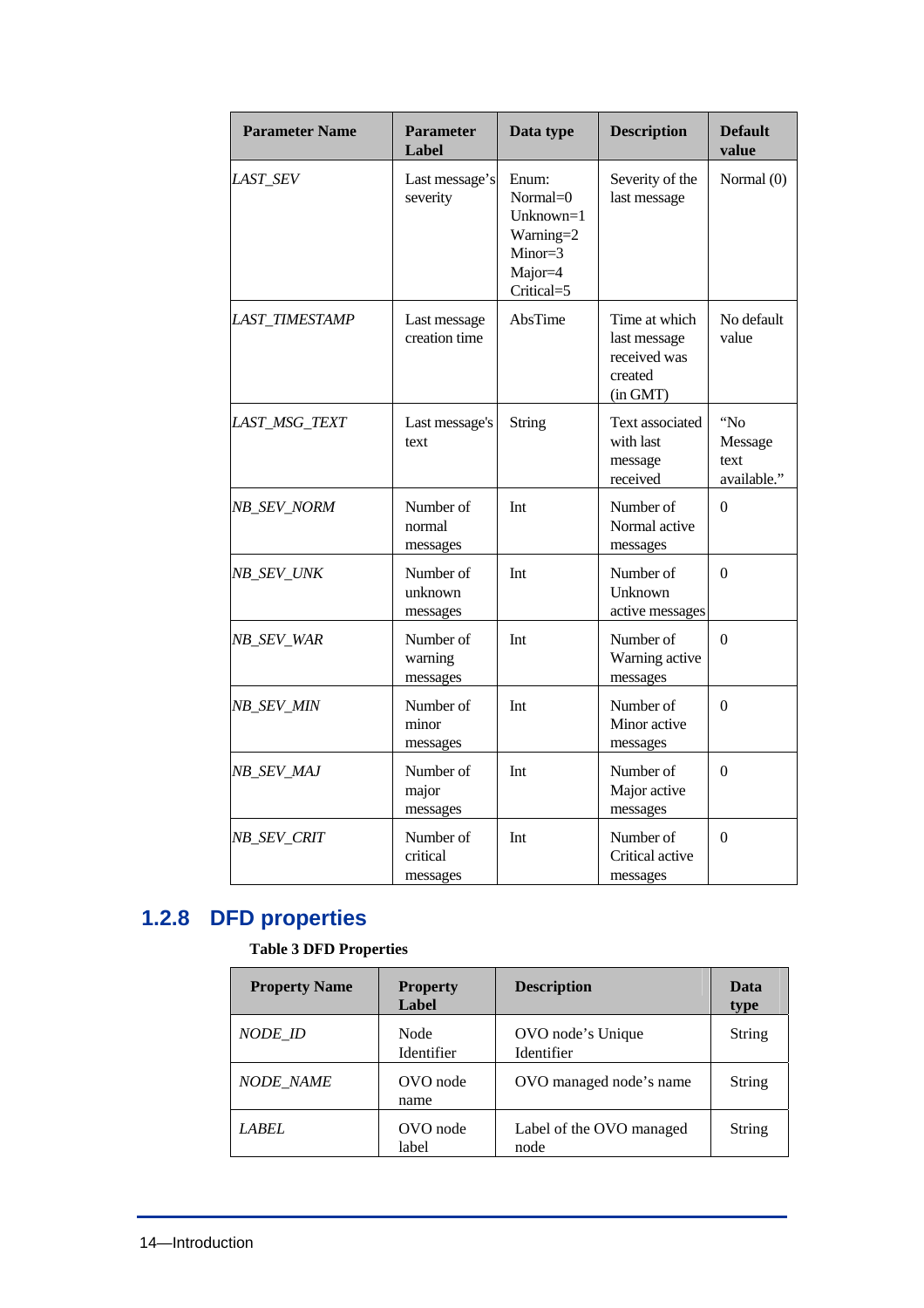<span id="page-14-0"></span>

| <b>Property Name</b> | <b>Property</b><br>Label        | <b>Description</b>                                      | Data<br>type |
|----------------------|---------------------------------|---------------------------------------------------------|--------------|
| <b>MACHINE TYPE</b>  | OVO<br>machine type             | Machine name (for example)<br>"Sun SPARCstation")       | String       |
| OS NAME              | Operating<br><b>System Name</b> | Name of the OVO node's<br>operating system              | String       |
| <b>GROUPS</b>        | OVO node<br>groups              | List of OVO node groups in<br>which the node is defined | String       |

## **1.2.9 Measurement Reference Point**

<span id="page-14-1"></span>The Service Adapter collects performance measurements for a set of DFIs. Each set of measurements sent is then uniquely identified through its Measurement Reference Point (MRP).

An MRP serves as an identifier for a Data Feeder Instance (DFI). It is constructed by assembling a subset of the properties, following a pattern defined within the Data Feeder Definition.

It is used to distinguish easily between two Data Feeder Instances of the same Data Feeder Definition (DFD) and version.

During the raw information discovery phase, the DFI identifiers are constructed from the MRP and the DFD name and version.

When measurements are collected, a DFI's MRP is included in every performance measurement message.

The OVO Service Adapter uses the MRP as a Unique Identifier for the OVO node.

An example of such a node UUID is **4e155362-c443-71d8-10de-10bc9e1b0000**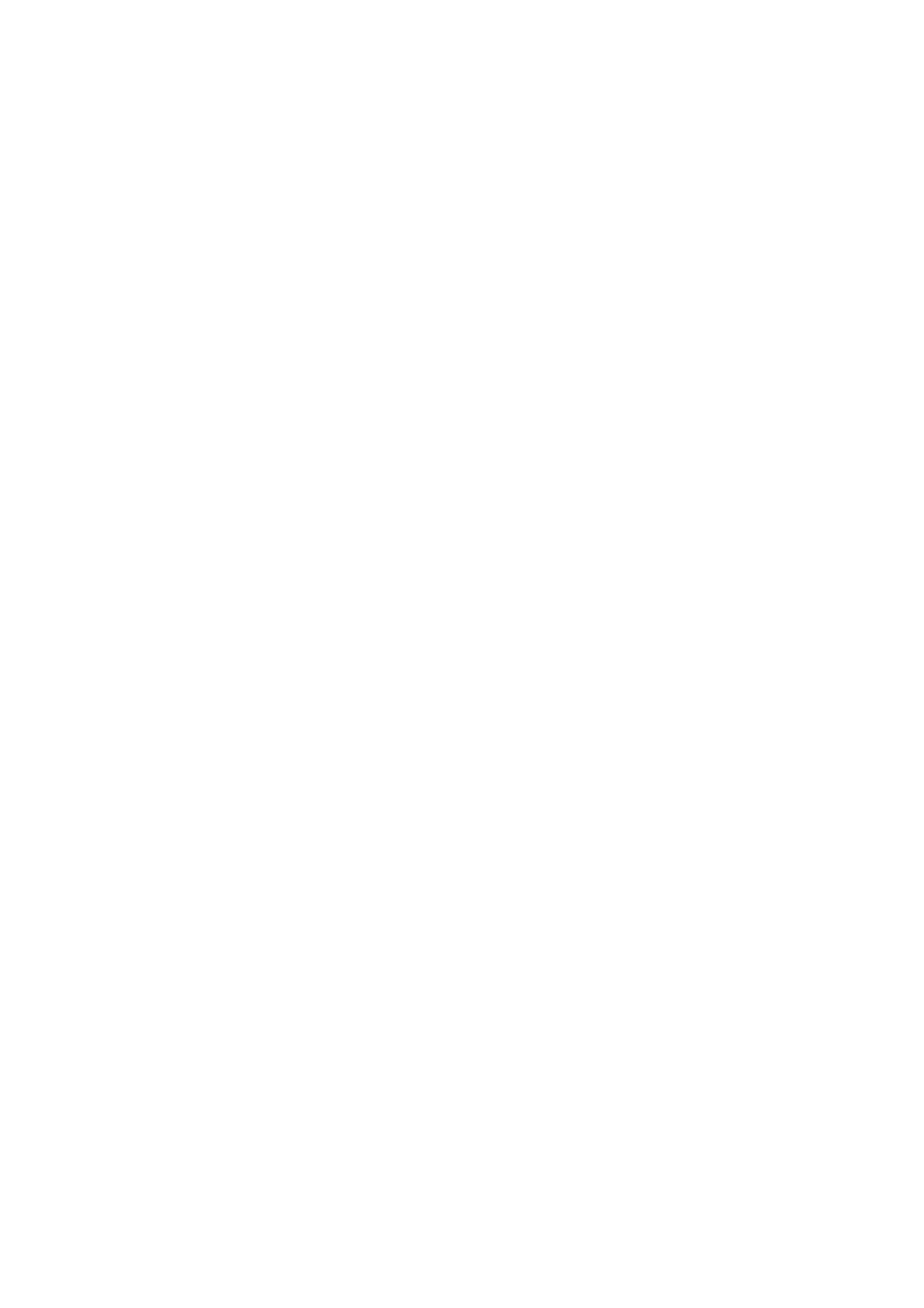# **Chapter 2**

# <span id="page-16-0"></span>**Installing the Service Adapter**

This chapter describes how to install the Service Adapter on HP-UX. After you have completed the installation, you must follow the instructions in the next chapter to configure the Service Adapter.

## **2.1 Software and Hardware requirements**

### **2.1.1 Software requirements**

- <span id="page-16-1"></span>• HP-UX V11.11
- HP OpenView Operations A.07.10 or later
- Oracle 8.1.2 or 9.2.0.6 (Oracle 9.2 support is available with the OVO A.07.12 Management Server patch)
- HP OpenView Service Quality Manager V1.2 (Kernel subset)
- HP OpenView SA Common V1.2 (*SQMSAGTWCOMMON*)
- HP OpenView SQL Service Adapter Runtime V1.2 (*SQMSASQL*)
- Oracle JDBC driver 9.0.2 (the driver is provided in the OVO SA subset)

### **2.1.2 Hardware requirements**

For complete hardware requirements, see the *HP OpenView Service Quality Manager Installation Guide*.

• 5 MB of available hard disk space (10 MB recommended).

# <span id="page-16-2"></span>**2.2 Installing the OVO Fault Statistics SA**

If the OV SQM Kernel has not been installed already, you must install it before you install the Service Adapter, by following the instructions in ["Installing the OV SQM](#page-17-1)  [Kernel"](#page-17-1) [below.](#page-17-1)

### **2.2.1 If the OV SQM Kernel has been installed already, go directly to "Required environment**

#### 1. **Sqmadm user/group**

'sqmadm' group and user is necessary for the kernel/application setup and management. Please refer to *HP OpenView Service Quality Manager Installation Guide* for instructions on how to create the 'sqmadm' group and user.

2. Environment variables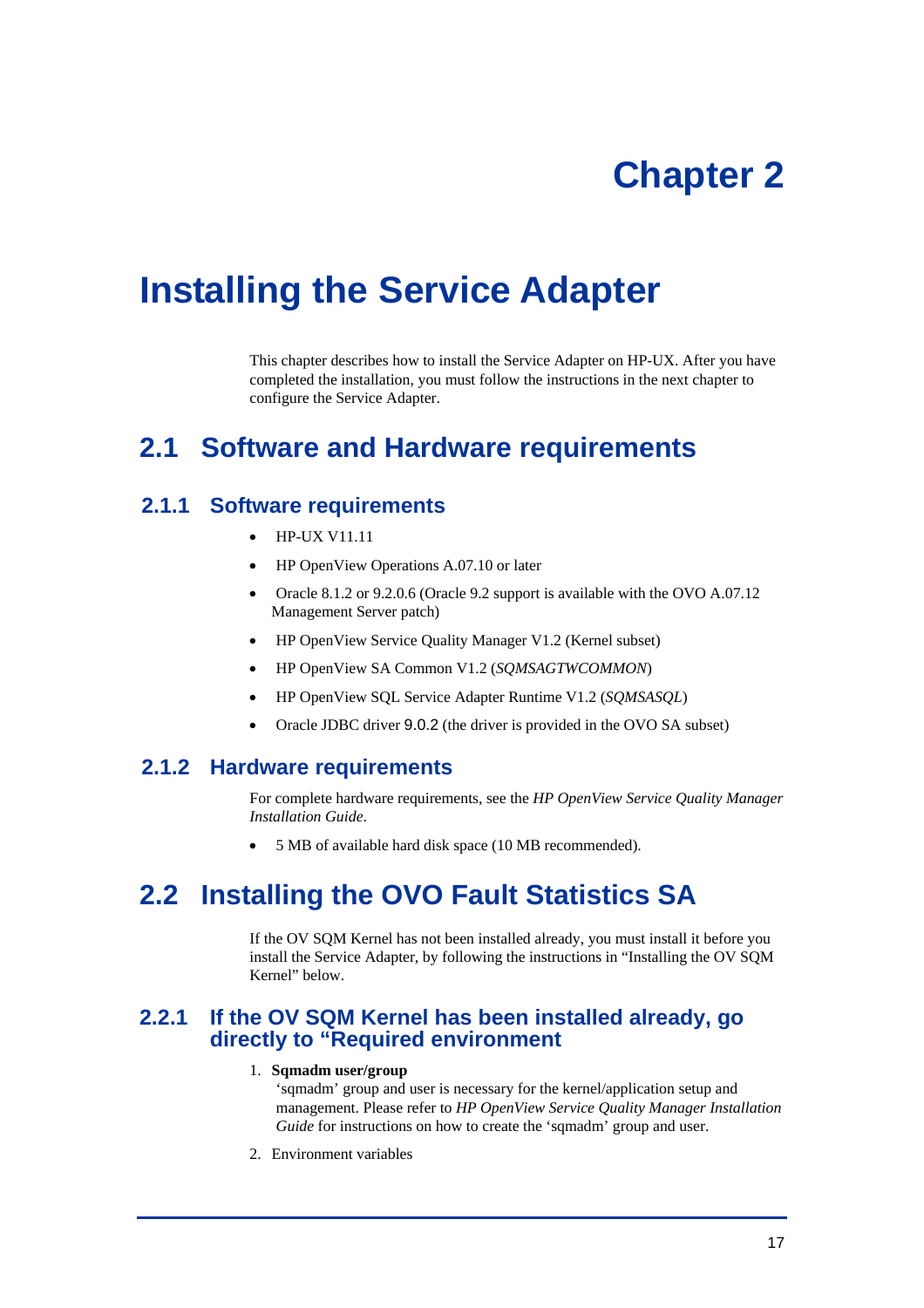<span id="page-17-0"></span>If the kernel setup has already been done, you have to source the **temip\_sc\_env.sh** file located under \$TEMIP\_SC\_VAR\_HOME directory.

# . \$TEMIP SC VAR HOME/temip sc env.sh

If the kernel setup is not yet done (and before to install the SA Common and SA Ovis), you have to set your environment. Perform the following actions: - source environment variables:

```
# export TEMIP SC HOME=/opt/OV/SQM<xxx>
# . $TEMIP_SC_HOME/jre/jre-setup.sh
```
Installing the SA Common subset" on page [18.](#page-18-1) 

### **2.2.2 Installing the OV SQM Kernel**

<span id="page-17-1"></span>The SQM Core Kernel subset is a prerequisite for installation of the OVO SA.

To install the Kernel, do the following.

Create the SQM home directory, if it does not already exist. Under the **root** 1. account, enter the following command:

# mkdir /opt/OV/SQM<*xxx*>

where  $\langle xxx \rangle$  is the label you want to assign to the current release.

- 2. Mount the SQM Core CD-ROM on your system.
- 3. Go to <*mount directory*>/SQM-1.20.00

and run the *sqm\_install* tool under the **root** account.

| xterm                   |                                                                                        |
|-------------------------|----------------------------------------------------------------------------------------|
| Where feature could be: | <b>som_install</b> [-o] /opt/OV/SQM[] kit-location [feature subset-name [subset-name]] |
| tupical                 | Install Monitoring and Presentation directors (default feature).                       |
| minimal                 | Install Kernel (for acquisition and/or gateways).                                      |
| monitoring              | Install Monitoring director.                                                           |
|                         | presentation Install Presentation director.                                            |
| reporting               | Install Reporting director.                                                            |
| all                     | Install all subsets in kit-location.                                                   |

4. Select the *minimal* feature by entering the following command:

# sqm\_install /opt/OV/SQM<xxx> <*mount directory*>/SQM-1.20.00/HP UX/KIT minimal

5. Press **Enter** to install the Kernel.

### **2.2.3 Required environment**

#### 3. **Sqmadm user/group**

'sqmadm' group and user is necessary for the kernel/application setup and management. Please refer to *HP OpenView Service Quality Manager Installation Guide* for instructions on how to create the 'sqmadm' group and user.

4. Environment variables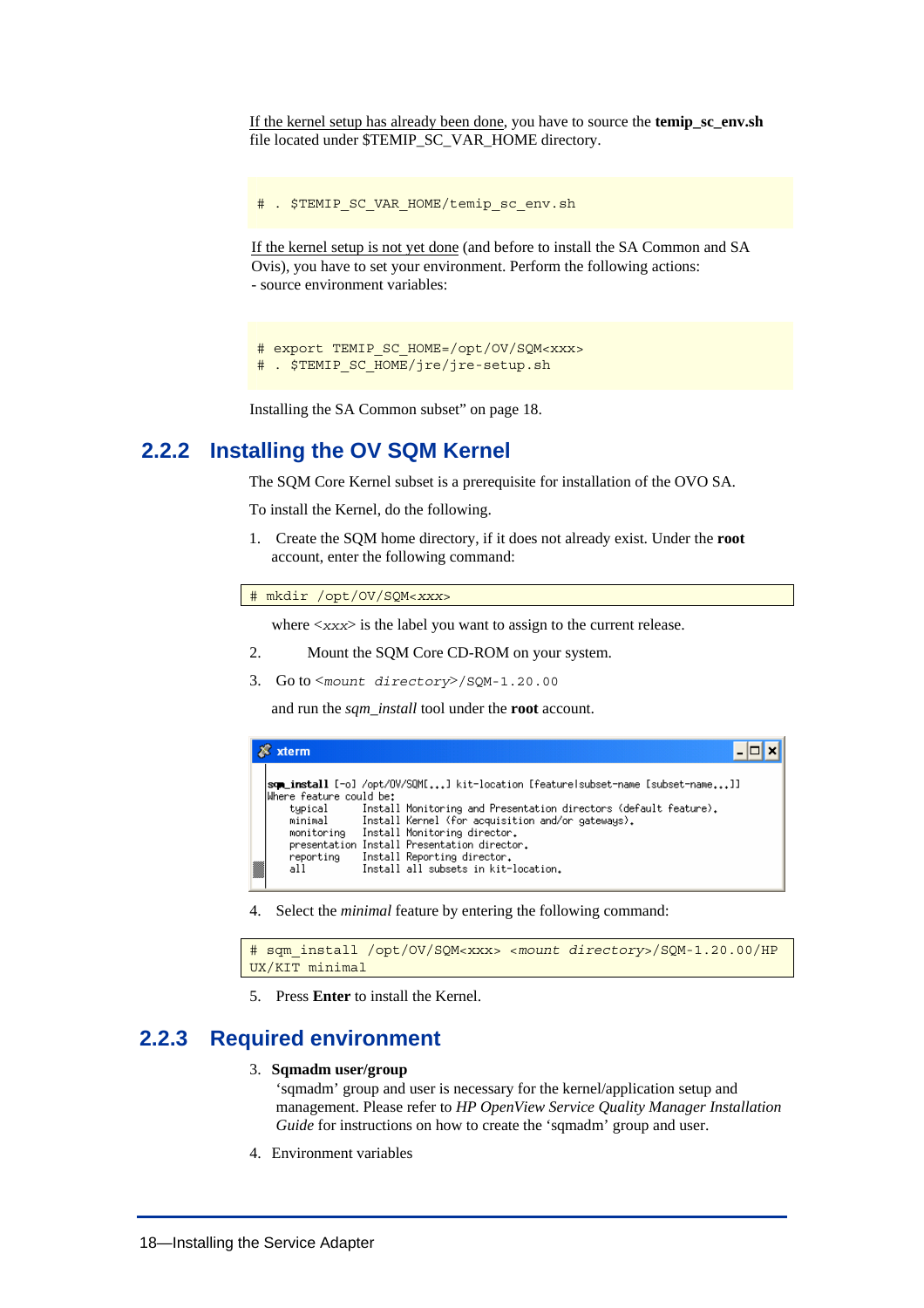<span id="page-18-0"></span>If the kernel setup has already been done, you have to source the **temip\_sc\_env.sh** file located under \$TEMIP\_SC\_VAR\_HOME directory.

# . \$TEMIP SC VAR\_HOME/temip\_sc\_env.sh

If the kernel setup is not yet done (and before to install the SA Common and SA Ovis), you have to set your environment. Perform the following actions: - source environment variables:

```
# export TEMIP SC HOME=/opt/OV/SQM<xxx>
# . $TEMIP_SC_HOME/jre/jre-setup.sh
```
### **2.2.4 Installing the SA Common subset**

If necessary, install the SA Common component by doing the following. If this has already been done, go directly to "[Installing SQL Service Adapter Runtime"](#page-19-1) on page [20.](#page-19-1) 

- 1. First, log on to the system as **root** user.
- 2. Mount the HP OpenView Service Adapters and Gateways CD-ROM on your system.
- 3. Go to <*mount directory*>/SQM-1.20.00 and execute the following command:

# ./SQMSAGTWCOMMON-1.20.00.bin

4. The software is installed and the **Install Complete** window is displayed.

<span id="page-18-1"></span>

|                                              | HP OpenView SQM SAGTWCOMMON v1_2<br>Install Complete                                                                                               |
|----------------------------------------------|----------------------------------------------------------------------------------------------------------------------------------------------------|
| Installing<br>n<br><b>n</b> Install Complete | Congratulations! HP OpenView SQM SAGTWCOMMON v1_2 has<br>been successfully installed to:<br>/opt/OV/SQMV110<br>Press "Done" to quit the installer. |
| InstallAnywhere by Zero G -<br>Cancel        | Done<br>Previous                                                                                                                                   |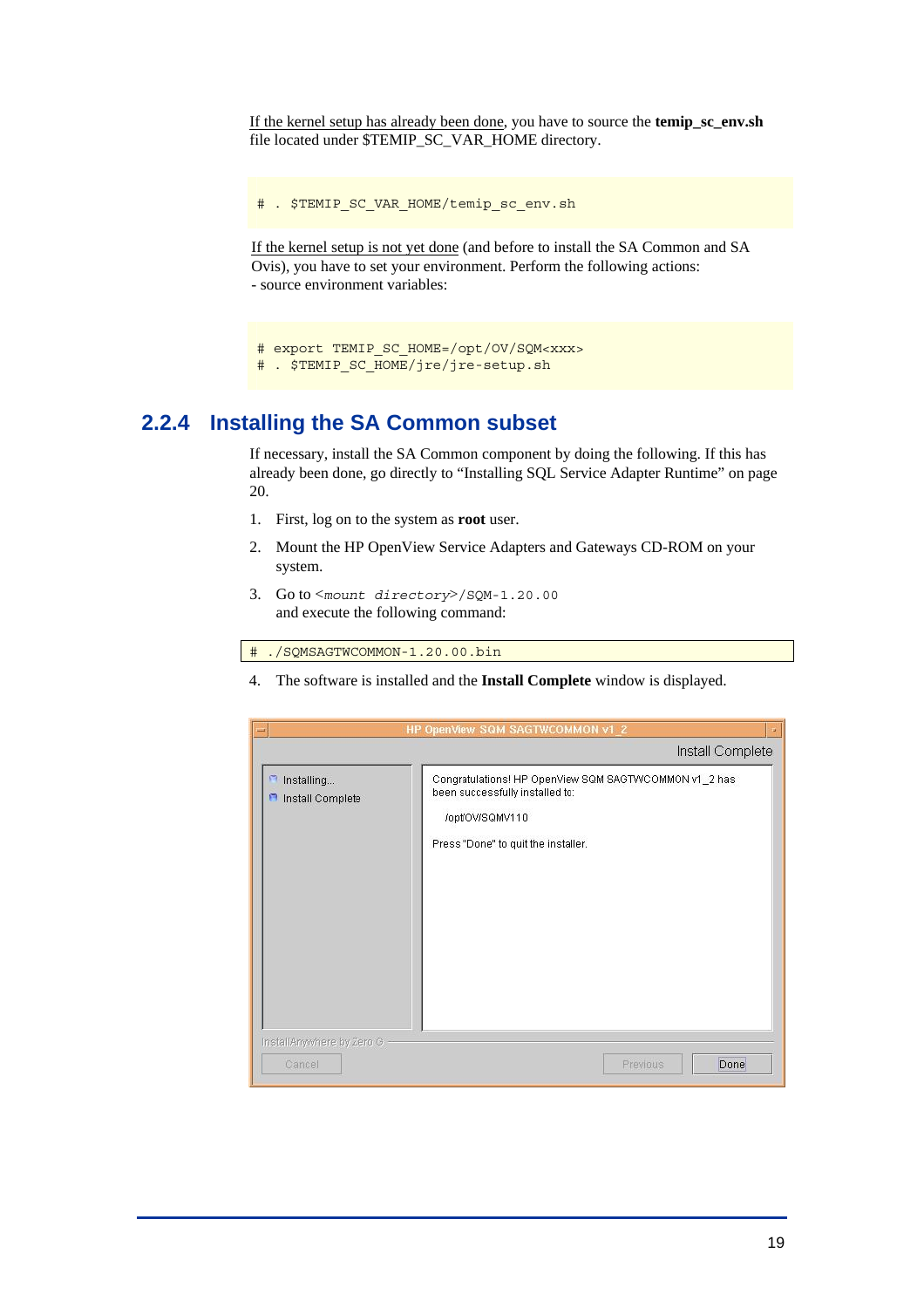## <span id="page-19-0"></span>**2.2.5 Installing SQL Service Adapter Runtime**

<span id="page-19-1"></span>If necessary, install the SQL Service Adapter Runtime component by doing the following. If this has already been done, go directly to ["Installing the OVO Fault](#page-19-2)  [Statistics Service Adapter"](#page-19-2) on page [17.](#page-16-2)

- 1. First, log on to the system as **root** user.
- 2. Mount the HP OpenView SQM Service Adapters and Gateways CD-ROM on your system.
- 3. Go to <*mount directory*>/SQM-1.20.00
- 4. Run the installer by entering the following command:

# ./SQMSASQL-1.20.00.bin

5. The software is installed and the **Install Complete** window is displayed.

| <b>ABOUT</b>                             | HP OpenView SQM Service Adapter for Sql v1_2                                                                                                                   |
|------------------------------------------|----------------------------------------------------------------------------------------------------------------------------------------------------------------|
|                                          | Install Complete                                                                                                                                               |
| Installing<br>n<br>Install Complete<br>G | Congratulations! HP OpenView SQM Service Adapter for Sql v1_2 has<br>been successfully installed to:<br>/opt/OV/SQMV110<br>Press "Done" to quit the installer. |
| InstallAnywhere by Zero G                |                                                                                                                                                                |
| Cancel                                   | Previous<br>Done                                                                                                                                               |

6. To finish, click **Done**.

### **2.2.6 Installing the OVO Fault Statistics Service Adapter**

<span id="page-19-2"></span>To install the OVO SA on HP-UX, do the following.

- 1. Log on as **root** user.
- 2. Mount the HP OpenView SQM Service Adapters and Gateways CD-ROM.
- 3. Go to <*mount directory*>/SQM-1.20.00
- 4. Run the installer by entering the following command:

# ./SQMSAOVO-1.20.bin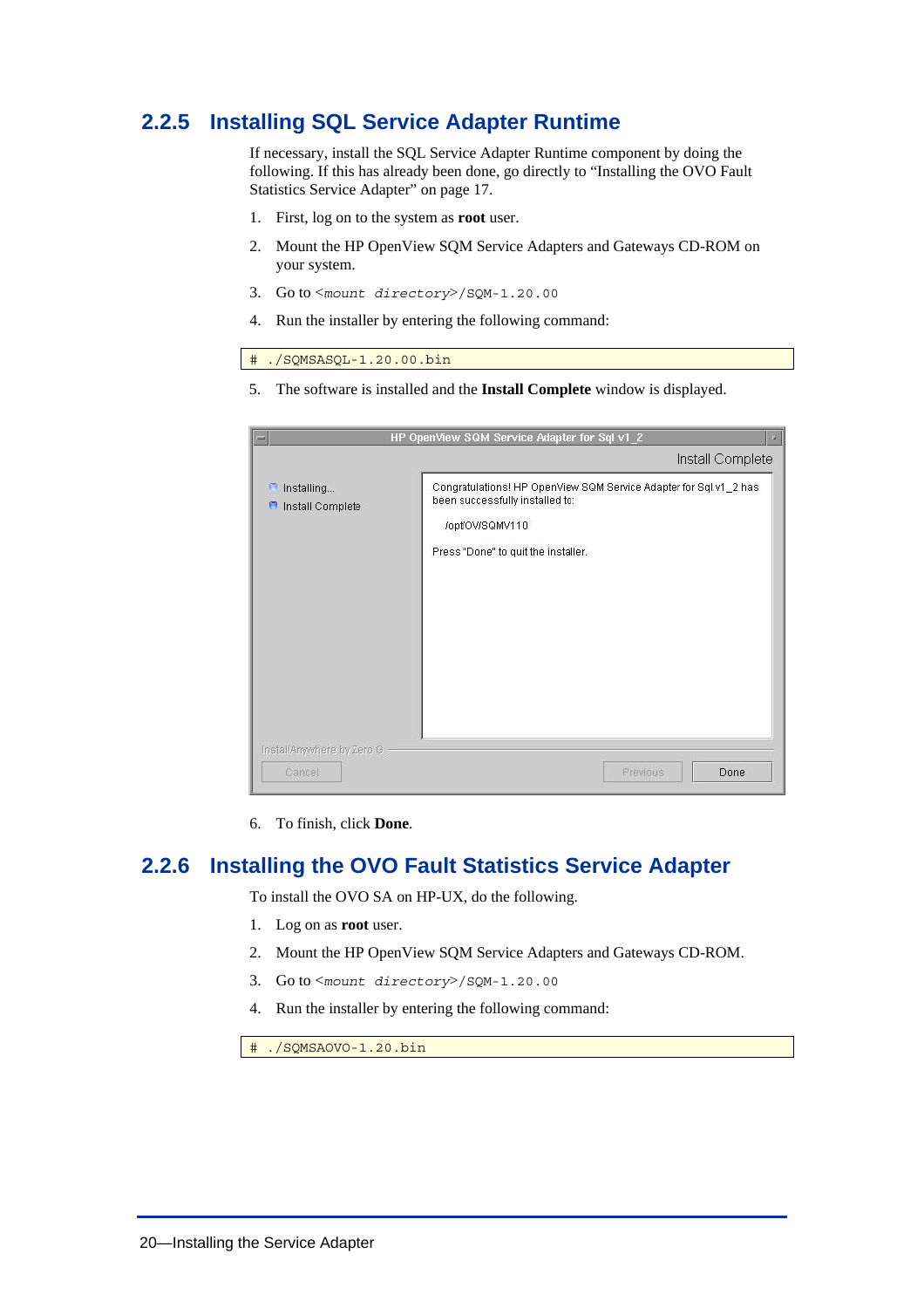<span id="page-20-0"></span>5. The software is installed and the **Install Complete** window is displayed:

| <b>Alleged</b>              | HP OpenView SQM Service Adapter for Openview Operations v1 2  |
|-----------------------------|---------------------------------------------------------------|
|                             | Install Complete                                              |
| Installing                  | Congratulations! HP OpenView SQM Service Adapter for Openview |
| n                           | Operations v1_2 has been successfully installed to:           |
| Install Complete            | /opt/OV/SQMV110                                               |
| в                           | Press "Done" to quit the installer.                           |
| InstallAnywhere by Zero G - | Done                                                          |
| Cancel                      | Previous                                                      |

- 6. To end the installation process, click **Done.**
- 7. Execute the installation script to set the correct access rights to the installed files by entering the following commands:

```
# cd $TEMIP_SC_HOME/ServiceAdapters/Sql/v1_2/Ovo_v1_2/bin 
# sh temip sc complete install.sh
```
### **2.2.7 Patch installation**

To install a Patch, do the following.

- 1. Log on as **root** user.
- 2. Go to <*mount directory*>/SQM-1.20.00
- 3. Run the *sqm\_install* tool with the *–p* option and the *minimal* feature by entering the following command:

```
# sqm_install -p /opt/OV/SQM<xxx> /SQM-1.20.00/HPUX/Patches min
imal
```
This will install all Patches for the Kernel component.

Run the *sqm\_install* tool with the *–p* option and the *SAGTWCOMMON* feature by 4. entering the following command:

# sqm\_install -p /opt/OV/SQM<*xxx*> /SQM-1.20.00/HPUX/Patches SAG **TWCOMMON** 

This will install all Patches for the *SAGTWCOMMON* component.

5. Run the *sqm\_install* tool with the -p option and the *SQMSASQL* feature by entering the following command:

```
# sqm_install -p /opt/OV/SQM<xxx> /SQM-1.20.00/HPUX/Patches SQM
SASQL
```
This will install all Patches for the *SQMSASQL* component.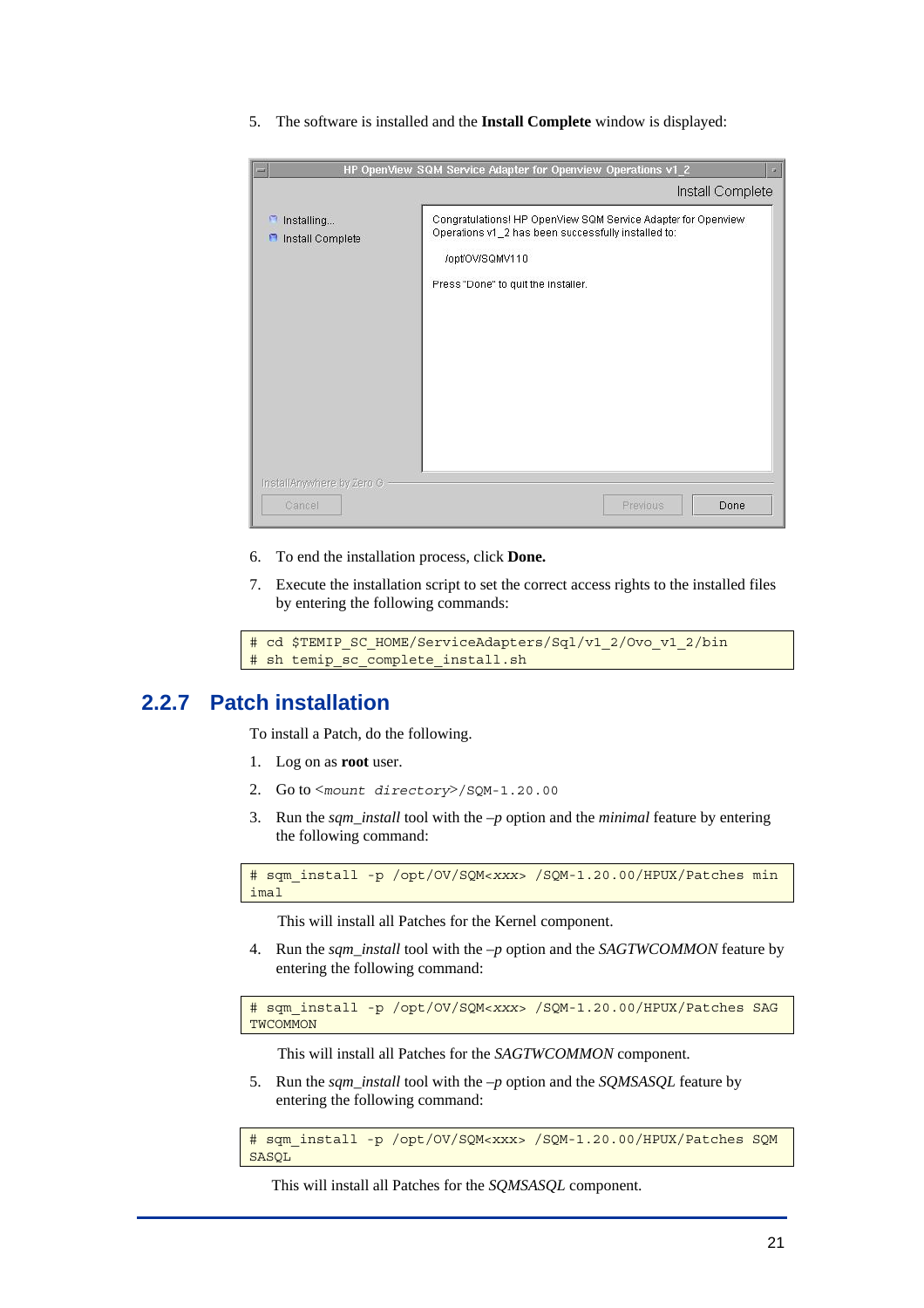<span id="page-21-0"></span>Run the *sqm\_install* tool with the *–p* option and the *SAOVO* feature by entering the following command: 6.

```
# sqm_install -p /opt/OV/SQM<xxx> /SQM-1.20.00/HPUX/Patches SAO
VO
```
This will install all Patches for the *OVO* component.

The installation on Unix is now complete. You must next configure the Service Adapter by following the instructions in [Chapter 3.](#page-24-1)

### **2.2.8 Uninstalling the software**

To uninstall the OVO SA software, do the following.

- 1. Log on as **root** user.
- 2. Load the SQM environment variables (\$TEMIP\_SC\_VAR\_HOME/temip\_sc\_env.sh)
- 3. Enter the following two commands on the SQM platform where the OVO SA has been installed:

```
# cd $TEMIP SC HOME
# 
./ServiceAdapters/Sql/v1_2/Ovo_v1_2/UninstallerDataOvo/Uninstal
l_Ovo
```
The **Uninstall** window is displayed.

| HP OpenView SQM Service Adapter for Openview Operations v1 2<br>▬ |                                                                                                                                 |  |
|-------------------------------------------------------------------|---------------------------------------------------------------------------------------------------------------------------------|--|
|                                                                   | Uninstall                                                                                                                       |  |
| Introduction<br>n.                                                | About to uninstall                                                                                                              |  |
| Uninstalling<br>Uninstall Complete<br>郡                           | HP OpenView SQM Service Adapter for Openview Operatio                                                                           |  |
|                                                                   | This will remove features installed by InstallAnywhere. It will not<br>remove files and folders created after the installation. |  |
|                                                                   |                                                                                                                                 |  |
|                                                                   |                                                                                                                                 |  |
|                                                                   |                                                                                                                                 |  |
|                                                                   |                                                                                                                                 |  |
|                                                                   |                                                                                                                                 |  |
|                                                                   |                                                                                                                                 |  |
| InstallAnywhere by Zero G -                                       |                                                                                                                                 |  |
| Cancel                                                            | Uninstall<br>Previous                                                                                                           |  |

4. If no additional SQL Service Adapters are running on your system, uninstall the SQL SA v1\_2 Runtime kit by entering the following two commands:



5. If no Service Adapters or Gateways are running on your system, uninstall the SA Common v1\_2 kit by entering the following two commands:

# cd \$TEMIP\_SC\_HOME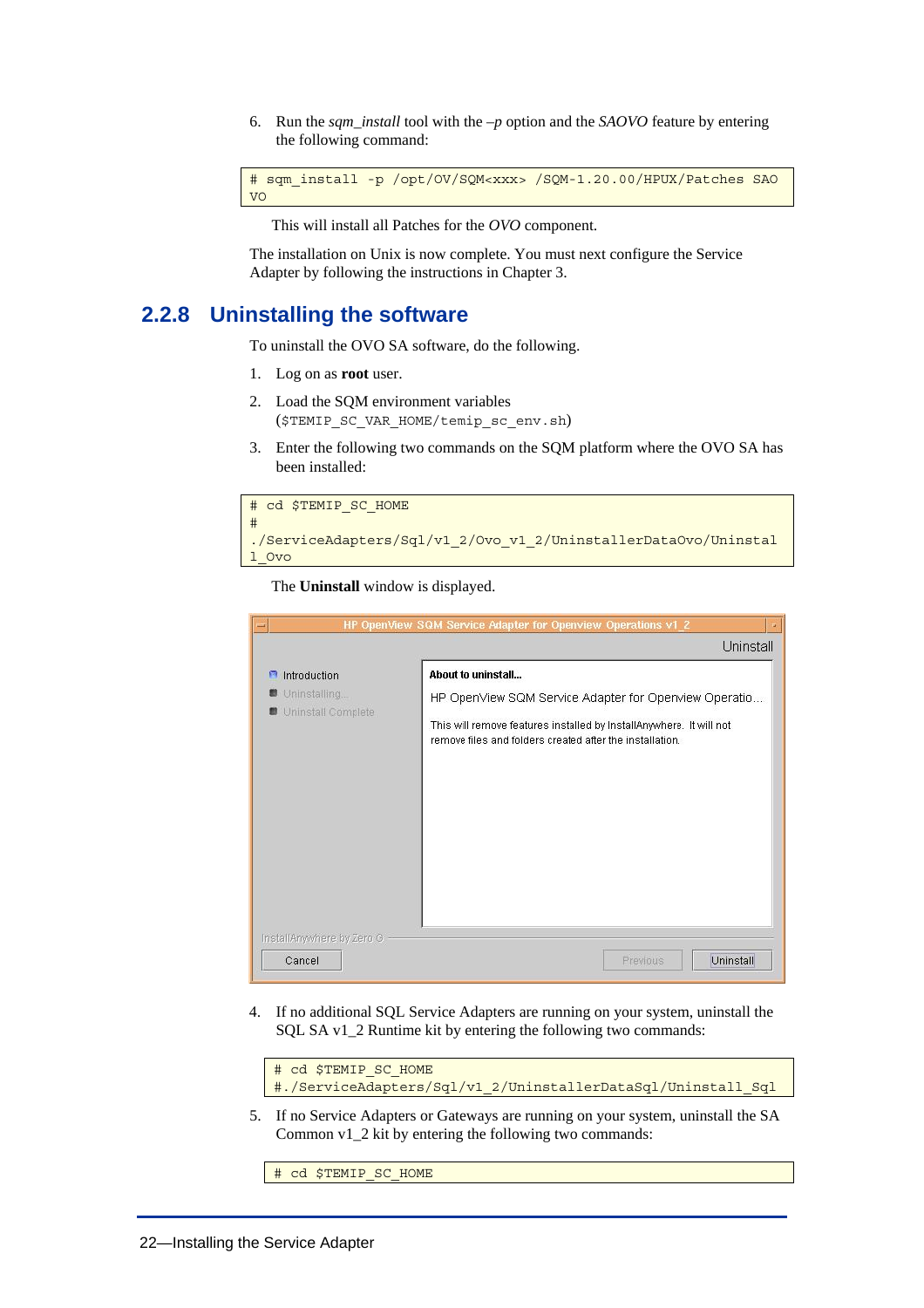#./ServiceAdapters/Common/v1\_2/Uninstaller\_SAGTWCOMMON/Unins tall\_SAGTWCOMMON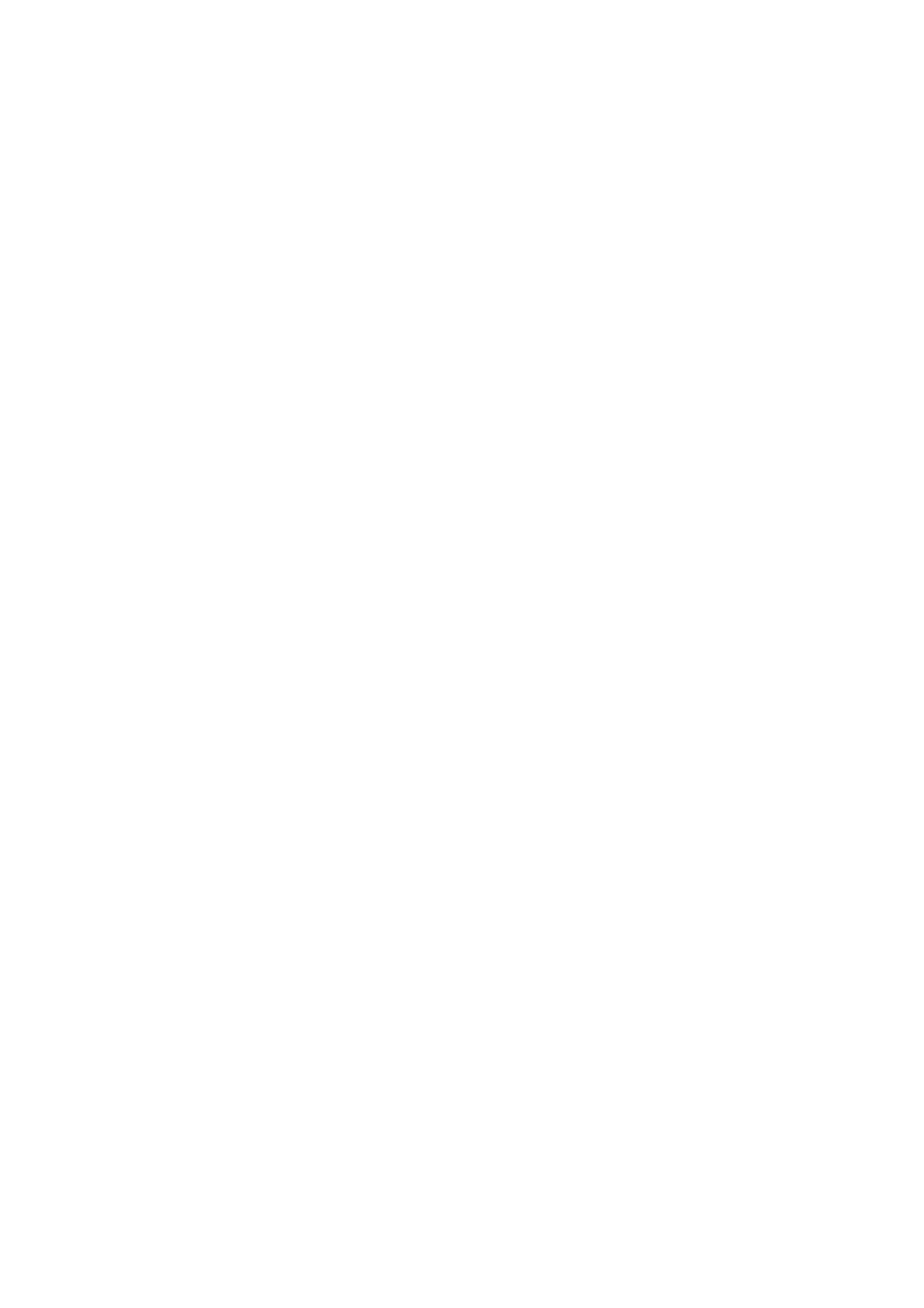# <span id="page-24-1"></span>**Chapter 3**

# <span id="page-24-0"></span>**Setting up and configuring the Service Adapter**

The OVO Fault Statistics Service Adapter provides a set of tools to ease product installation, setup and configuration, for creating the application, loading DFD definition and connection information into the central repository, executing SQL view creation scripts on the OVO SQL Server and also for automatically discovering Data Feeder Instances from the OVO SQL Server.

Figure 5 shows the steps you take to configure the Service Adapter.

The OVO Service Adapter is set up and configured in four steps:

- 1. Setting up the application by declaring the OVO SA application into the SQM Central Repository and creating the OVO SA application Data Tree in TEMIP\_SC\_VAR\_HOME
- 2. Configuring the application by replying to user prompts requesting the connection settings to the OVO database, and loading the connection and Data Feeder definitions into the SQM Central Repository.
- 3. Creating the database views by executing the SQM SQL view creation files supplied in the OVO SA directory: \$TEMIP\_SC\_HOME/ServiceAdapters/Sql/v1\_2/Ovo\_v1\_2/database
- 4. Discovering and loading DFIs. DFI discovery is an important feature provided by the OVO Service Adapter. This feature is used to discover and load the Data Feeder Instances that will be managed by the OVO SA application, completely automatically. This is done by querying the OVO database configuration and loading into SQM a DFI for each OVO managed node.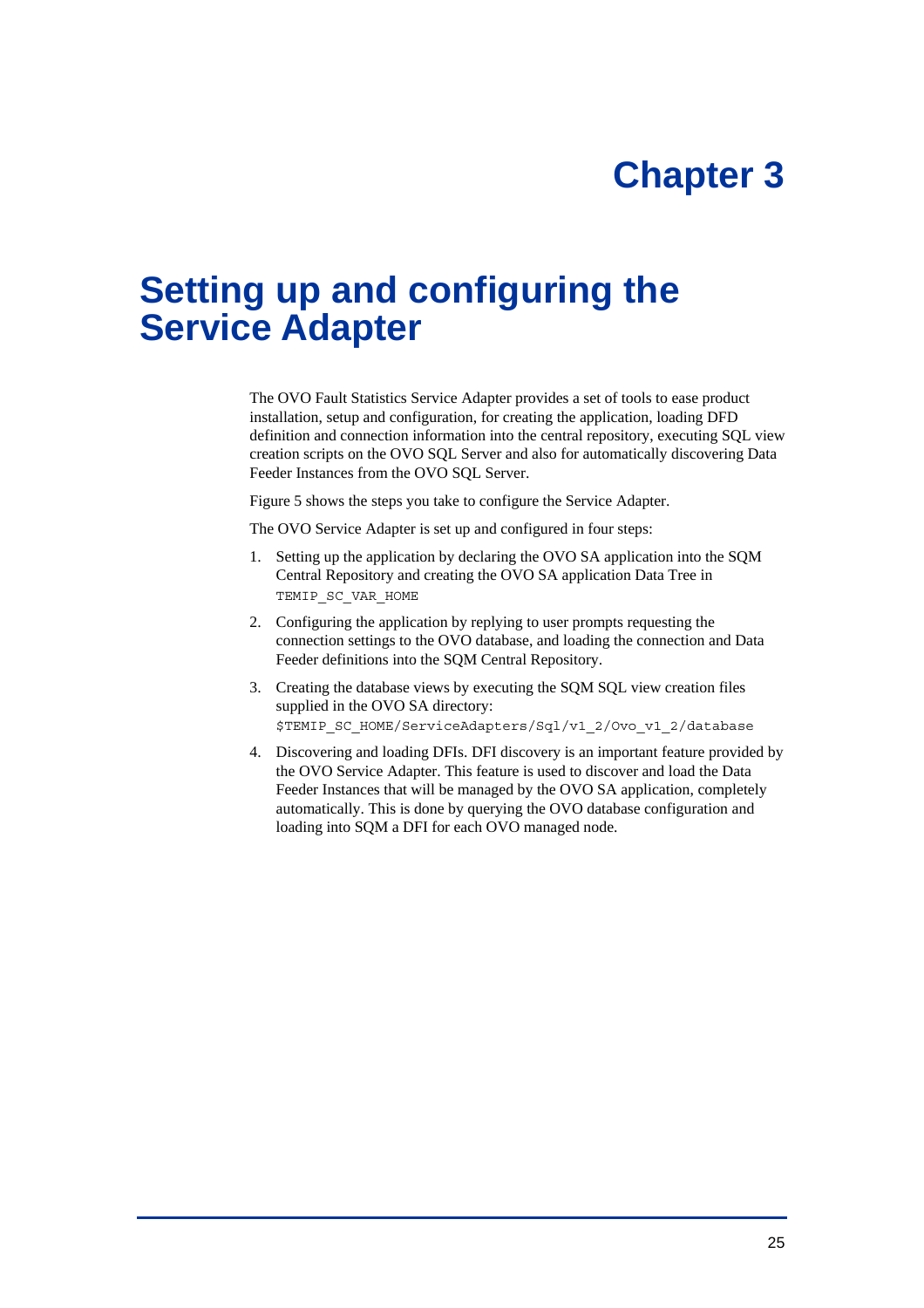**Figure 5 OVO SA configuration overview** 

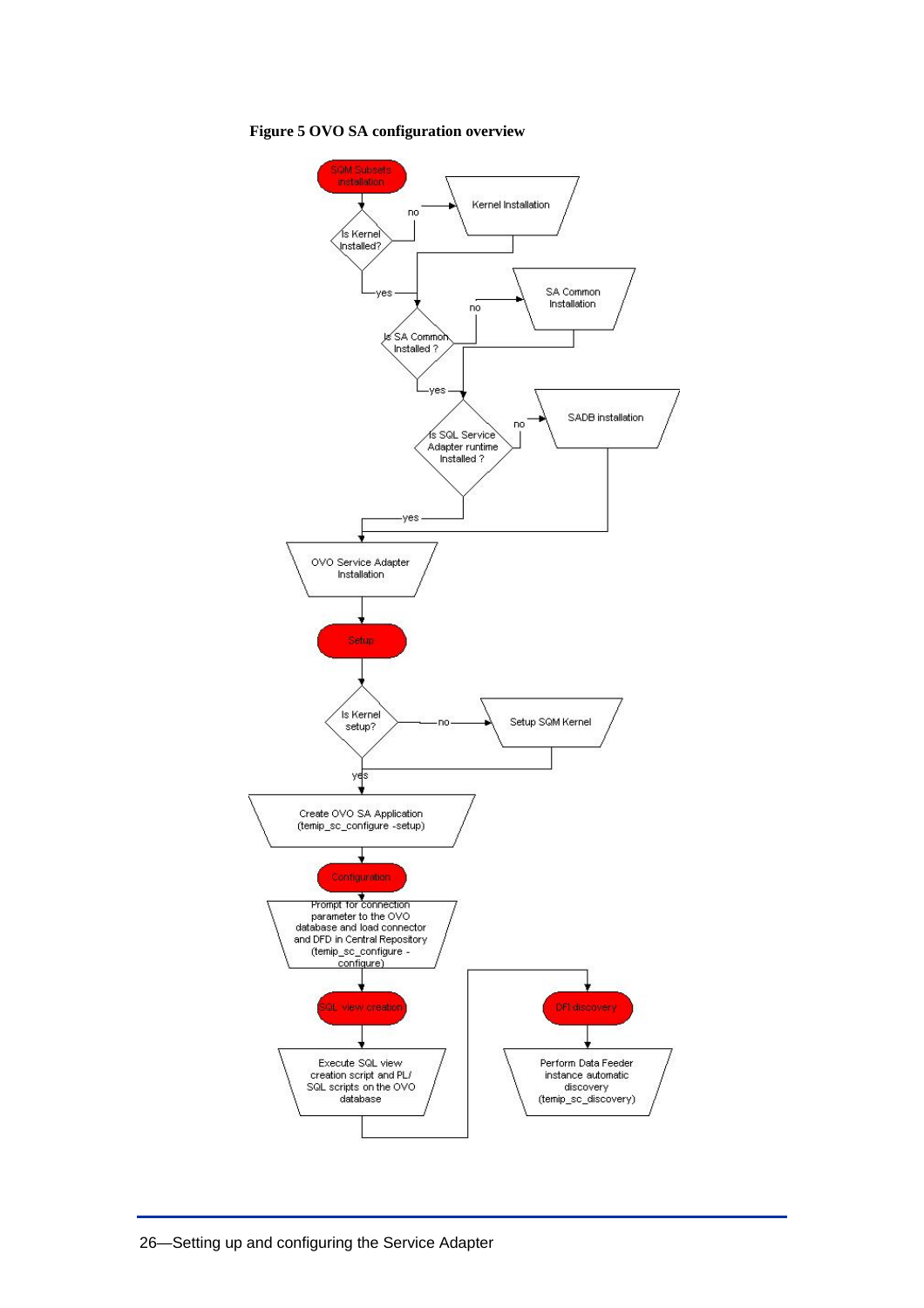# <span id="page-26-0"></span>**3.1 Creating the application**

If your Kernel is not yet set up, you must configure it by doing the following. If your Kernel is set up already, go directly to ["Setting up the required environment"](#page-26-1) on page [27.](#page-26-1) 

**Caution** 

A Service Adapter application name has to be unique cross platform and director!

## **3.1.1 Configuring the SQM Kernel**

You must set up the SQM Kernel before the OVO SA can be configured and run. You can set up the SQL Kernel in any of the following configurations:

- The OVO SA is installed on the HP-UX SQM SLM Primary Server. (For instructions on how to set up the SQM Server, see the *HP OpenView SQM Installation Guide.)*
- The OVO SA is installed on a HP-UX system separate from the SQM SLM Primary Server on which the SQM Kernel has not yet been configured. In this case, you must retrieve the SLM Server platform description file by doing the following.
	- o Create the **sqmadm** administration user on the target Unix system. (For instructions on how to create the user account, see the *HP OpenView SQM Installation Guide*.)
	- o From the SQM SLM Primary Server, retrieve the file \$TEMIP\_SC\_VAR\_HOME/setupconfig/platform\_desc.cfg and copy it to the SOL SA customization HP-UX system in \$TEMIP\_SC\_HOME/tmp
	- o Log on as **root** user, and then enter the following commands:

```
# export TEMIP_SC_HOME=<SQM installation directory>
# cd $TEMIP SC HOME/setup/bin
# temip_sc_setup –all –NI
```
### **3.1.2 Setting up the required environment**

<span id="page-26-1"></span>To set up the required environment, you must do the following.

Create the **Sqmadm** group and user. 1.

The **sqmadm** group and user are used to set up and manage the kernel and application. See the *HP OpenView Service Quality Manager Installation Guide* for instructions on how to create the **sqmadm** group and user.

2. Set up the environment variables.

If the kernel has been set up already, you must source the temip  $sc$  env.sh file contained in the \$TEMIP\_SC\_VAR\_HOME directory by entering the following command:

# . \$TEMIP SC VAR HOME/temip sc env.sh

### **3.1.3 Creating the OVO SA application**

<span id="page-26-2"></span>This phase consists in creating an OVO SA application on the SQM platform (on a specified director).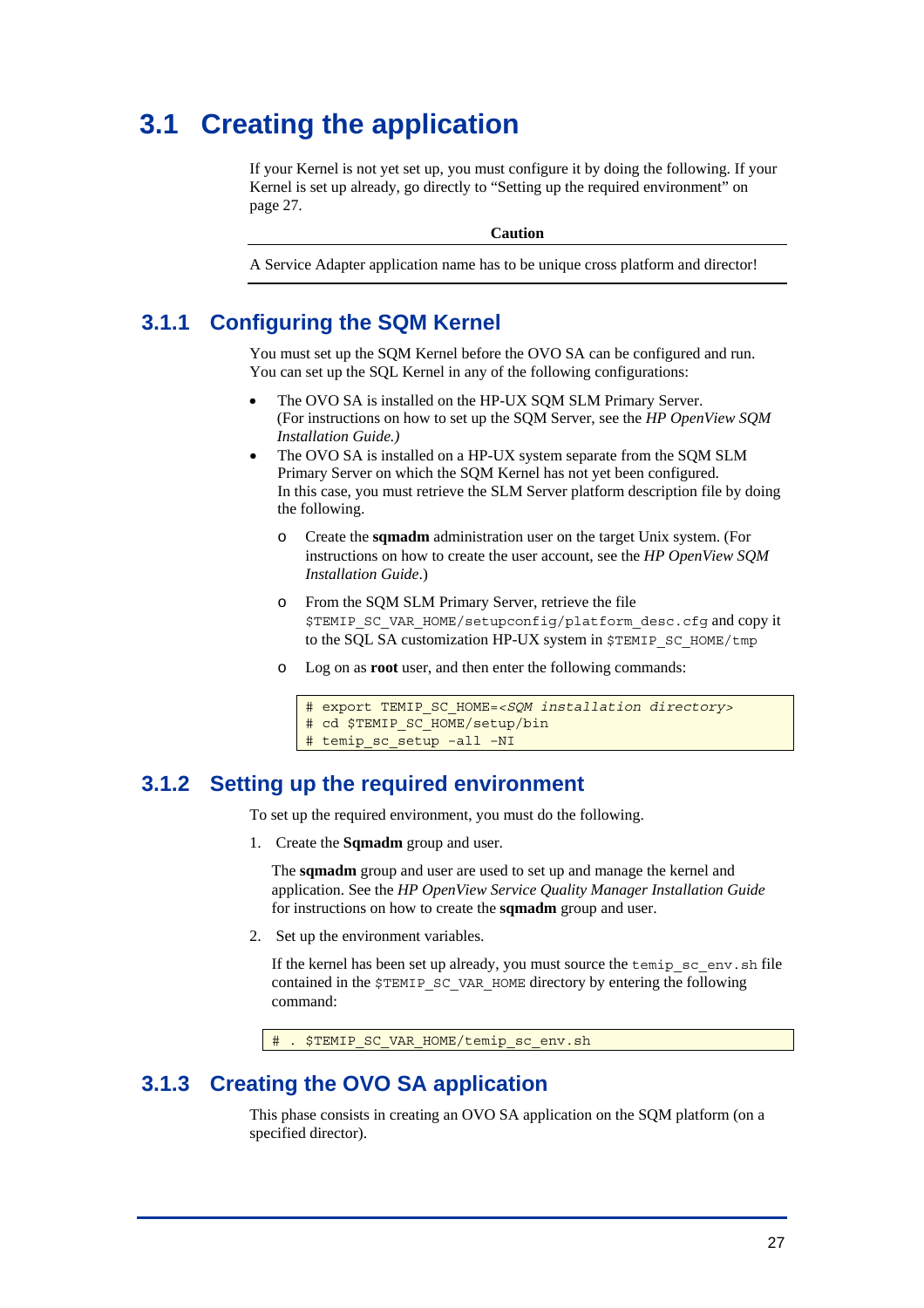To create the OVO SA application, do the following.

- 1. Log on as **root** user.
- 2. Enter the following two commands:

```
# cd $TEMIP_SC_HOME/ServiceAdapters/Sql/v1_2/Ovo_v1_2/bin 
# temip_sc_configure.sh –setup –dirName <director name>
<application name>
```
where:

- *<director name>* is the director on which the application will be created. (By default, the director name is **acquisition**)
- *<application name>* is the application name provided by the user.

The second command declares the OVO Service Adapter application to the SQM Central Repository and creates the application's Data Tree in the following directory:

\$TEMIP\_SC\_VAR\_HOME/ServiceAdapters/Sql/v1\_2/Ovo\_v1\_2

The following output is displayed.

```
[sqmadm_hotel]/opt/OV/SQMV110/ServiceAdapters/Sql/v1_2/Ovo_v1_2/bin
>temip_sc_configure.sh -setup OVOSA 
Setup the "OVOSA" application ... 
Create the application (this may take several minutes). 
Create the datatree. 
/var/opt/OV/SQM/slmv12/ServiceAdapters (already exist) 
/var/opt/OV/SQM/slmv12/ServiceAdapters/Sql (already exist) 
/var/opt/OV/SQM/slmv12/ServiceAdapters/Sql/v1_2 (already exist) 
/var/opt/OV/SQM/slmv12/ServiceAdapters/Sql/v1_2/Ovo_v1_2 (already 
exist) 
/var/opt/OV/SQM/slmv12/ServiceAdapters/Sql/v1_2/Ovo_v1_2/config 
(already exist) 
/var/opt/OV/SQM/slmv12/ServiceAdapters/Sql/v1_2/Ovo_v1_2/discovery 
(created) 
/var/opt/OV/SQM/slmv12/ServiceAdapters/Sql/v1_2/Ovo_v1_2/discovery/
filter (created) 
/var/opt/OV/SQM/slmv12/ServiceAdapters/Sql/v1_2/Ovo_v1_2/discovery/
filter/slmv12 acquisition OVOSA filter.sh (created)
/var/opt/OV/SQM/slmv12/ServiceAdapters/Sql/v1_2/Ovo_v1_2/discovery/
inventory (created) 
/var/opt/OV/SQM/slmv12/ServiceAdapters/Sql/v1_2/Ovo_v1_2/discovery/
inventory/raw (created) 
/var/opt/OV/SQM/slmv12/ServiceAdapters/Sql/v1_2/Ovo_v1_2/discovery/
inventory/filtered (created) 
/var/opt/OV/SQM/slmv12/ServiceAdapters/Sql/v1_2/Ovo_v1_2/discovery/
repository (created) 
/var/opt/OV/SQM/slmv12/ServiceAdapters/Sql/v1_2/Ovo_v1_2/repository 
(created) 
Initializing Discovery Tracing and Logging ... 
Setup succeed. 
Update the access permissions on the datatree... succeed
```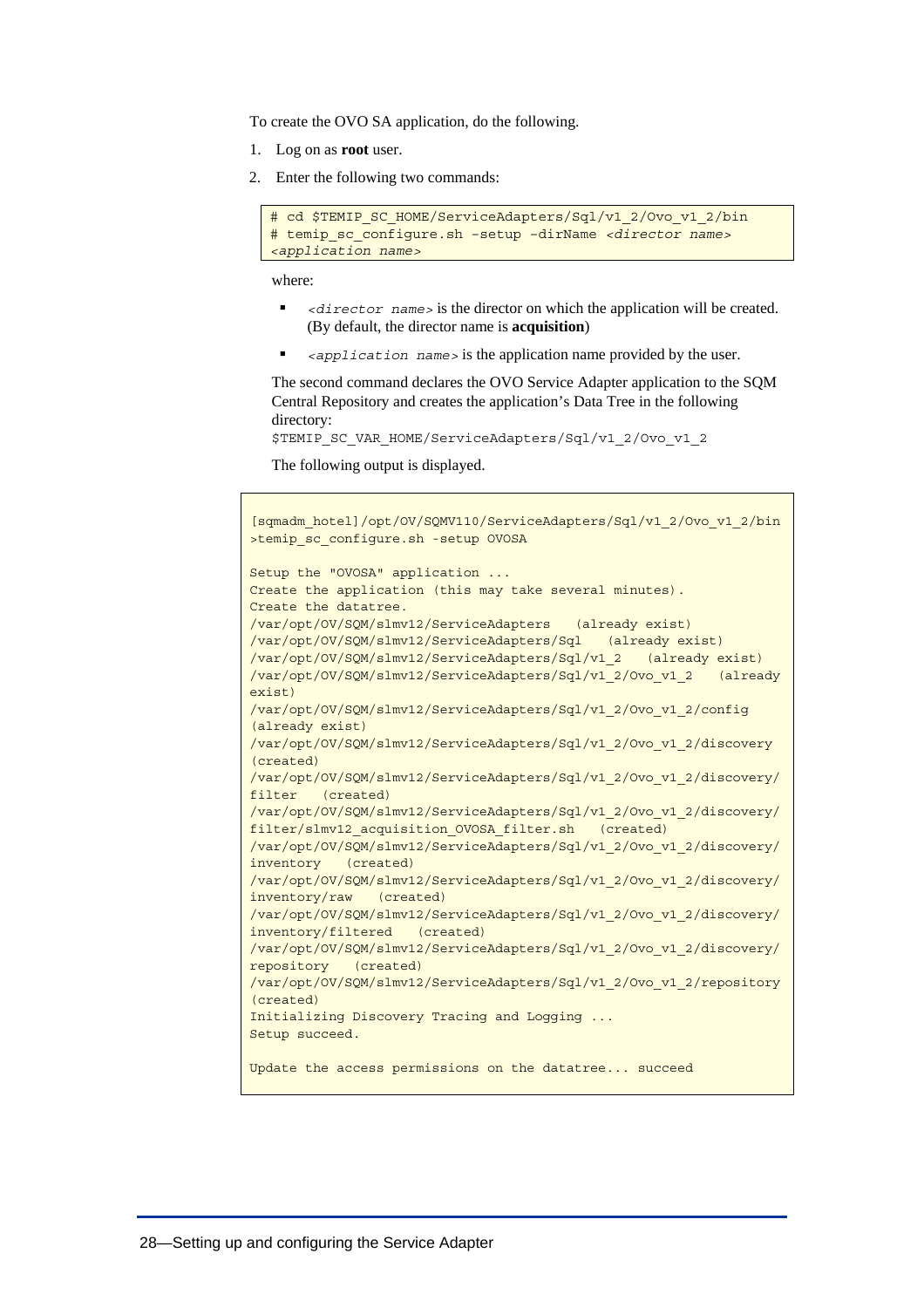# <span id="page-28-1"></span><span id="page-28-0"></span>**3.2 Configuring the application**

Configuration consists in defining the OVO SA connection parameters and loading the connection and Data Feeder configuration into the SQM Central Repository.

To configure the application, do the following.

- 1. Log on as **root** user.
- 2. Load the SQM environment variables by entering the following command:

\$TEMIP SC VAR HOME/temip sc env.sh

3. Enter the following two commands:

# cd \$TEMIP SC HOME/ServiceAdapters/Sql/v1\_2/Ovo\_v1\_2/bin # temip\_sc\_configure.sh –configure *<application name>*

where *<application name>* is the application name entered in the setup command.

The second command prompts the user for SQL database connection information (the login, password, database URL, and JDBC driver), and then loads the SQL Service Adapter's Data Feeder definitions and connector definition into the SQM Central Repository.

The following default connection parameters must be provided for the OVO database:

- URL: jdbc:oracle:thin:@<*OVO database hostname*>:1521:openview
- Username: opc\_op
- Default Password: OpC\_op
- JDBC Driver: oracle.jdbc.driver.OracleDriver

The following output is displayed:

```
[sqmadm_hotel]/opt/OV/SQMV110/ServiceAdapters/Sql/v1_2/Ovo_v1_2
/bin>temip_sc_configure.sh -configure OVOSA 
Configure the "OVOSA" application ... 
Please enter the database URL 
[jdbc:oracle:thin:@holly.vbe.cpqcorp.net:1521:openview]: 
Please enter the database username [opc op]:
Please enter the database password [********]:
Please enter the database JDBC Driver 
[oracle.jdbc.driver.OracleDriver]: 
Load the Connector in the Tibco Repository 
Backup written at the following location: 
/var/opt/OV/SQM/slmv12/ServiceAdapters/Sql/v1_2/Ovo_v1_2/reposi
tory/connectors data.exp.2004 8 5 17 27 53
/var/opt/OV/SQM/slmv12/ServiceAdapters/Sql/v1_2/Ovo_v1_2/reposi
tory/connectors_data.exp has been imported into the Repository 
Load the Data Feeder Definitions in the SRM 
load DFD: OVOSTATDFD - v1_0 
(../repository/NewDFDReq_OVOSTATDFD.v1_0.xml) ... succeed. 
Load the Data Feeder Definitions in the Tibco Repository 
Backup written at the following location: 
/var/opt/OV/SQM/slmv12/ServiceAdapters/Sql/v1_2/Ovo_v1_2/reposi
tory/Ovo_dfds_data.exp.2004_8_5_17_28_18 
../repository/Ovo_dfds_data.exp has been imported into the 
Repository 
Configuration succeed. 
Update the access permissions on the datatree... succeed.
```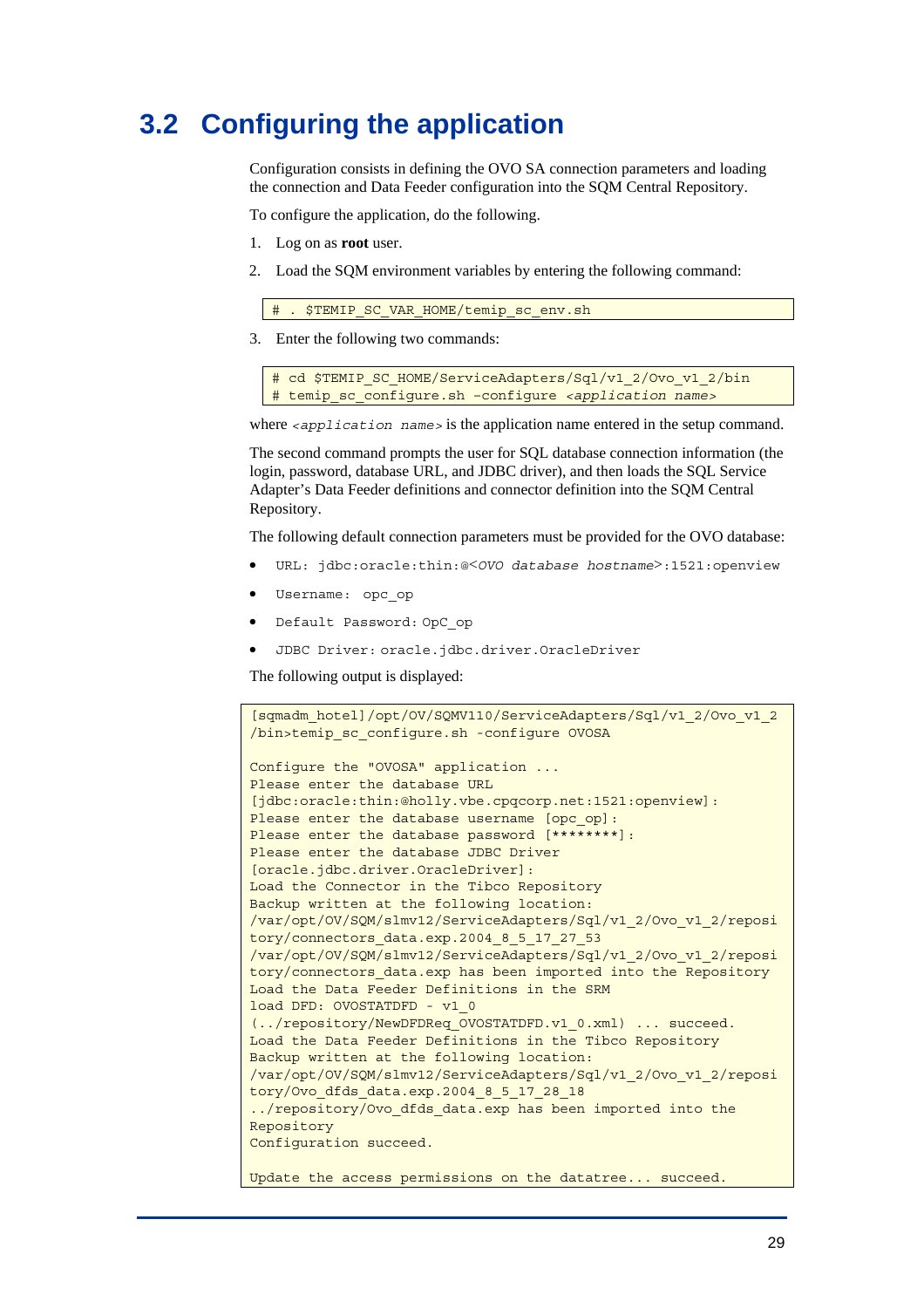# <span id="page-29-1"></span><span id="page-29-0"></span>**3.3 Creating the SQL view**

This step must be performed only once, when you create the first instance in the OVO database, even if multiple OVO Service Adapter instances are created. This is because all OVO SA instances connected to an OVO database use the same SQL view.

OVO message statistics are computed through a SQL view and PL/SQL scripts which must be deployed in the OVO database. These scripts are located in the following directory:

/opt/OV/SQMV110/ServiceAdapters/Sql/v1\_2/Ovo\_v1\_2/database

To deploy these scripts, enter the following two commands:

# cd \$TEMIP SC HOME/ServiceAdapters/Sql/v1\_2/Ovo\_v1\_2/bin # temip\_sc\_configure.sh –view *<application name>*

where *<application name>* is the application name entered at the setup command.

The second command prompts the user for SQL database connection information (the login, password, database URL, and JDBC driver). The specified user must have creation privileges on the OVO database to execute these scripts. By default, the user **opc** op has these privileges.

The following default connection parameters must be provided for the OVO database:

Username: opc\_op

Default Password: OpC\_op

The database URL and JDBC Driver information are not requested here, because the values specified to enable OVO SA to connect to the database are reused.

The following output is displayed.

```
[sqmadm_hotel]/opt/OV/SQMV110/ServiceAdapters/Sql/v1_2/Ovo_v1_2
/bin>temip_sc_configure.sh -view OVOSA2 
Create the view ... 
======================================================= 
Executing SQL Script on remote SQL database. 
======================================================= 
=> Please enter the database username: opc_op 
=> Please enter the database password: OpC_op 
INFO: Executing SQL scripts on 
jdbc:oracle:thin:@holly.vbe.cpqcorp.net:1521:openview ... 
INFO: Executing script 
'../database/sqm ovo sa 01 drop table def.sql' ...
INFO: Script execution succeed. 
INFO: Executing script 
'../database/sqm_ovo_sa_02_record_def.sql' ...
INFO: Script execution succeed. 
INFO: Executing script 
'../database/sqm ovo sa 03 table def.sql' ...
INFO: Script execution succeed. 
INFO: Executing script '../database/sqm_ovo_sa_04_declare.sql' 
... 
INFO: Script execution succeed. 
INFO: Executing script '../database/sqm_ovo_sa_05_body.sql' ... 
INFO: Script execution succeed.
```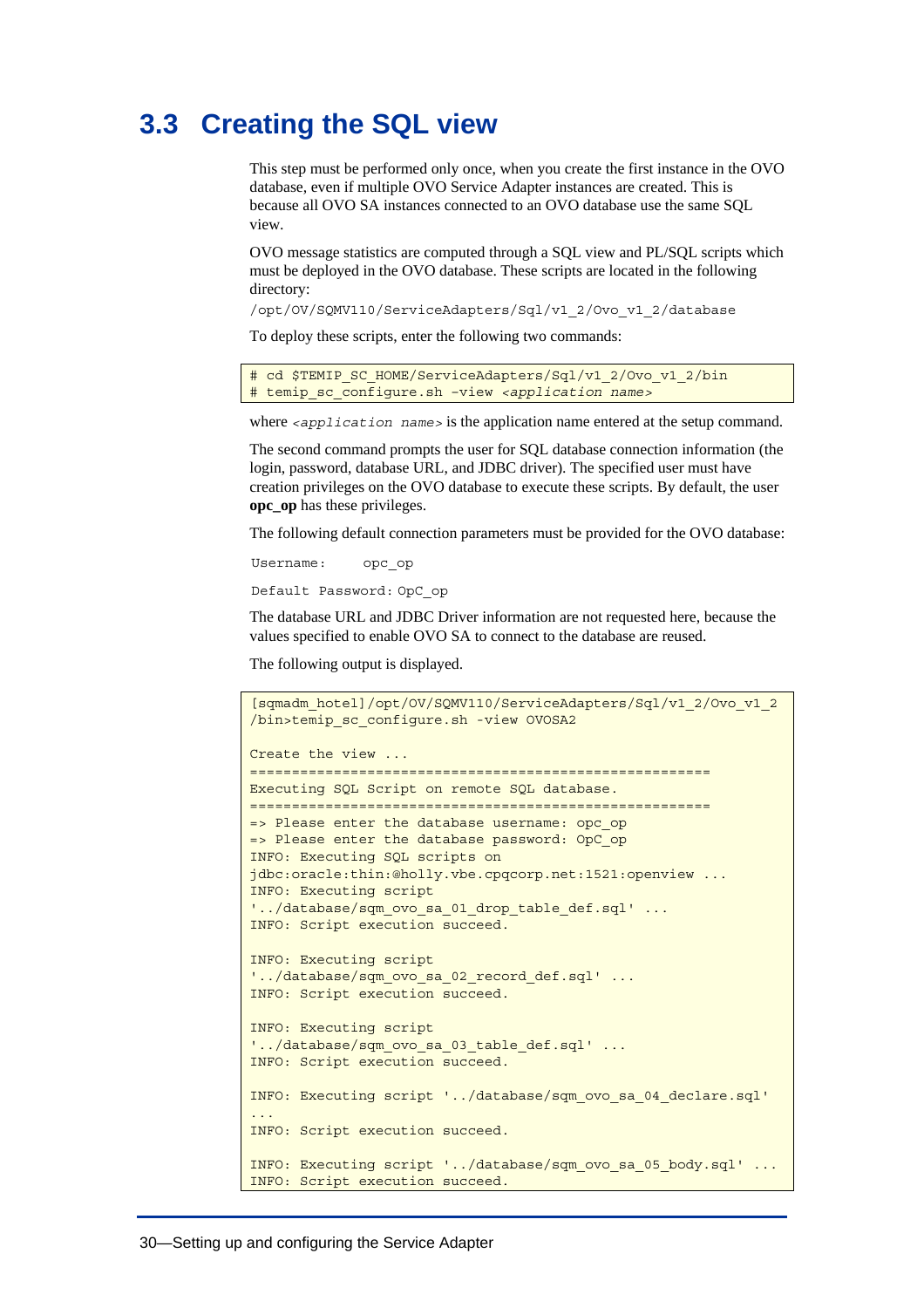```
INFO: Executing script 
'../database/sqm_ovo_sa_06_discovery_view.sql' ... 
INFO: Script execution succeed. 
INFO: Executing script 
'../database/sqm_ovo_sa_07_statistic_view.sql' ...
INFO: Script execution succeed. 
View creation succeed.
```
#### **Possible error**

When the SQL View creation tool is run for the first time, the following error is displayed.

```
Failed to process request:--
===============================================================
======================= 
-- Drop the definition of the statistic table type 
-- 
===============================================================
======================= 
DROP TYPE SQM_OVO_STAT_TABLE. Error:java.sql.SQLException: ORA-
04043: object SQM OVO STAT TABLE does not exist
. 
ERROR: Script execution failed. (4)
```
This error does not affect the SQL View creation process and can be ignored.

## <span id="page-30-1"></span>**3.4 Discovering and loading DFIs**

Automatic discovery of DFIs is an important feature provided by the OVO Service Adapter. It enables the Data Feeder Instances that will be managed by the OVO SA application to be discovered and loaded fully automatically.

#### **Discovery script**

The discovery script is contained in the following directory: \$TEMIP\_SC\_HOME/ServiceAdapters/Sql/v1\_2/Ovo\_v1\_2/bin/temip\_sc\_d iscovery.sh

#### **General processing**

There are three steps in the discovery process:

- **Raw discovery phase**, in which the SQL discovery request is executed and 1. details of all DFIs discovered are retrieved in a raw (unprocessed) inventory file.
- 2. **Filtering phase**, in which a script that filters the DFIs declared in the raw inventory file is executed. This generates a new filtered inventory file containing details of only DFIs that are selected for management using the application. By default, no filtering is performed. This script must therefore be modified to filter the details contained in the raw inventory file.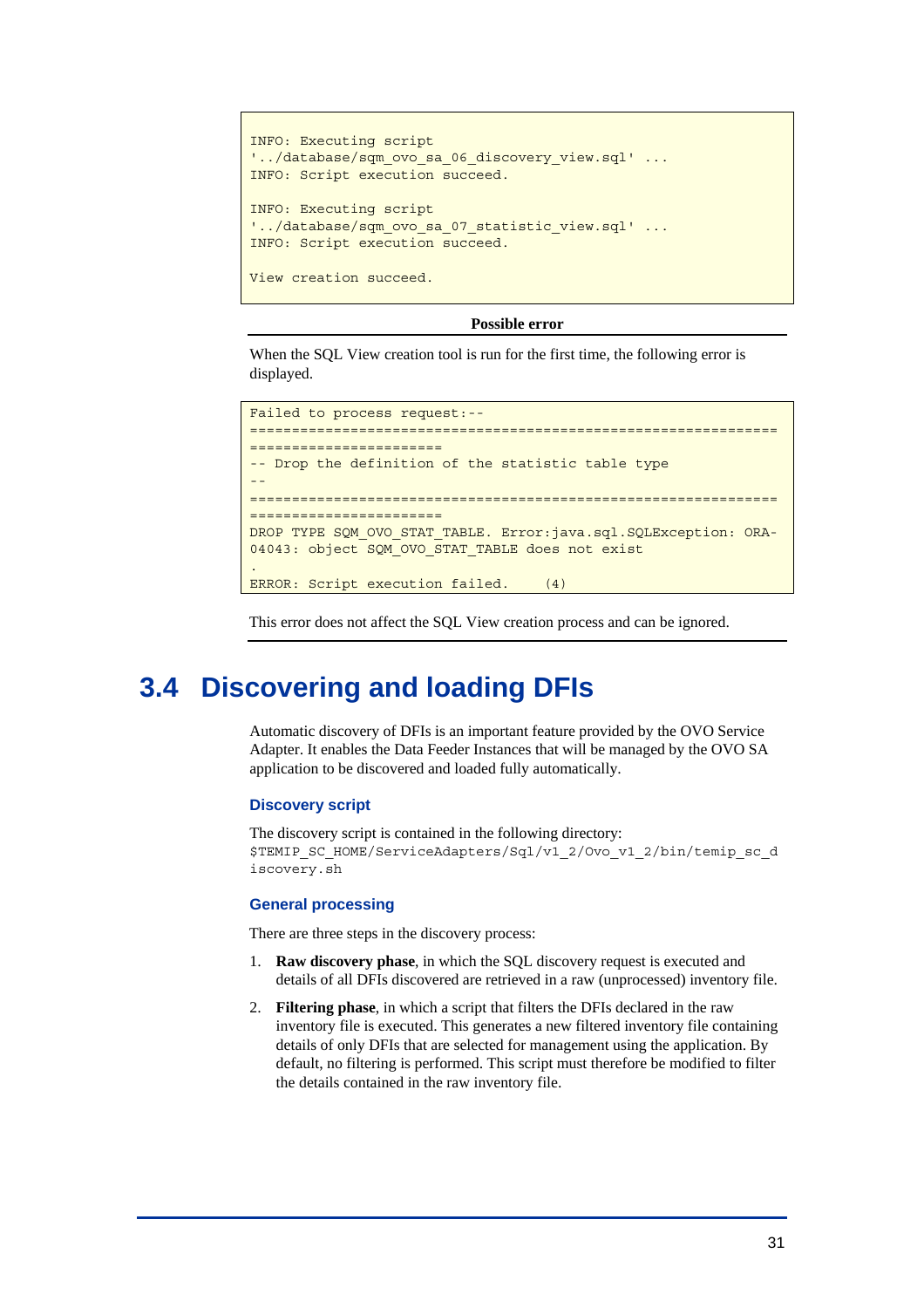- <span id="page-31-0"></span>**Loading phase**, in which the filtered DFIs are loaded into the SQM Central 3. Repository, according to one of the following algorithms.
- *-diff no*

All of the filtered Data Feeder Instances are loaded into the SQM Central repository if this option is selected.

• *-diff offline* 

The list of all discovered/filtered Data Feeder Instances are compared with a discovery reference file (provided by the user) if this option is selected. If a Data Feeder Instance exists in the inventory file but does not exist in the reference file, the Data Feeder Instance is created. If the Data Feeder Instance does not exist in the inventory file but exists in the reference file, the Data Feeder Instance is deleted from the SQM repository. If the Data Feeder Instance exists in both the inventory file and the reference file), it is not reloaded.

• *-diff online* 

The same Data Feeder Instance comparisons are performed as those in offline mode if this option is selected. Instead of checking the DFIs against a reference file, however, the declaration depends in this case on whether the Data Feeder Instance exists in the SQM Central Repository.

**Note** 

The next chapters provide details of each phase described above.

The same processing can be performed by executing a single command (by default, all filtered Data Feeder Instances are loaded, through the *-diff no* switch). See "[One](#page-35-1)[shot discovery](#page-35-1) and loading" on page [36](#page-35-1) for details of this command.

### **3.4.1 Raw discovery phase**

In this initial phase, the discovery query definition file is loaded and the discovery query is executed to retrieve all OVO SA Data Feeder Instance definitions.

A dedicated SQL view was deployed on the OVO Server when you created the SQL view. This view is named SQM\_OVO\_NODES. It is used with the OVO configuration SQL table to retrieve OVO node information including the node name, label, and machine type.

The raw data is discovered in this SQL view through the following SQL query: SELECT DISTINCT NODE NAME, LABEL, MACHINE TYPE STR, OS NAME, GROUPS, NODE\_ID FROM SQM\_OVO\_NODES

This query is defined in the following file: \$TEMIP SC HOME/ServiceAdapters/Sql/v1\_2/Ovo\_v1\_2/properties/TeS CSqlDiscovery.xml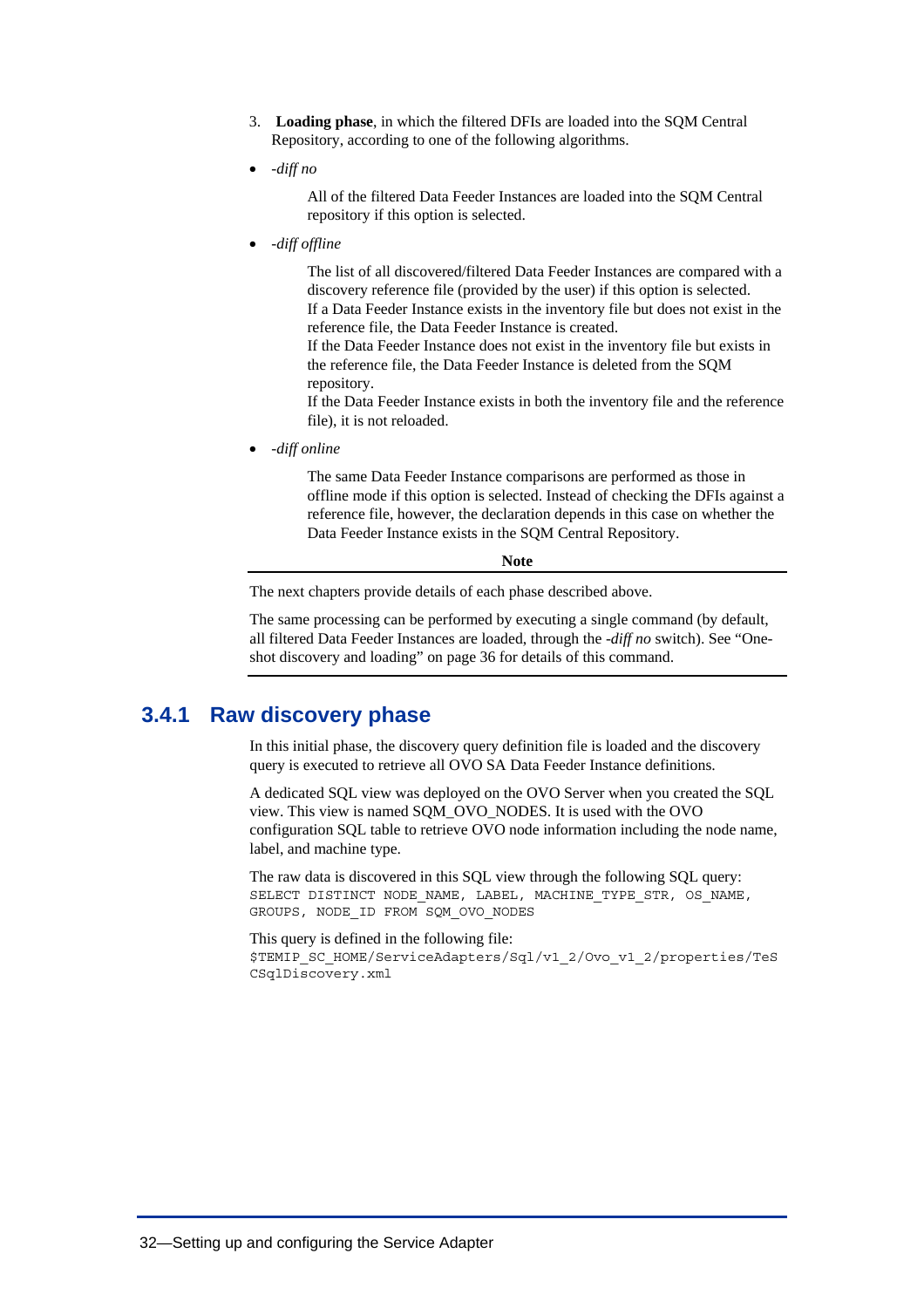**Tips** 

<span id="page-32-0"></span>A simple way to perform filtering is to update the SQL script defining the discovery view, by adding further conditions to the SQL 'WHERE' clause in the default SQL query, instead of using a filtering script. You must take care to ensure that you only filter out certain OVO nodes when you modify this script. See ["Customizing the](#page-42-1)  [Discovery view"](#page-42-1) for more details.

### **Command**

To execute the discovery query, do the following.

- 1. Log on as **sqmadm** user.
- 2. Load the SQM environment variables by entering the following command:

\$TEMIP\_SC\_VAR\_HOME/temip\_sc\_env.sh

3. Enter the following commands:

```
# cd $TEMIP SC HOME/ServiceAdapters/Sql/v1_2/Ovo_v1_2/bin
# temip_sc_discovery.sh -platform <platform name> -director <
director name> -application <application name> -discover
```
where:

- *<platform name>* is the name that was defined when the SQM Server was set up and can be read from the variable *\$KERNEL\_ID.*
- *<director name>* is the director on which the application was created during the setup phase. (By default, the director name is **acquisition**).
- *<application name>* is the name that was defined when the application was set up.

The following files are generated in the raw discovery phase.

The discovered DFI inventory file:

```
$TEMIP_SC_VAR_HOME/ServiceAdapters/Sql/v1_2/Ovo_v1_2/discover
y/inventory/raw/<platform name> <director name> <application 
name>.xml
```
The DFI declaration and deletion XML files:

\$TEMIP SC VAR HOME/ServiceAdapters/Sql/v1\_2/Ovo\_v1\_2/dis covery/repository/DeclareDFIReq\_OVOSTATDFD.v1\_1.<*DFIID*>.x ml

\$TEMIP SC VAR HOME/ServiceAdapters/Sql/v1\_2/Ovo\_v1\_2/dis covery/repository/DelDFIReq\_OVOSTATDFD.v1\_1.<*DFIID*>.xml

### **3.4.2 Filtering phase**

In the discovery filtering phase, the discovery tool executes a filtering script.

This script parses the raw discovery file output from the previous command. It removes all DFI definitions that are not managed by the OVO SA application. The script can be used to select only OVO managed nodes that belong to a specific OVO node group, for example.

This filtering is mainly used for load balancing (to share the DFI load over several OVO SA applications).

The script generates a new DFI inventory file containing only DFIs that are managed by the OVO SA application.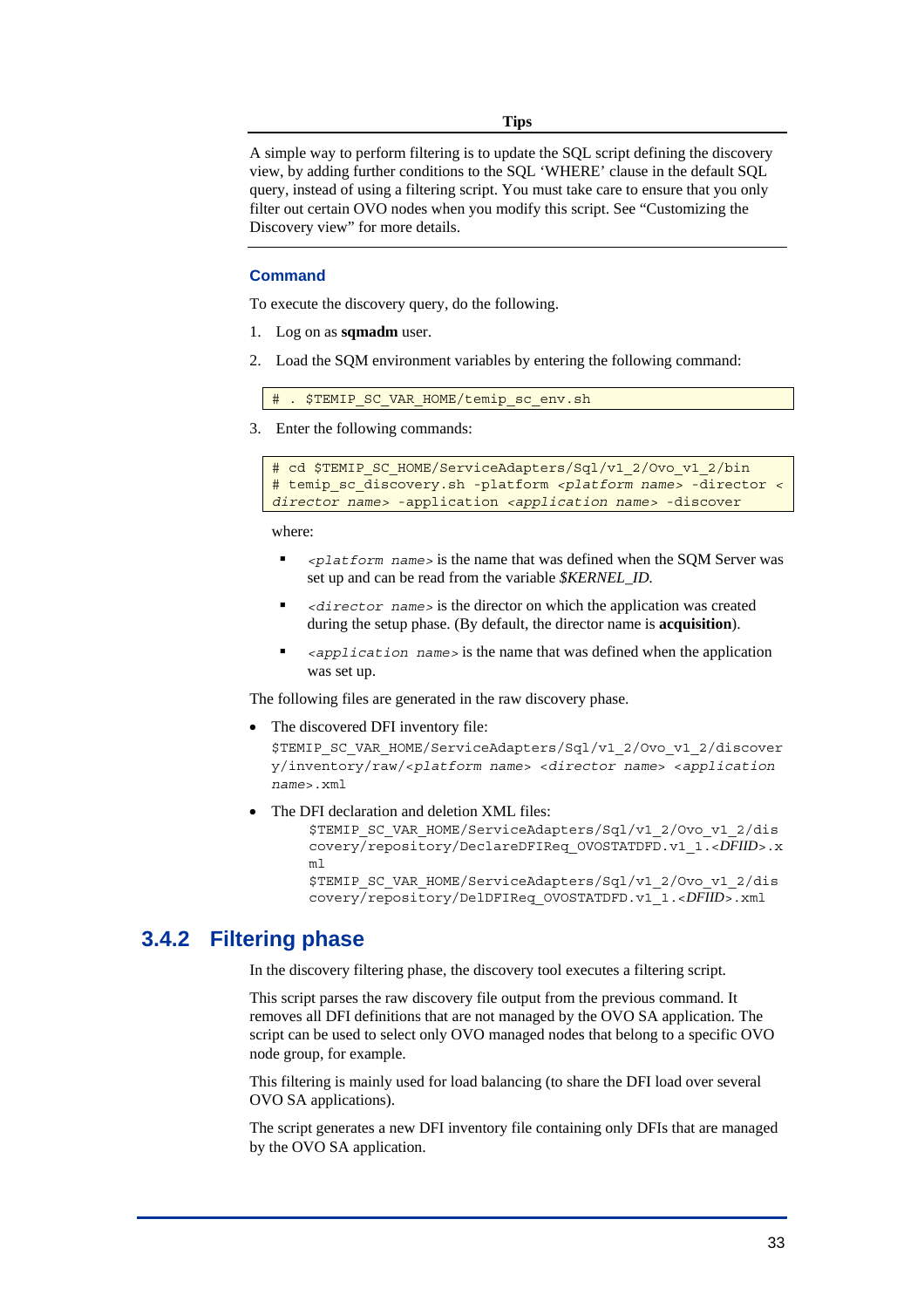A filtering script is provided with the OVO SA. This default script simply copies the input raw inventory file to the filtered inventory file without applying any filtering. You must adapt this script according to your needs.

The filtering script is contained in the following file:

\$TEMIP\_SC\_VAR\_HOME/ServiceAdapters/Sql/v1\_2/Ovo\_v1\_2/discovery/ filter/<*platform name*>\_<*director name*>\_<*application name*>\_filter.sh

#### **Note**

The filtering script can be customized by the integrator. It accepts two input arguments:

- Full pathname of the raw inventory file
- Full pathname of the filtered inventory file generated

An example of a filtering script is provided in the following directory: \$TEMIP\_SC\_HOME/ServiceAdapters/Sql/v1\_2/examples

The raw DFI inventory file's pathname is:

```
$TEMIP_SC_VAR_HOME/ServiceAdapters/Sql/v1_2/Ovo_v1_2/discovery/inv
entory/raw/<platform name>_<director name>_<application name>.xml
```
#### **Command**

To filter the discovery file, do the following.

- 1. Log on as **sqmadm** user.
- 2. Load the SQM environment variables by entering the following command:

```
# . /var/opt/OV/SQM/slmv12/temip sc env.sh
```
3. Enter the following commands:

```
# cd $TEMIP SC HOME/ServiceAdapters/Sql/v1_2/Ovo_v1_2/bin
# temip_sc_discovery.sh -platform <platform name> -director <
director name> -application <application name> -filter
```
where:

- *<platform name>* was defined when the SQM Server was set up and can be read from the variable *\$KERNEL\_ID.*
- *<director name>* is the director on which has been created the application at the setup phase. (By default, the director name is **acquisition**).
- *<application name>* is the name that was defined when the application was set up.

#### **Output**

When the raw DFI discovery file has been filtered, the script generates the filtered inventory file and stores it at the following location:

\$TEMIP\_SC\_VAR\_HOME/ServiceAdapters/Sql/v1\_2/discovery/inventory/f iltered/<*platform name*>\_*<director name>*\_*<application name>*.xml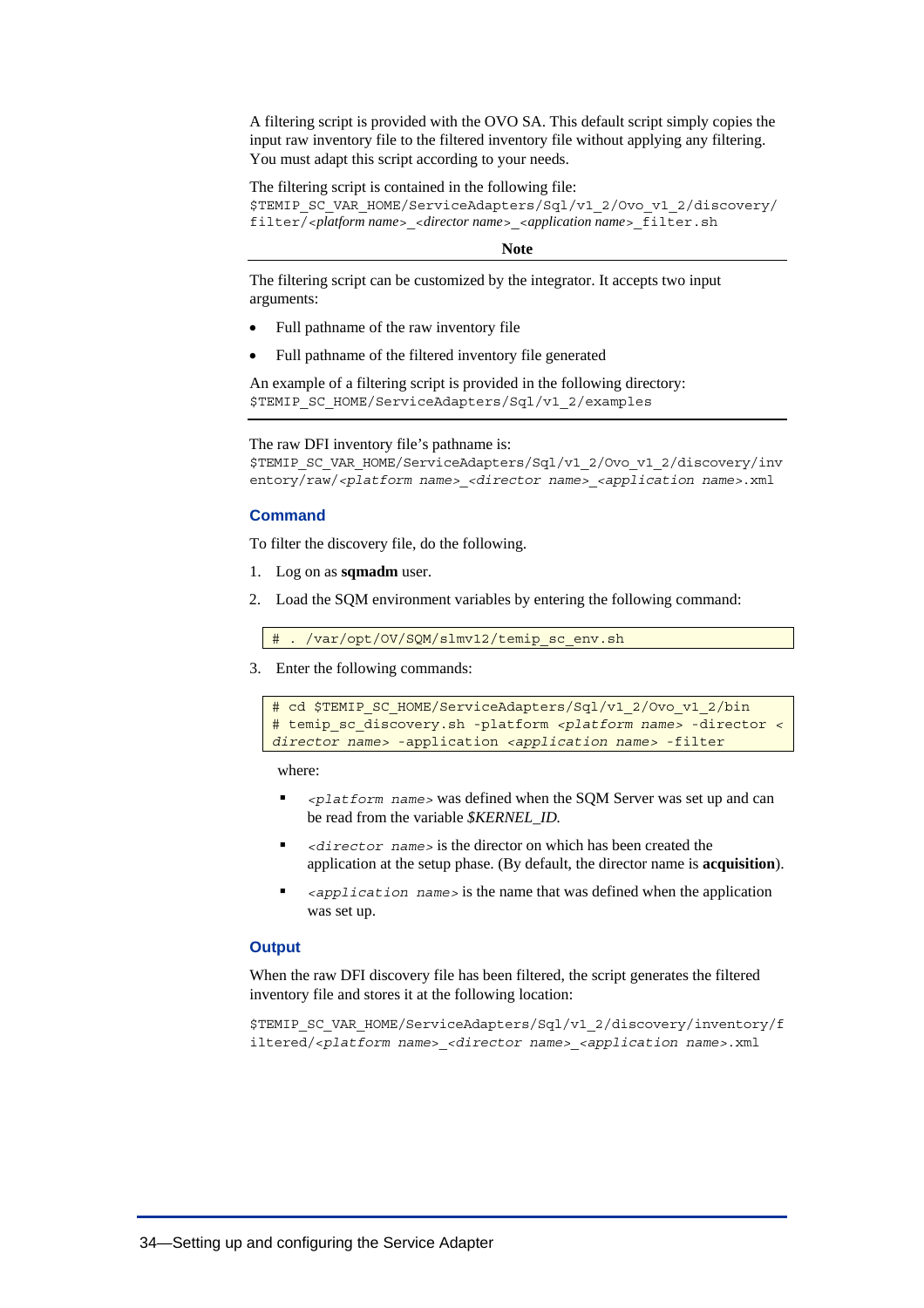## <span id="page-34-0"></span>**3.4.3 Loading phase**

Depending on which "-diff" option is selected when the discovery script is launched, the following actions are performed (by default, the *-diff no* option is used to load all filtered Data Feeder Instances):

• *-diff no*

This option loads all the filtered Data Feeder Instances into SQM central repository.

• *-diff offline* 

This option compares the list of discovered/filtered Data Feeder Instances against a DFI reference file.

If a Data Feeder Instance exists in the inventory file but does not exist in the reference file, the Data Feeder Instance is created.

If the Data Feeder Instance does not exist in the inventory file but it exists in the reference file, the Data Feeder Instance is deleted from the SQM central repository.

If the Data Feeder Instance exists in both the inventory file and the reference file, it is not reloaded.

• *-diff online* 

The same Data Feeder Instance comparisons are performed as those in offline mode if this option is selected. Instead of checking the DFIs against a reference file, however, whether the DFIs are declared depends in this case on whether the Data Feeder Instance exists in the SQM Central Repository.

#### **Input**

The DFI filtered inventory file (the output from the previous command) is required as input for this phase.

Its path and name is:

\$TEMIP SC VAR HOME/ServiceAdapters/Sql/Ovo v1 2/discovery/inventor y/filtered/<*platform name*>\_<*director name*>\_<*application name*>.xml

The inventory reference file is needed for the *-diff offline* loading option.

The file must be stored as follows:

\$TEMIP SC VAR HOME/ServiceAdapters/Sql/v1\_2/Ovo\_v1\_2/discovery/rep ository/<*platform name*>\_<*director name*>\_<*application name*>\_discove ry\_reference.xml

### **Command**

To run the discovery loading query, do the following.

- 1. Log on as **sqmadm** user.
- 2. Load the SQM environment variables by entering the following command:

# . /var/opt/OV/SQM/slmv12/temip sc env.sh

3. Execute the following commands:

```
# cd $TEMIP SC HOME/ServiceAdapters/Sql/v1_2/Ovo_v1_2/bin
# temip_sc_discovery.sh platform <platform name> -director <d
irector name> -application <application name> -load –
diff [no|offline|online]
```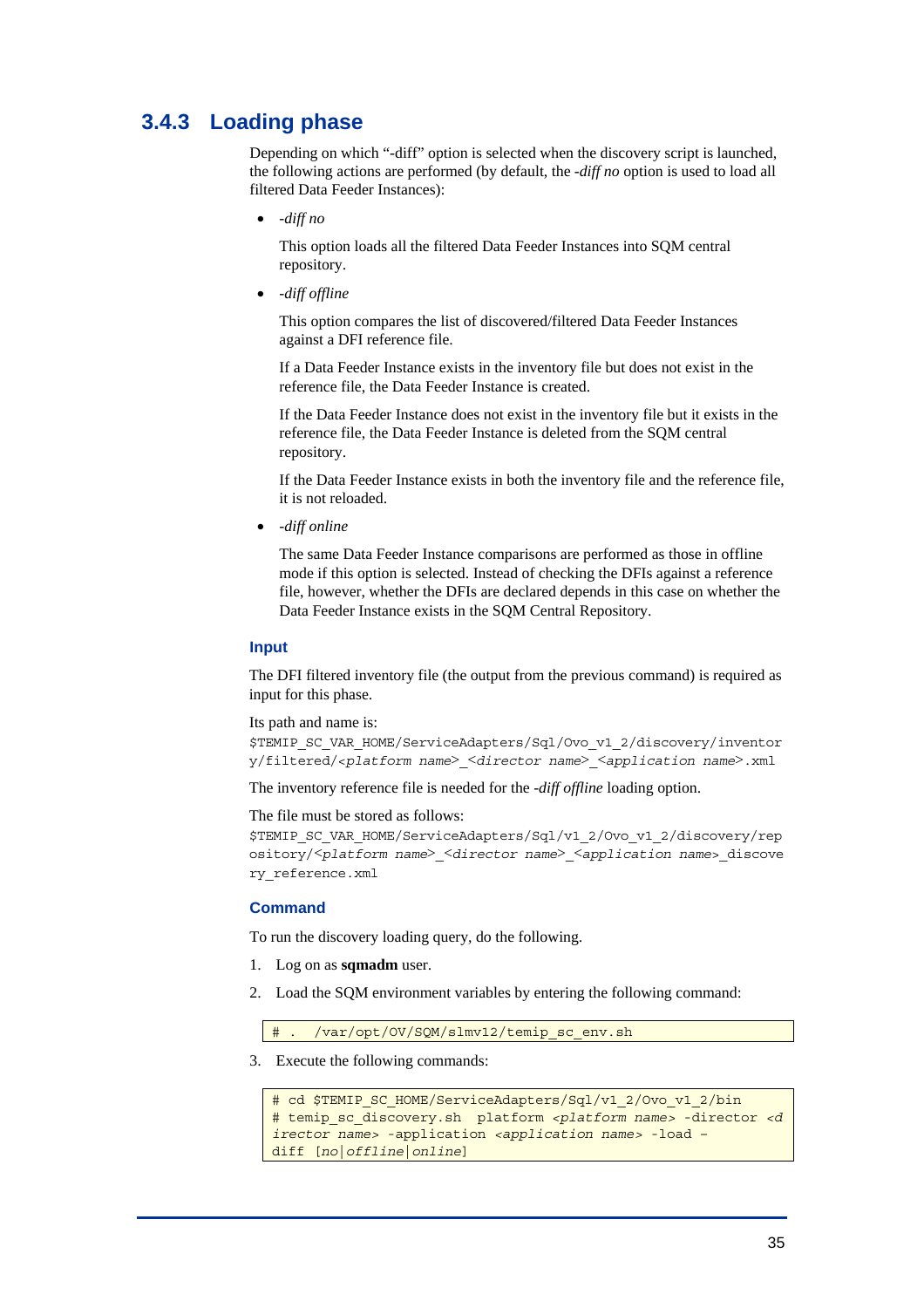<span id="page-35-0"></span>where:

- *<platform name>* is the name that was defined when the SQM Server was set up, and can be read from the variable *\$KERNEL\_ID.*
- *<director name>* is the director on which the application was created during the setup phase. (By default, the director name is **acquisition**.)
- *<application name>* is the name that was defined when the application was set up.

#### **Output**

• The loading status of each DFI (Successful, Failure, or Partial) is logged. The discovery loading procedure logs the result of each DFI declaration in the following file:

\$TEMIP SC VAR HOME/ServiceAdapters/Sql/v1\_2/Ovo\_v1\_2/discove ry/repository/<*platform name*>\_<*director name*>\_<*application n ame*>\_discovery\_cmds.log

• If the script fails, the following script can be run manually by the user to restart the DFI loading process:

```
$TEMIP_SC_VAR_HOME/ServiceAdapters/Sql/Ovo_v1_2/discovery/rep
ository/<platform name>_<director name>_<application name>_di
scovery_cmds.sh
```
### **3.4.4 One-shot discovery and loading**

<span id="page-35-1"></span>If the user does not want to call each step in the DFI discovery process described above (discovery, filtering, and loading), DFI discovery can be performed by executing a single command as described below.

#### **Command**

To perform DFI discovery, filtering and loading as a single process, do the following.

- 1. Log on as **sqmadm** user.
- 2. Load the SQM environment variables by entering the following command:

```
$TEMIP SC VAR HOME/temip sc_env.sh
```
3. Execute the following commands:

```
# cd $TEMIP SC HOME/ServiceAdapters/Sql/v1_1/Ovo_v1_2/bin
# temip_sc_discovery.sh -platform <platform name> -director <
director name> -application <application name> -all
```
where:

- *<platform name>* is the name that was defined when the SQM Server was set up and can be read from the variable *\$KERNEL\_ID.*
- *<director name>* is the director on which the application was created during the setup phase. (By default, the director name is **acquisition**).
- *<application name>* is the name that was defined when the application was set up.

#### **Output**

The one-shot discovery process performs the following tasks:

- Requesting discovery of all DFI and creating a raw discovery file
- Filtering all discovered DFIs by applying the appropriate filters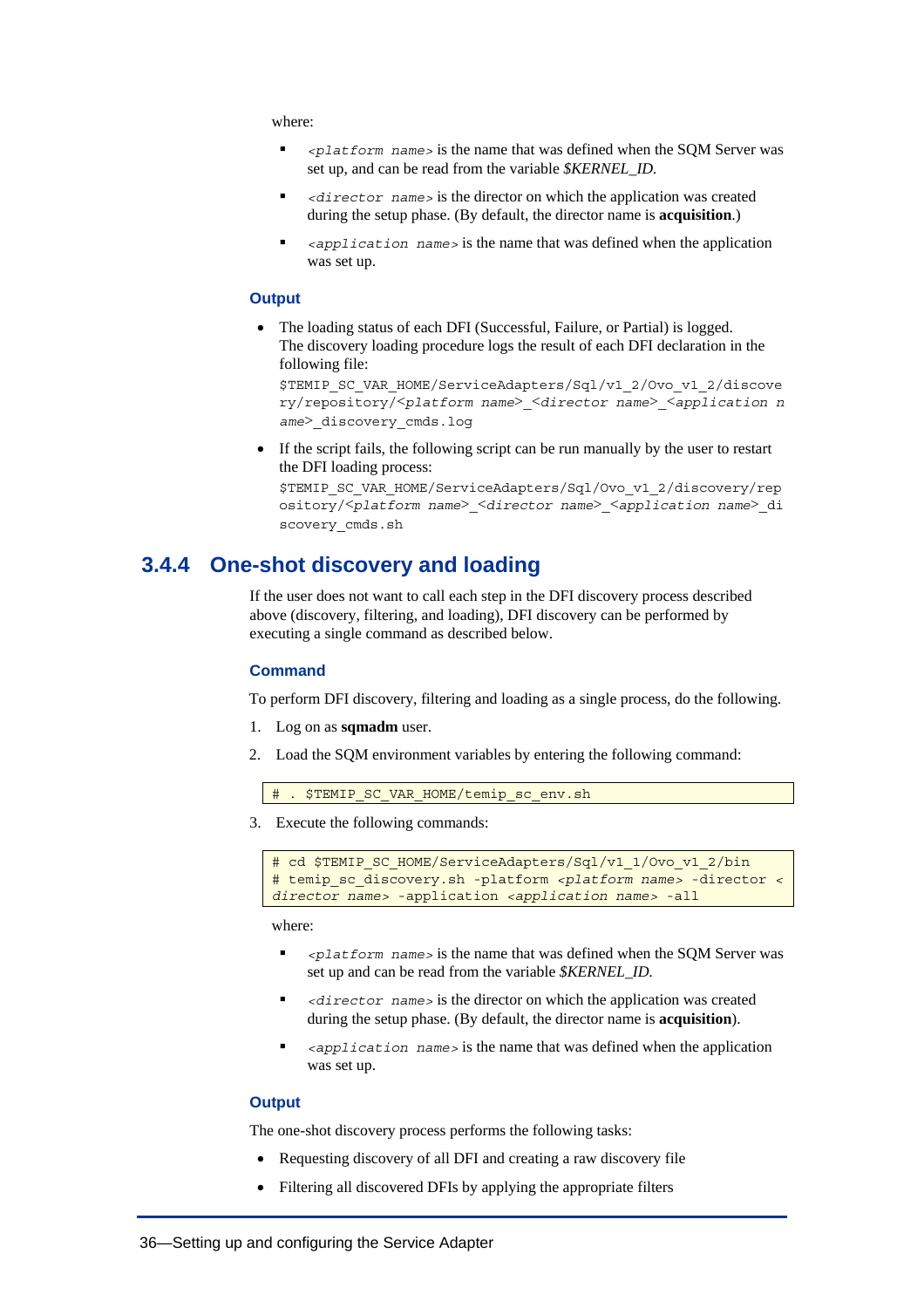• If the default load option -diff no is selected, loading all discovered DFIs into the SQM Service Repository Manager

## <span id="page-36-0"></span>**3.4.5 Scheduling DFI discovery**

The OVO Service Adapter can be deployed in an OVO environment where the OVO configuration changes daily (with the addition of new OVO nodes, for example). In this situation, scheduling automatic discovery by running special scripts encapsulating all of the DFI discovery commands for running in a crontab is recommended.

Scheduled DFI discovery is run in batch mode, and loads newly discovered DFIs automatically from the OVO Server database.

# **3.5 Advanced configuration**

See chapter 4.2.5 of the *SQL Service Adapter Toolkit Installation, Configuration and User's Guide*.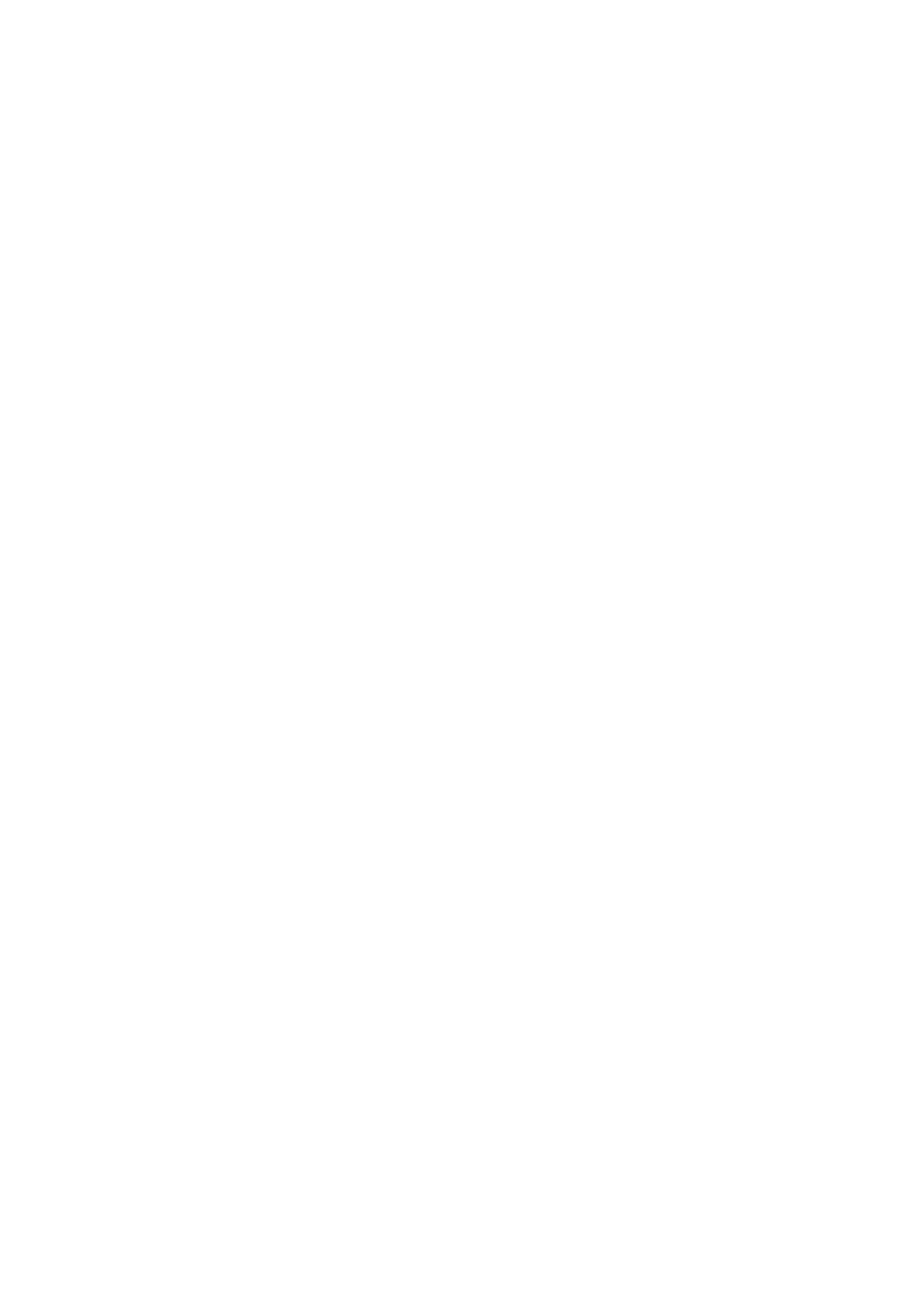# **Chapter 4**

# <span id="page-38-0"></span>**Service Adapter operation**

# <span id="page-38-1"></span>**4.1 Starting and Stopping OVO SA**

Starting and stopping an OVO Service Adapter application is done through the standard SQM management commands described in the *HP OpenView SQM Administration Guide*.

#### **To start the application**

To start the application, do the following.

- 1. Log on as **sqmadm** user.
- 2. Load the SQM environment variables by entering the following command:

# . \$TEMIP SC VAR HOME/temip sc\_env.sh

3. Enter the following command:

# temip sc start application -platform <platform name> -dire ctor *<director name>* -application *<application name>*

where:

- *<platform name>* is the name that was defined when the SQM Server was set up and can be read from the variable *%KERNEL\_ID%*
- *<director name>* is the director on which the application was created during the setup phase. (By default, the director's name is **acquisition**.)
- *<application name>* is the name that was entered when the application was set up

#### **To stop the application**

To stop the application, do the following.

- 1. Log on as **sqmadm** user.
- 2. Load the SQM environment variables by entering the following command:

# . \$TEMIP SC VAR HOME/temip sc env.sh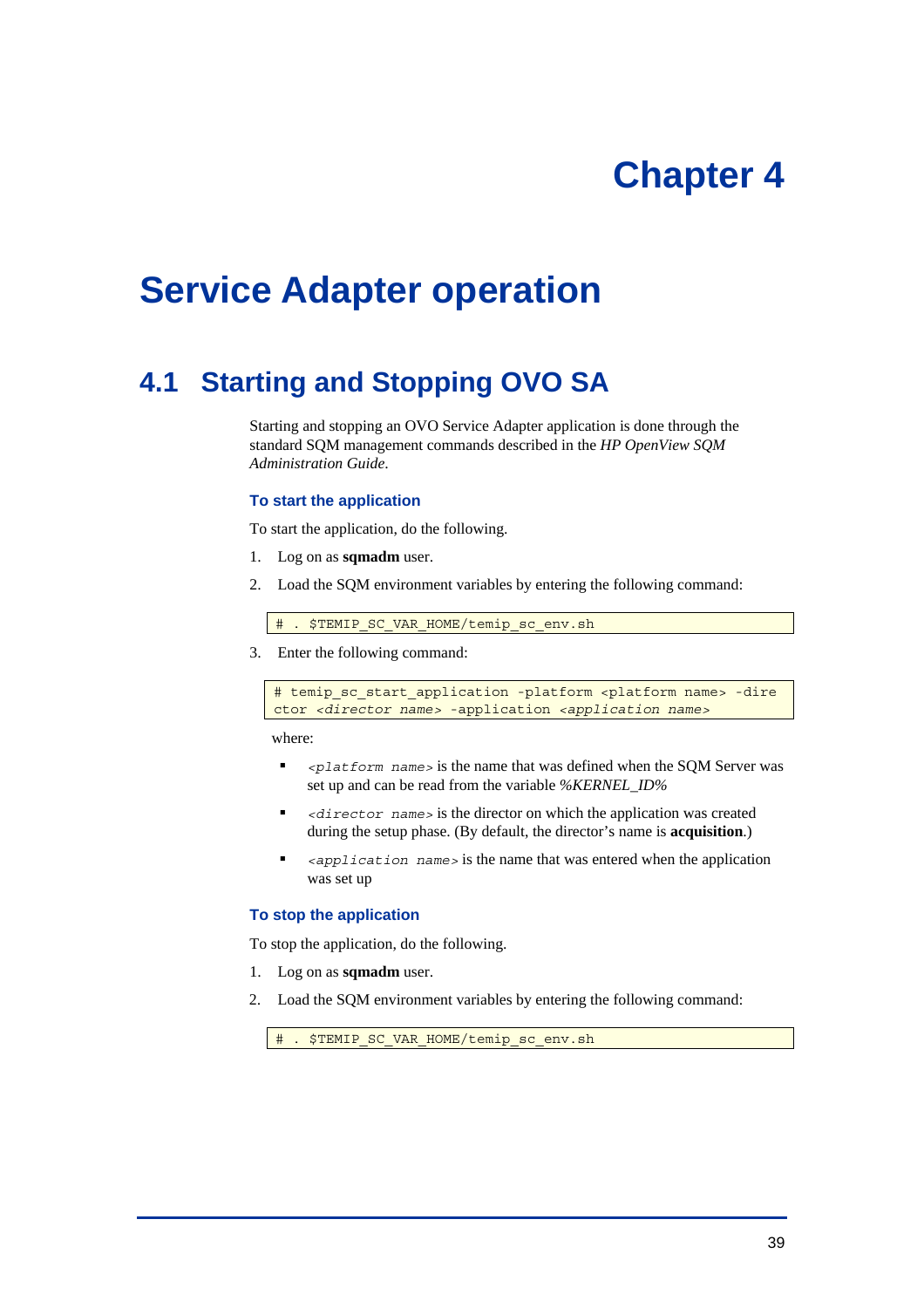<span id="page-39-0"></span>3. Enter the following command:

```
# temip sc stop application -platform <platform name> -dire
ctor <director name> -application <application name>
```
where:

- *<platform name>* is the name that was defined when the SQM Server was set up, and can be read from the variable *%KERNEL\_ID%*
- *<director name>* is the director on which the application was created during the setup phase. (By default, the director name is **acquisition**)
- *<application name>* is the name that was defined when the application was set up

## **4.2 Starting and Stopping collection by the Service Adapter**

Collection of OVO data starts only when the Service Adapter Application is instructed to do so by the SQM Service Repository Manager. This is controlled by the SQM SLA Admin User Interface. For more information, see the *HP OpenView SQM SLA Admin User Interface User's Guide*.

# **4.3 Maintenance**

## **4.3.1 Creating a new application**

To create a new OVO SA application, do the following.

- 1. Create the SA application. For details, see ["Creating the OVO SA application"](#page-26-2) on page [27.](#page-26-2)
- 2. Configure the SA Application. For details, see ["Configuring the application"](#page-28-1) on page [29.](#page-28-1)
- 3. If the new application will be connected to an OVO Server that is not already linked to an OVO SA, create the SQL views. For details, see ["Creating the SQL](#page-29-1)  [view"](#page-29-1) on page [30.](#page-29-1)
- 4. Discover and load the DFIs. For details, see "[Discovering and loading DFIs"](#page-30-1) on page [31.](#page-30-1)
- 5. Start the SA application. For details, see "[Starting and Stopping OVO SA"](#page-38-1) on page [39.](#page-38-1)

## **4.3.2 Deleting an existing application**

To delete the Service Adapter application, do the following.

- 1. Log on as **sqmadm** user.
- 2. Load the SQM environment variables by entering the following command:

```
# . $TEMIP SC VAR HOME/temip sc env.sh
```
3. Execute the following command:

```
# temip_sc_delete_application -platform <platform name> -dir
ector <director name> -application <application name>
```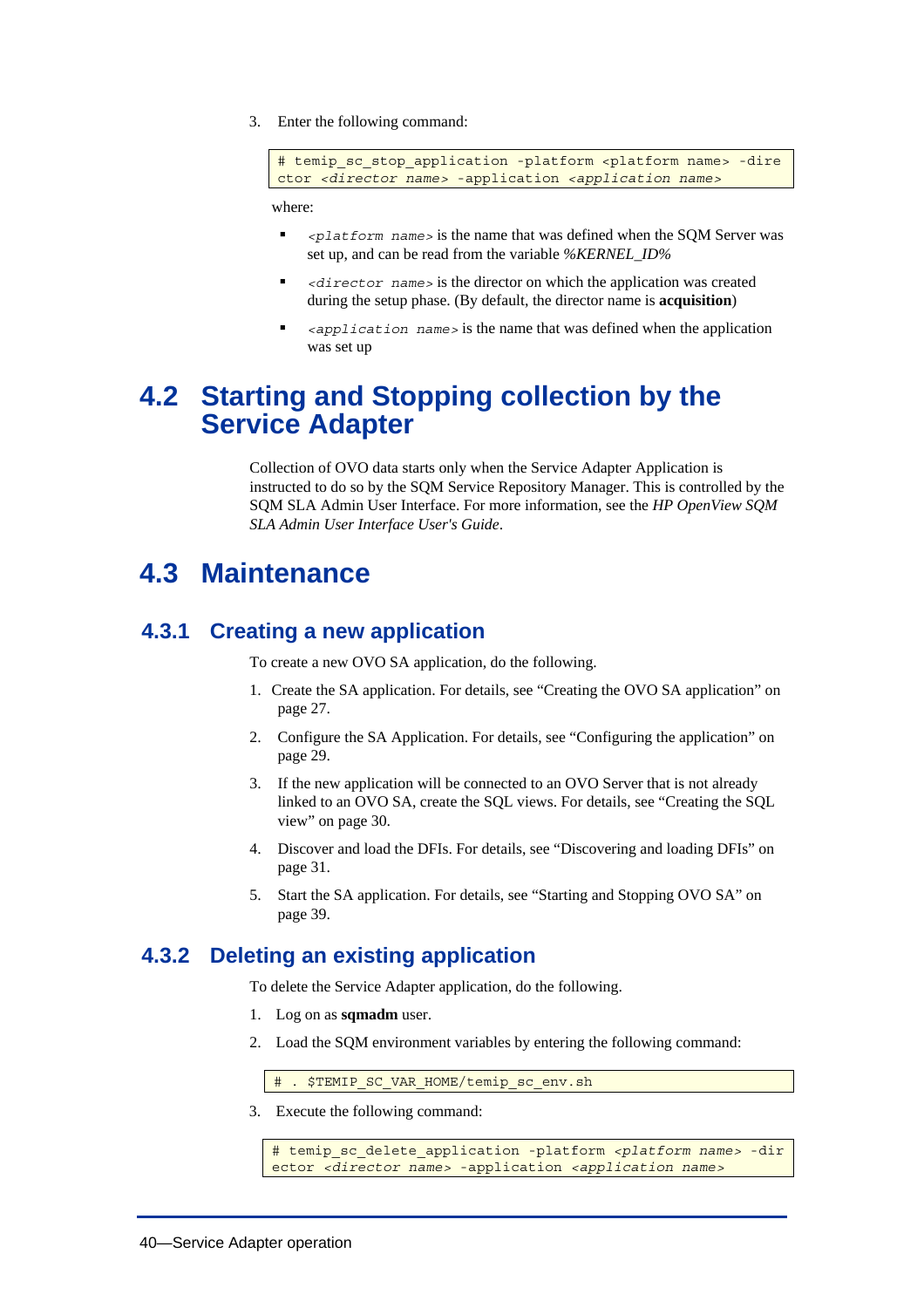where:

- *<platform name>* is the name that was defined when the SQM Server was set up, and can be read from the *%KERNEL\_ID%* variable.
- *<director name>* is the director on which the application was created during the setup phase. (By default, the director name is **acquisition**)
- *<application name>* is the name that was defined when the application was set up.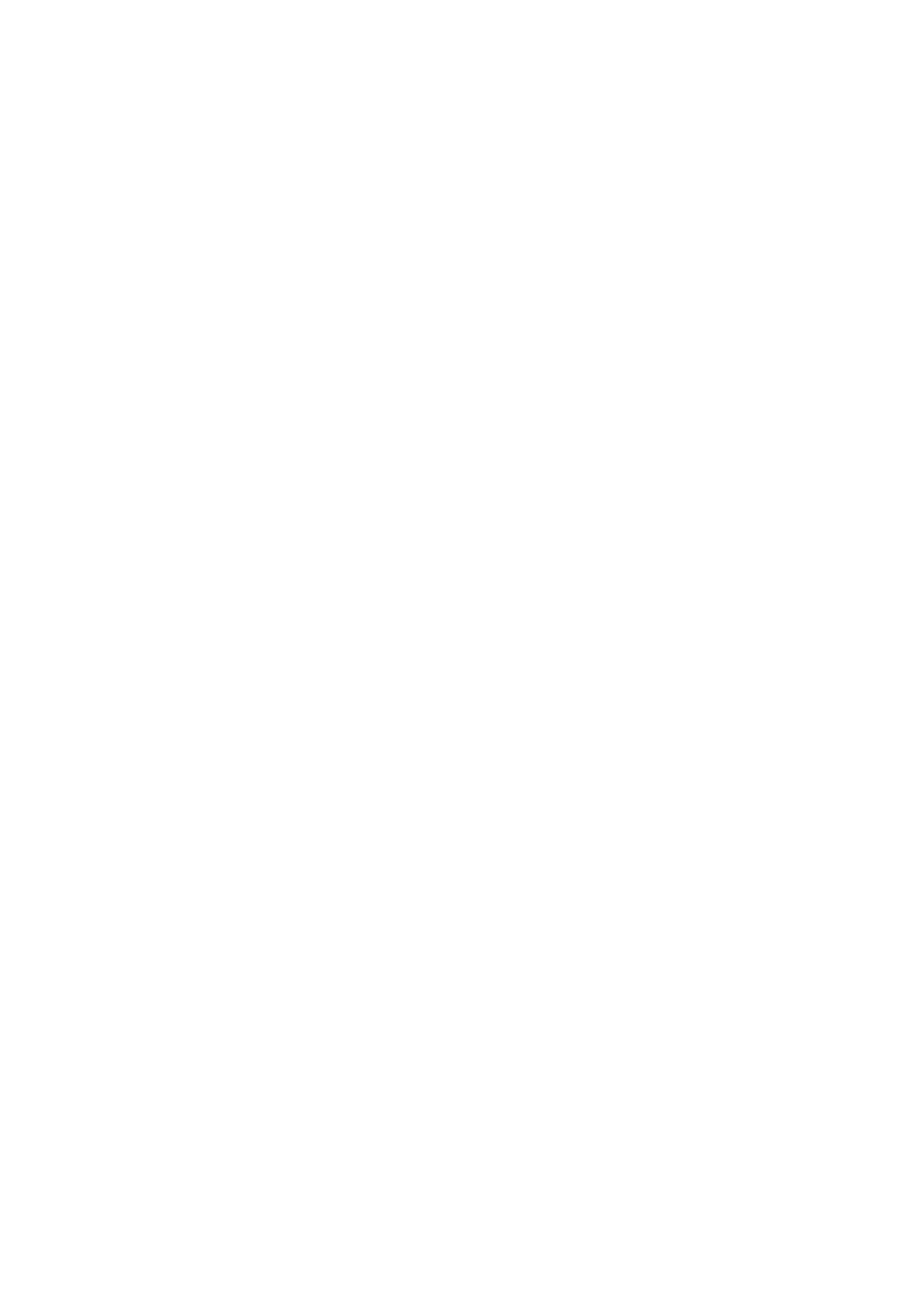# **Chapter 5**

# <span id="page-42-0"></span>**Service Adapter advanced customization**

The use of an intermediate SQL view between the OVO Server and the OVO Service Adapter means it is possible to customize the PL/SQL scripts to:

- Perform special filtering when discovering which nodes are managed by OVO
- Filter out OVO messages that should not be included in statistic calculations

# <span id="page-42-1"></span>**5.1 Customizing the Discovery view**

The OVO Service Adapter Discovery tool discovers which nodes are managed by OVO by using an SQL query runs in a special SQL view called *SQM\_OVO\_NODES*. This view is created by the SQL script located in \$TEMIP\_SC\_HOME/ServiceAdapters/Sql/v1\_2/Ovo\_v1\_2/database/sqm\_o vo\_sa\_06\_discovery\_view.sql

The view joins the following OVO tables:

- *OPC\_NODES*: This table contains details of the nodes in the Node Bank for both external nodes and normal nodes.
- *OPC\_NODES\_NAMES*: This table contains the IP addresses (if the node is in an internet network) and the identifying name of nodes. It also contains the addresses for normal nodes contained in opc\_nodes. It additionally contains the node addresses of messages that matched an external node.
- *OPC\_NET\_MACHINE*: This table contains the main details for agent platforms available on this Management Server. It is used by the OVO GUI, to display the platform name and to define possible values, for example.

For more information about the OVO database structure, see *HP OpenView VantagePoint Operations for UNIX Reporting and Database Schema*.

By default, all nodes managed by OVO are discovered through this view. To filter out specific OVO nodes, you must do the following.

- 1. Edit the SQL query to modify the 'WHERE' clause so that specific OVO nodes are excluded by the filter.
- 2. Reload the script on the OVO database as described in ["Creating the SQL view"](#page-29-1) on page [30.](#page-29-1)
- 3. Perform the DFI discovery process as described in "[Discovering and loading](#page-30-1)  [DFIs"](#page-30-1) on page [31.](#page-30-1)

For instance, if you require fault statistics on a limited number of nodes, the recommended method is to create a OVO node group specifically for this purpose, put the targeted OVO node into this group and modify the SQL script to select only OVO nodes belonging to this group.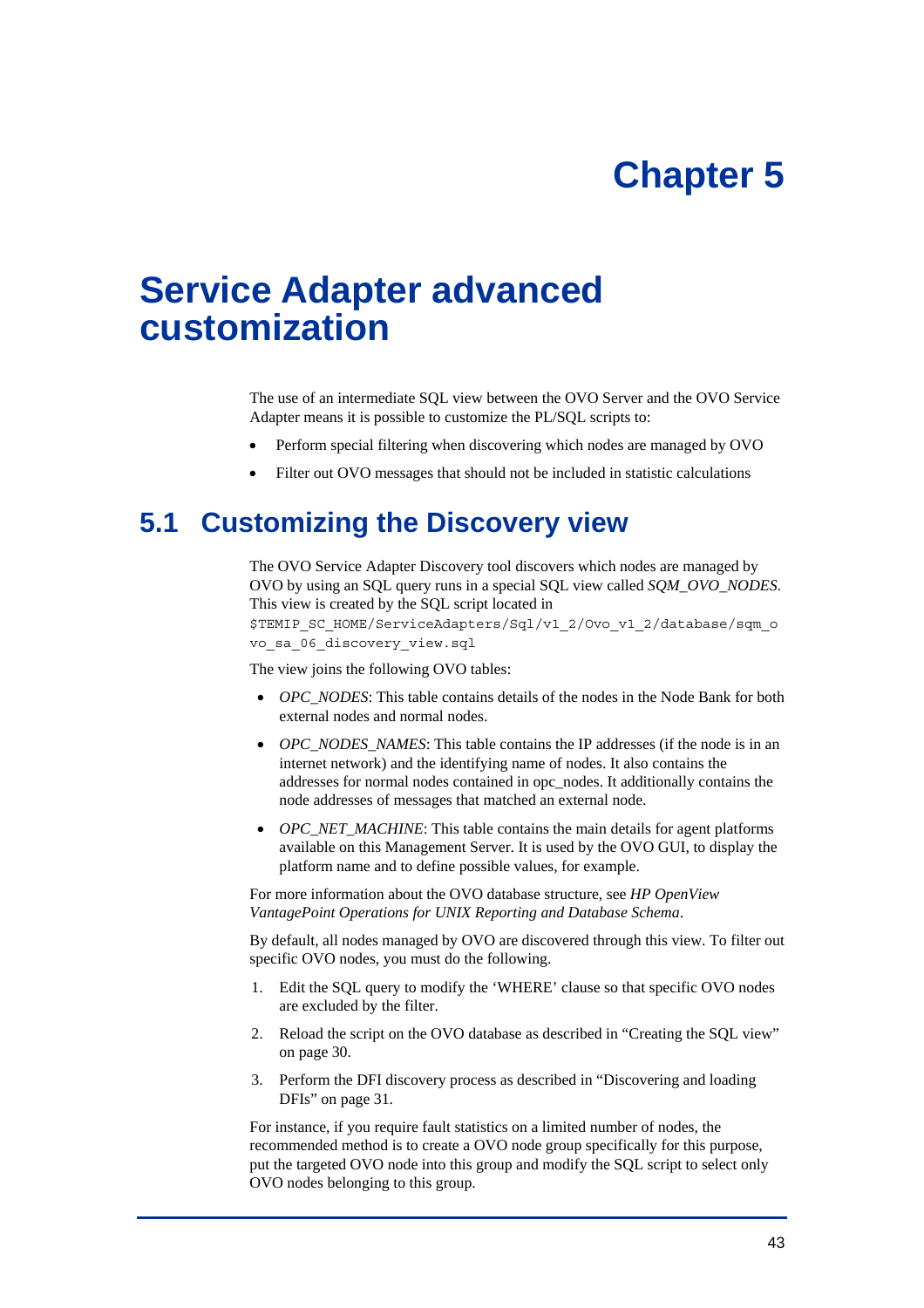<span id="page-43-0"></span>Where only statistics on nodes belonging to the group **hp\_ux** are required, for example, the SQL query defining the **SQM\_OVO\_NODES** view is as follows:

```
SELECT DISTINCT opc_nodes.node_id, node_name, OPC_NODES.label, 
machine type str, os name,
SQM_OVO_SA_PKG.get_groups(opc_nodes.node_id) groups 
FROM OPC_NODES, OPC_NODE_NAMES, OPC_NET_MACHINE, 
OPC_NODES_IN_GROUP, OPC_NODE_GROUPS
WHERE opc node names.node id=opc nodes.node id AND
opc_nodes.machine_type=opc_net_machine.machine_type AND 
opc_node_names.network_type=opc_net_machine.network_type AND 
OPC_NODES_IN_GROUP.NODE_ID=opc_nodes.node_id AND 
OPC_NODES_IN_GROUP.node_group_id=OPC_NODE_GROUPS.node_group_id AND 
OPC_NODE_GROUPS.node_group_name='hp_ux'
```
# **5.2 Customizing the Statistics view**

In the default implementation, the OVO Service Adapter calculates fault statistics based on all OVO messages stored in the OVO database. These messages include ones that are not relevant, meaning that invalid statistics might result. This is prevented by filtering, the set of OVO messages on which the statistics are computed. The fault statistics are computed by a PL/SQL function named *compute\_statistics* defined in SQL script in the following file:

\$TEMIP\_SC\_HOME/ServiceAdapters/Sql/v1\_2/Ovo\_v1\_2/database/sqm\_o vo\_sa\_05\_body.sql

The default SQL function that defines the set of OVO messages from which statistics are computed is as follows:

CURSOR c1 IS SELECT \* FROM opc\_act\_messages WHERE node\_id=node and  $ACKN$   $FLAG = 0$ ;

To filter out messages from the statistic computations, do the following.

- 1. Modify the SQL query defined at the beginning of the *compute\_statistics* PL/SQL function.
- 2. Reload the script on the OVO database as described in ["Creating the SQL view"](#page-29-1) on page [30.](#page-29-1)

For example, to filter out messages belonging to the **OpC** OVO node group, you must modify the SQL query as follows:

```
CURSOR c1 IS SELECT * FROM opc_act_messages WHERE node_id=node 
and ACKN FLAG = 0 AND MESSAGE GROUP != 'OpC';
```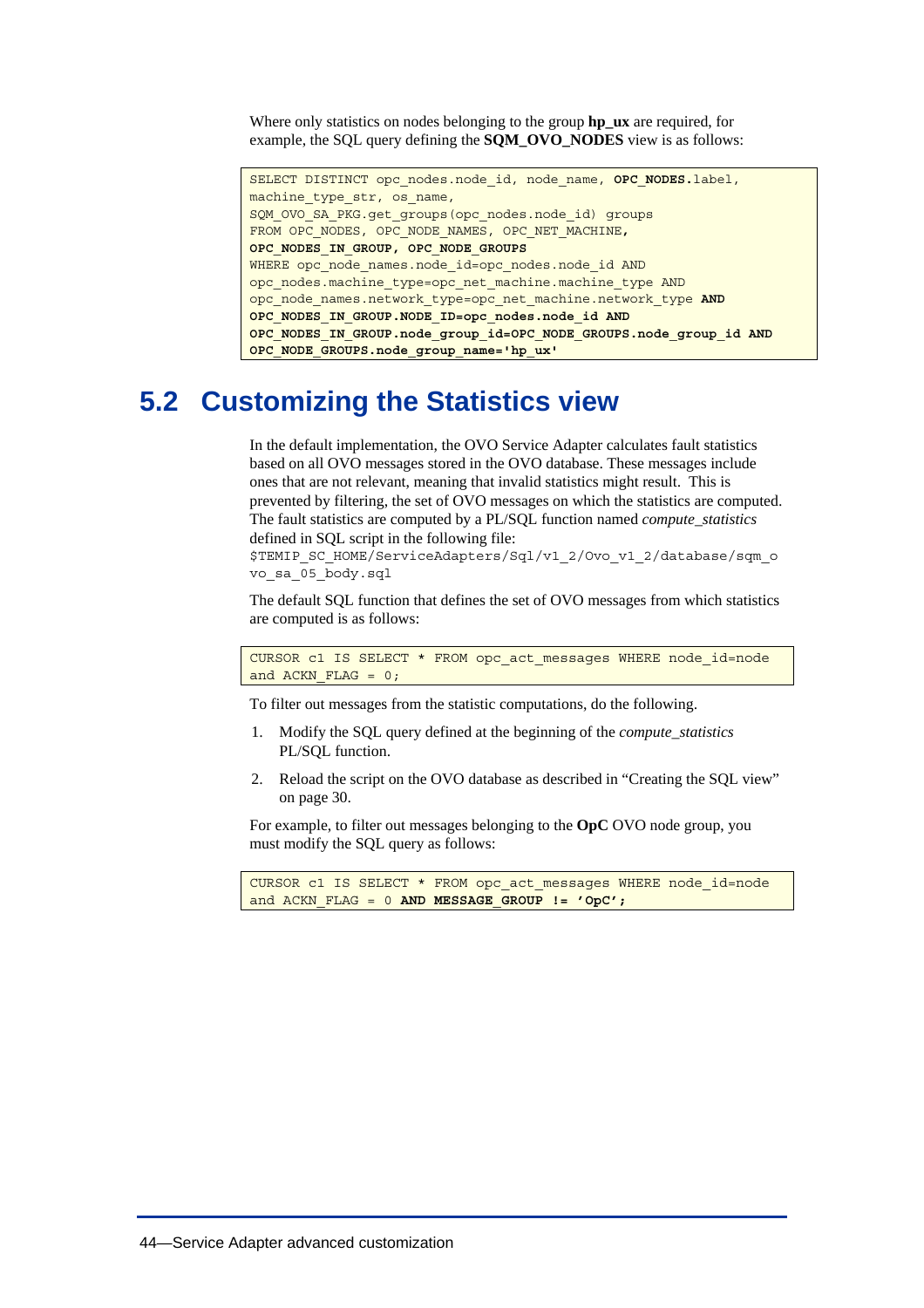# **Appendix A**

# <span id="page-44-0"></span>**Installation directory structure**

```
ServiceAdapters/Sql/v1_2/Ovo_v1_2/UninstallerDataOVO 
ServiceAdapters/Sql/v1_2/Ovo_v1_2/UninstallerDataOVO/Uninstall_Ovo 
ServiceAdapters/Sql/v1_2/Ovo_v1_2/UninstallerDataOVO/Uninstall_Ovo.lax 
ServiceAdapters/Sql/v1_2/Ovo_v1_2/UninstallerDataOVO/uninstaller.jar 
ServiceAdapters/Sql/v1_2/Ovo_v1_2/bin 
ServiceAdapters/Sql/v1_2/Ovo_v1_2/bin/Ovo_v1_2_launch.sh 
ServiceAdapters/Sql/v1_2/Ovo_v1_2/bin/temip_sc_create_db_view.sh 
ServiceAdapters/Sql/v1_2/Ovo_v1_2/bin/temip_sc_complete_install.sh 
ServiceAdapters/Sql/v1_2/Ovo_v1_2/bin/temip_sc_discovery.sh 
ServiceAdapters/Sql/v1_2/Ovo_v1_2/bin/temip_sc_configure.pl 
ServiceAdapters/Sql/v1_2/Ovo_v1_2/bin/temip_sc_discovery_filter_template.sh
ServiceAdapters/Sql/v1_2/Ovo_v1_2/bin/temip_sc_configure.sh 
ServiceAdapters/Sql/v1_2/Ovo_v1_2/bin/temip_sc_setup_connector.pl 
ServiceAdapters/Sql/v1_2/Ovo_v1_2/bin/temip_sc_setup_connector.sh 
ServiceAdapters/Sql/v1_2/Ovo_v1_2/bin/temip_sc_create_datatree.pl 
ServiceAdapters/Sql/v1_2/Ovo_v1_2/bin/temip_sc_create_datatree.sh
ServiceAdapters/Sql/v1_2/Ovo_v1_2/bin/temip_sc_update_datatree_access_rights.sh 
ServiceAdapters/Sql/v1_2/Ovo_v1_2/config 
ServiceAdapters/Sql/v1_2/Ovo_v1_2/config/SCPlatform_SCDirector_SCApplication.prop
erties 
ServiceAdapters/Sql/v1_2/Ovo_v1_2/config/SaSqlDiscoveryTraceLogging.properties 
ServiceAdapters/Sql/v1_2/Ovo_v1_2/config/SaSqlDiscoveryMtLogging.properties 
ServiceAdapters/Sql/v1_2/Ovo_v1_2/database 
ServiceAdapters/Sql/v1_2/Ovo_v1_2/database/sqm_ovo_sa_01_drop_table_def.sql 
ServiceAdapters/Sql/v1_2/Ovo_v1_2/database/sqm_ovo_sa_02_record_def.sql 
ServiceAdapters/Sql/v1_2/Ovo_v1_2/database/sqm_ovo_sa_03_table_def.sql 
ServiceAdapters/Sql/v1_2/Ovo_v1_2/database/sqm_ovo_sa_04_declare.sql 
ServiceAdapters/Sql/v1_2/Ovo_v1_2/database/sqm_ovo_sa_05_body.sql 
ServiceAdapters/Sql/v1_2/Ovo_v1_2/database/qm_ovo_sa_06_discovery_view.sql 
ServiceAdapters/Sql/v1_2/Ovo_v1_2/database/sqm_ovo_sa_07_statistic_view.sql 
ServiceAdapters/Sql/v1_2/Ovo_v1_2/database/jar 
ServiceAdapters/Sql/v1_2/Ovo_v1_2/database/jarTeSCSAOvo.jar 
ServiceAdapters/Sql/v1_2/Ovo_v1_2/database/lib 
ServiceAdapters/Sql/v1_2/Ovo_v1_2/database/lib/ojdbc14.jar 
ServiceAdapters/Sql/v1_2/Ovo_v1_2/database/properties 
ServiceAdapters/Sql/v1_2/Ovo_v1_2/database/properties/TeSCOvo.properties 
ServiceAdapters/Sql/v1_2/Ovo_v1_2/database/properties/TeSCOvo_Version.properties 
ServiceAdapters/Sql/v1_2/Ovo_v1_2/database/properties/TeSCSql_Version.properties 
ServiceAdapters/Sql/v1_2/Ovo_v1_2/database/properties/TeSCOvo_Messages.properties 
ServiceAdapters/Sql/v1_2/Ovo_v1_2/database/properties/TeSCSqlDiscovery.xml 
ServiceAdapters/Sql/v1_2/Ovo_v1_2/database/propertiessaname.properties 
ServiceAdapters/Sql/v1_2/Ovo_v1_2/repository 
ServiceAdapters/Sql/v1_2/Ovo_v1_2/repository/DelDFDReq_OVOSTATDFD.v1_0.xml 
ServiceAdapters/Sql/v1_2/Ovo_v1_2/repository/Ovo_Connectors_data.exp 
ServiceAdapters/Sql/v1_2/Ovo_v1_2/repository/Ovo_v1_2_setup.cfg
```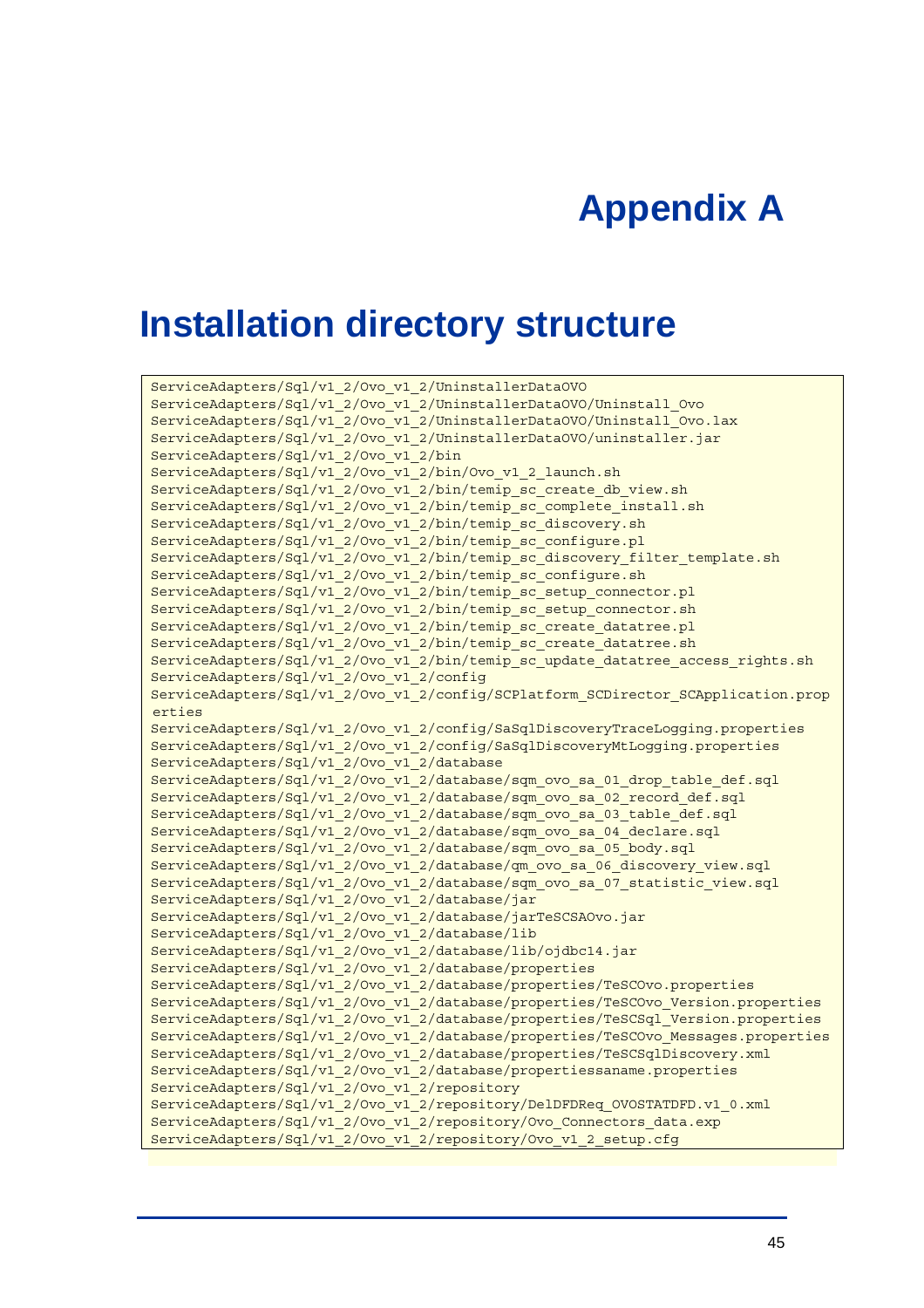```
ServiceAdapters/Sql/v1_2/Ovo_v1_2/repository/NewDFDReq_OVOSTATDFD.v1_0.xml 
ServiceAdapters/Sql/v1_2/Ovo_v1_2/repository/Ovo_dfds_data.exp
ServiceAdapters/Sql/v1_2/Ovo_v1_2/repository/Ovo_v1_2_template.exp 
ServiceAdapters/Sql/v1_2/Ovo_v1_2/util
```